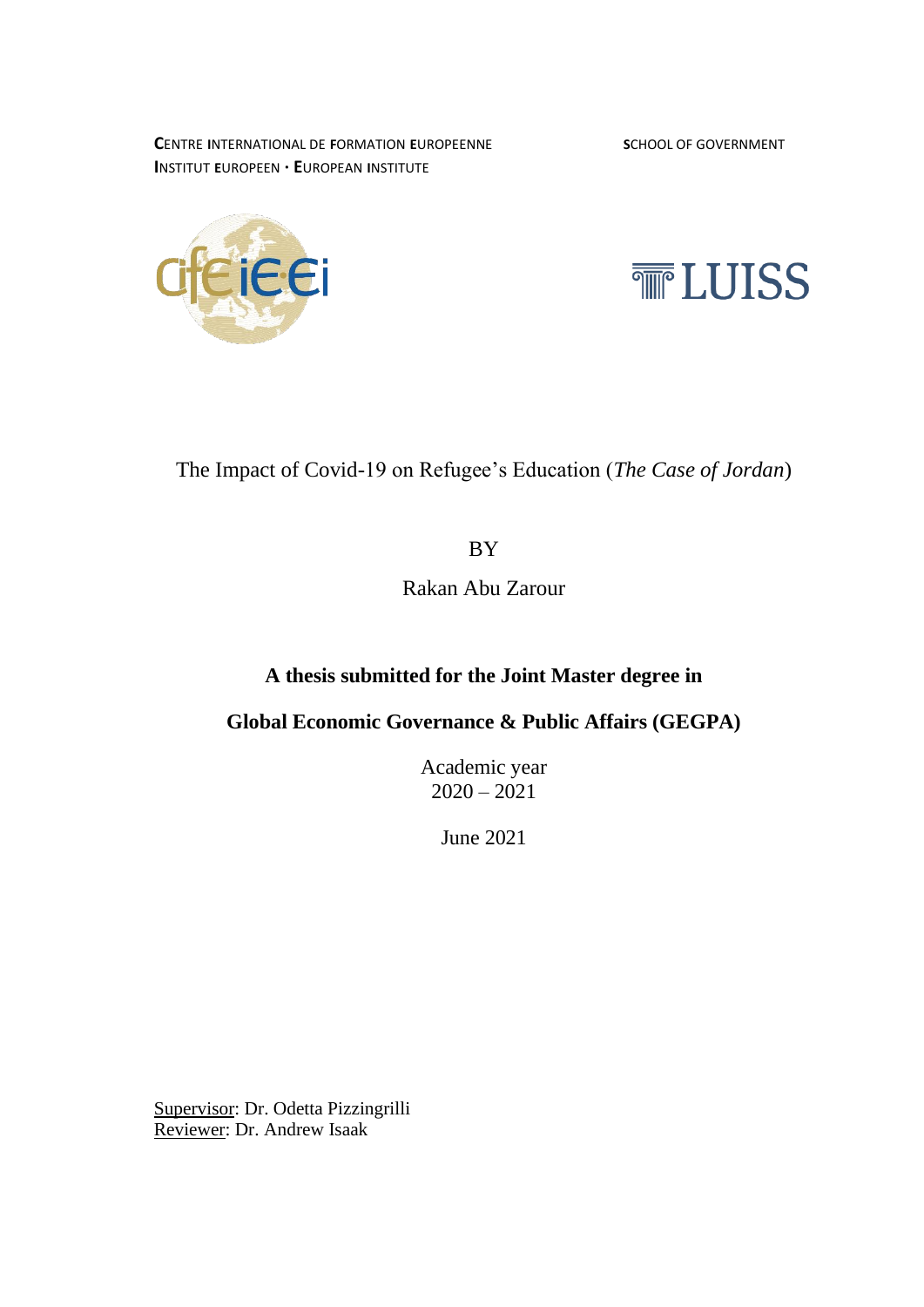| <b>Table of Contents</b> |  |
|--------------------------|--|
|--------------------------|--|

<span id="page-1-0"></span>

| 1.1 |                                                                                  |  |
|-----|----------------------------------------------------------------------------------|--|
| 1.2 |                                                                                  |  |
| 1.3 |                                                                                  |  |
| 2   |                                                                                  |  |
| 2.1 | The educational system in Jordan, and barriers faced by refugees 25              |  |
| 2.2 | Actions taken by the Government of Jordan, and the international community<br>29 |  |
| 3   |                                                                                  |  |
| 3.1 | The Pandemic in Jordan, restrictions, and efforts by the government  34          |  |
| 3.2 | The Impact of COVID-19 on Refugee Education, and latest efforts by the           |  |
|     |                                                                                  |  |
| 3.3 |                                                                                  |  |
|     |                                                                                  |  |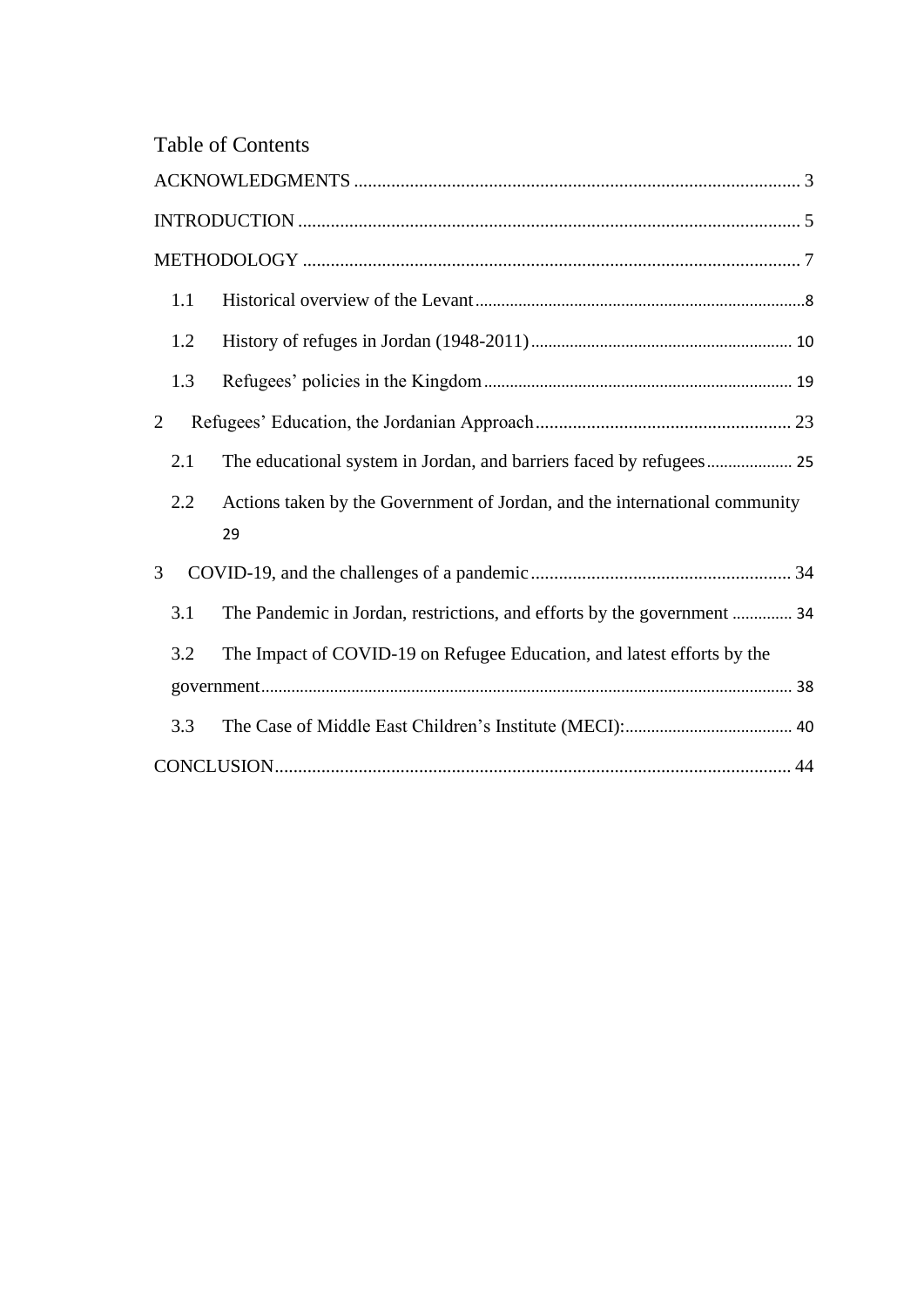## ACKNOWLEDGMENTS

My grandfather Mohammad Saeed Abu Zarour (1936-2015) was a politician and writer concerned about the Israeli-Palestinian conflict, and democracy in the Arab world; whom his father Sahu, was the leader of the 1936-1939 Arab Revolt against the British administration in Palestine. Hence, I owe him my interest in politics and humanitarian studies.

- I wish to express my absolute gratitude to the people whom showed me support and compassion in my educational journey. It indeed was a tough road doing a Master's degree during a pandemic, but I am glad to traverse it with great memories around the world, new friends and added value learning.
- I owe a deep sense of appreciation to my mentor in this journey, Professor Odetta Pizzingrilli, whom I got to meet through Professor Lorenzo Liso in Rome. She has been a true inspiration, and I was lucky enough to have a supervisor that is deeply connected with my research topic, and speaks my mother tongue. Professor Odetta has a unique passion to the Middle East and Its rich culture.
- I further wish to show appreciation to Mrs. Lina Farouqi, the Regional Director of Middle East Children's Institute MECI, for her efforts in mentioning the real-life challenges refugees face in Jordan, and the noble mission her NGO is following.
- Finally, and foremost, I owe this degree to my parents, since they believed in me after the pandemic and losing my previous job in Aviation, showing full support all throughout these two years.
- I wish to raise more awareness toward the Middle East and conflicted areas with my dissertation, to the youth society around the world. I believe letting go of propagandas and listening to the other side is the best way of knowing the truth in politics.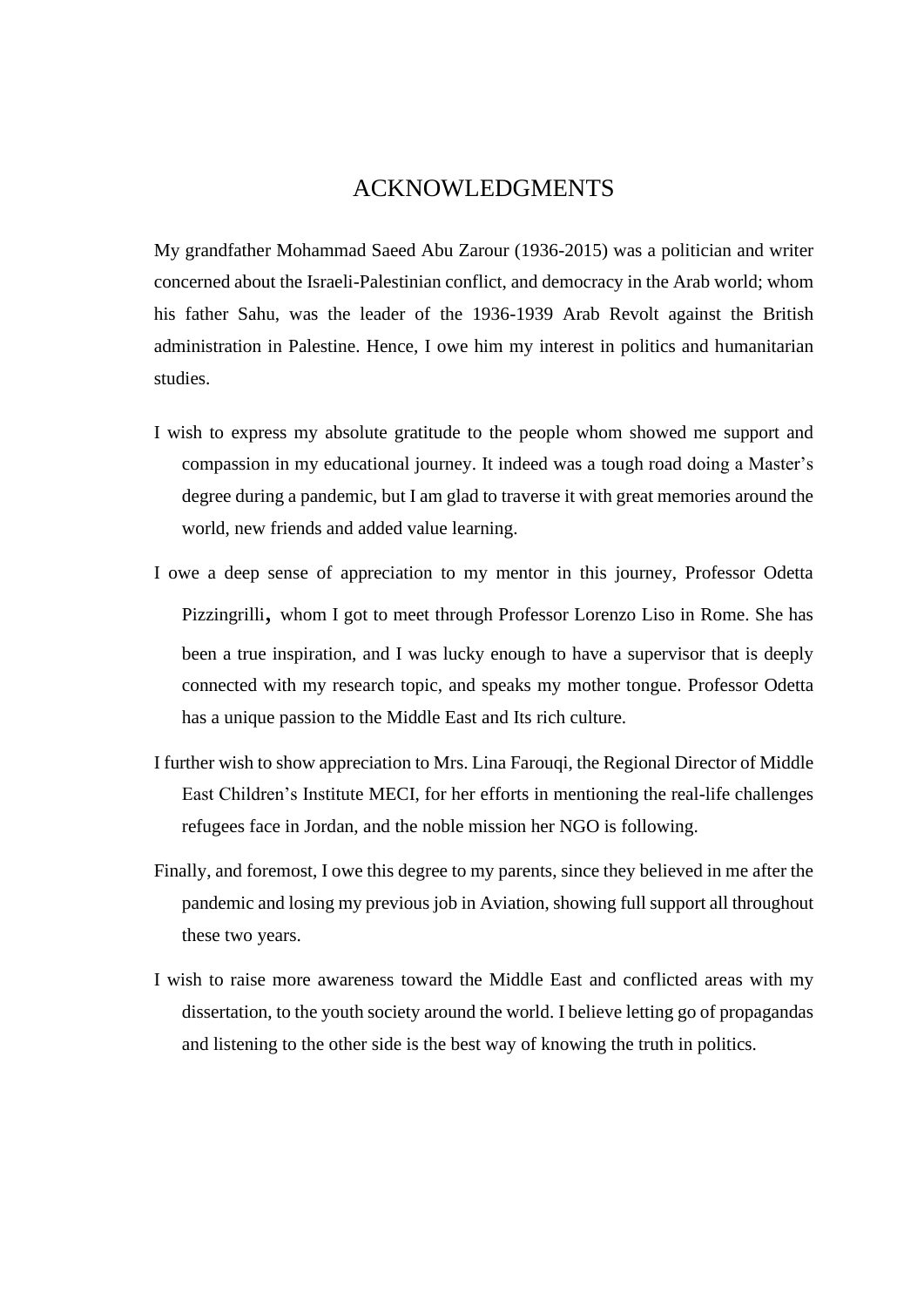*I hereby declare that I have composed the present thesis autonomously and without use of any other than the cited sources or means. I have indicated parts that were taken out of published or unpublished work correctly and in a verifiable manner through a quotation. I further assure that I have not presented this thesis to any other institute or university for evaluation and that it has not been published before.*

*31-July-2021, Rakan Abu Zarour.*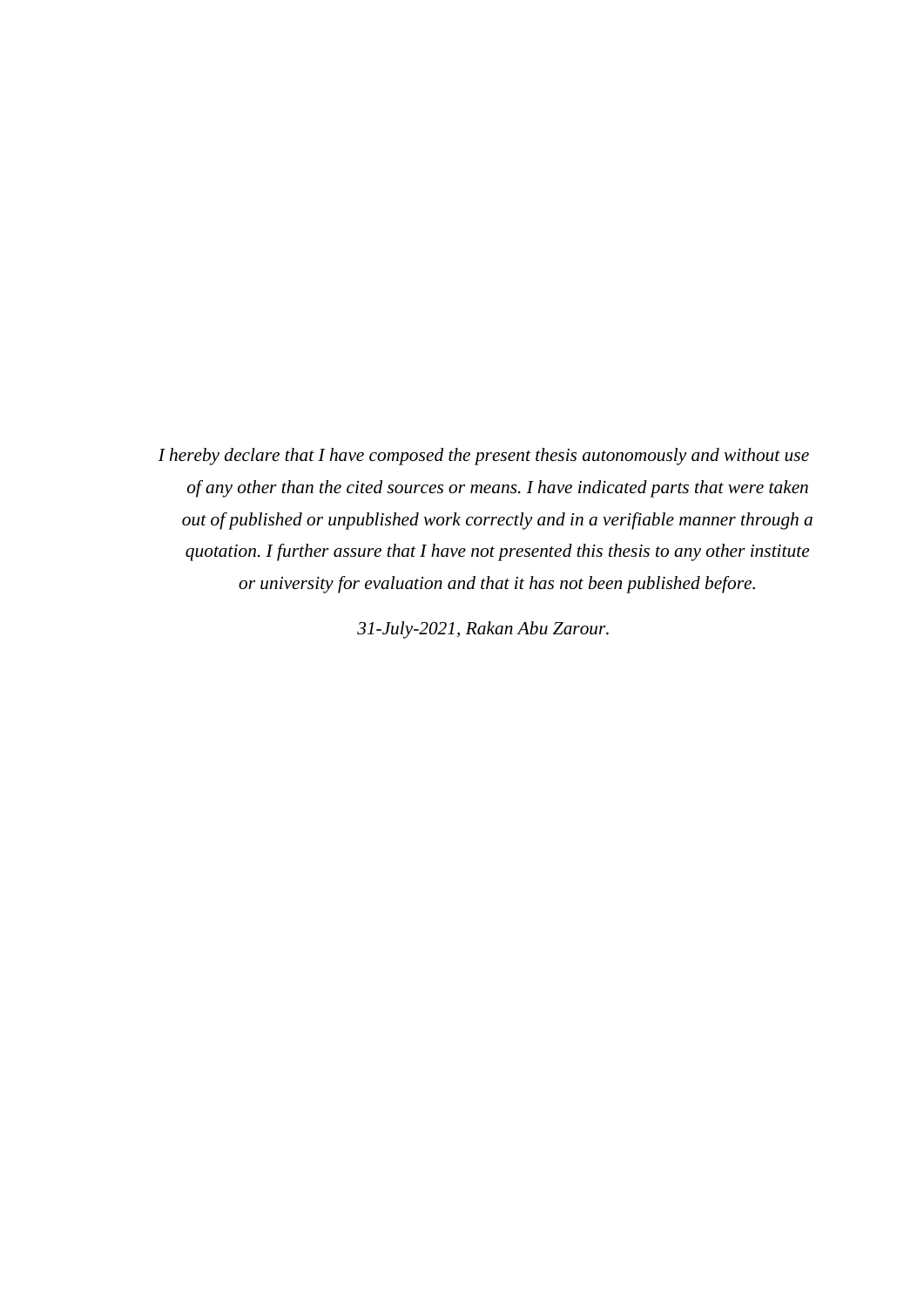## INTRODUCTION

<span id="page-4-0"></span>"*When I met president Obama, I shared three things with him. Firstly, if the money we are spending on weapons and wars, be spent on education instead, it can change the world, and the best way to fight against terrorism, is to invest in education*."- Malala Yousafzai.

Following the outbreak of SARS-Cov-2 in December 2019, Major challenges faced every sector from public health, economy, to education. Furthermore, to stress on developing countries with less resources and weaker infrastructure in facing such challenges, we have witnessed an expanding gap between modernized states in the west, and other civilized others in the Middle East in combatting the crisis.

Narrowing the topic to the Levant and the Syrian refugee crisis, there have been over 700,000 displaced Syrians seeking asylum in Jordan. More than 85% of them reside in rural areas with the least available basic needs, of which mostly are children under 16 years, as reported by the UNHCR in 2019.

As a country that hasn't signed the 1951 Refugee Convention by the UNHCR, and despite the Government of Jordan contributing to the crisis with a shortage of resources and counter challenges on its own, refugees will still be facing many barriers regarding basic rights of asylum, policies and residing in the country.

One of the efforts by the international community in the kingdom is the strategy of Non-Formal Education, followed by many NGOs such as the Middle East Children's Institute MECI, which will be later elaborated in the third chapter.

This dissertation is based on 9 months of qualitative research to further address the impact of the SARS-Cov-2 pandemic on refugee education in Jordan. Beginning with a historical overview of the Kingdom, going through the events shaping the country's current policies and relations with the west, in the first chapter. Further elaborating on the history of refugees from 1945 to 2016, as Jordan is considered a peace keeper in the region.

The second chapter will spot the light on the Jordanian approach in refugee education, keeping in mind barriers faced by educational institutions in refugee camps, such as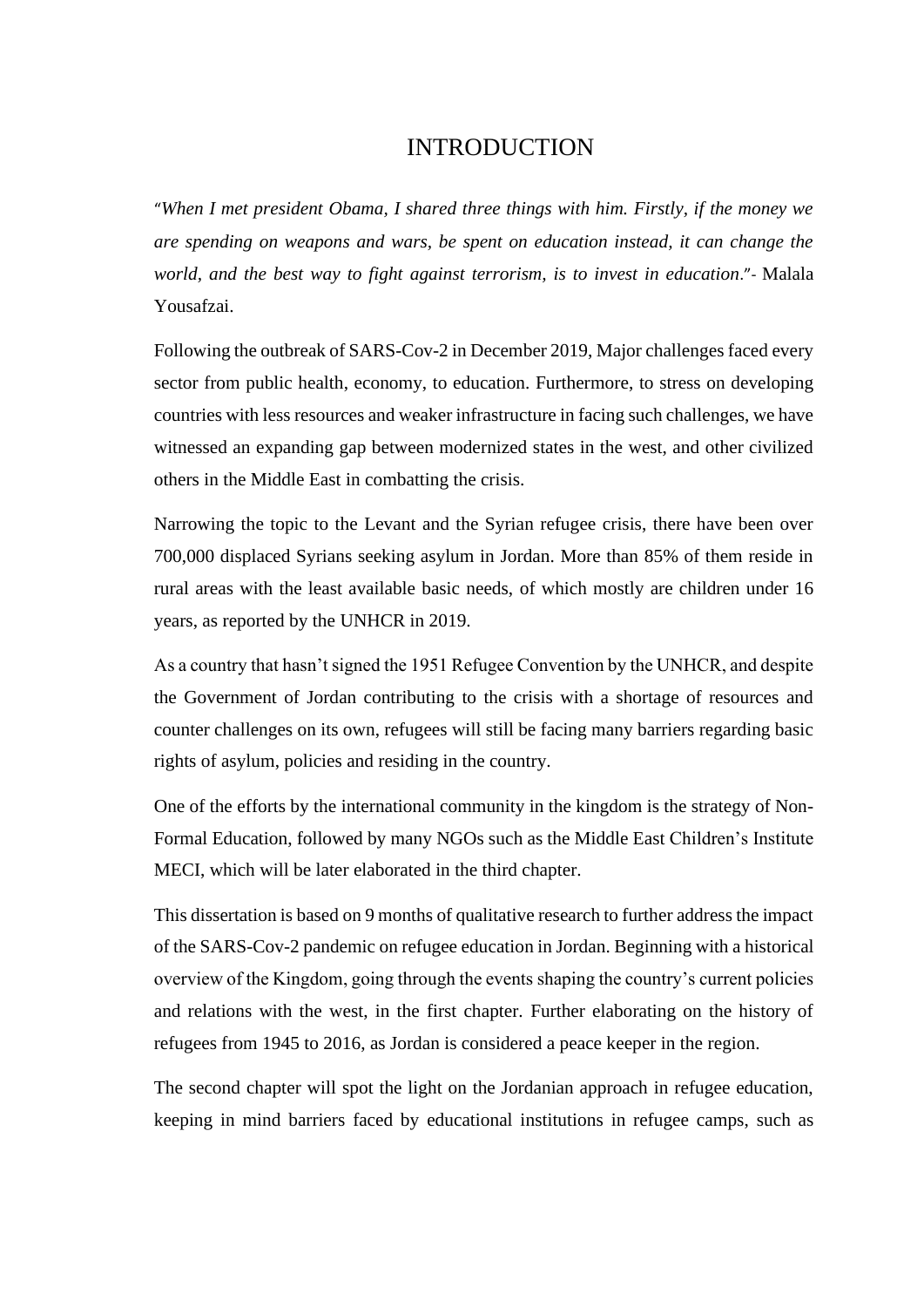Za'atari, and Azraq. Later mentioning the role of the international community, and civil society in supporting the government with regards.

The topic in the final chapter will be further narrowed mentioning the current pandemic, crisis management plans and strategies followed by Jordan for the past two years. Further elaboration will take part on the gap between refugees and the unvenerable groups in Jordan on one hand, and the right to education on the other.

Lastly, and in order to be aware of real-world challenges, I have interviewed the Regional Director of the Middle East Children's Institute (MECI), Lina Farouqi. In the interview she explained the day-to-day tasks in refugee education, in depth details about the Non-Formal Educational strategy, and furth details on the efforts on tackling the pandemic in the educational sector.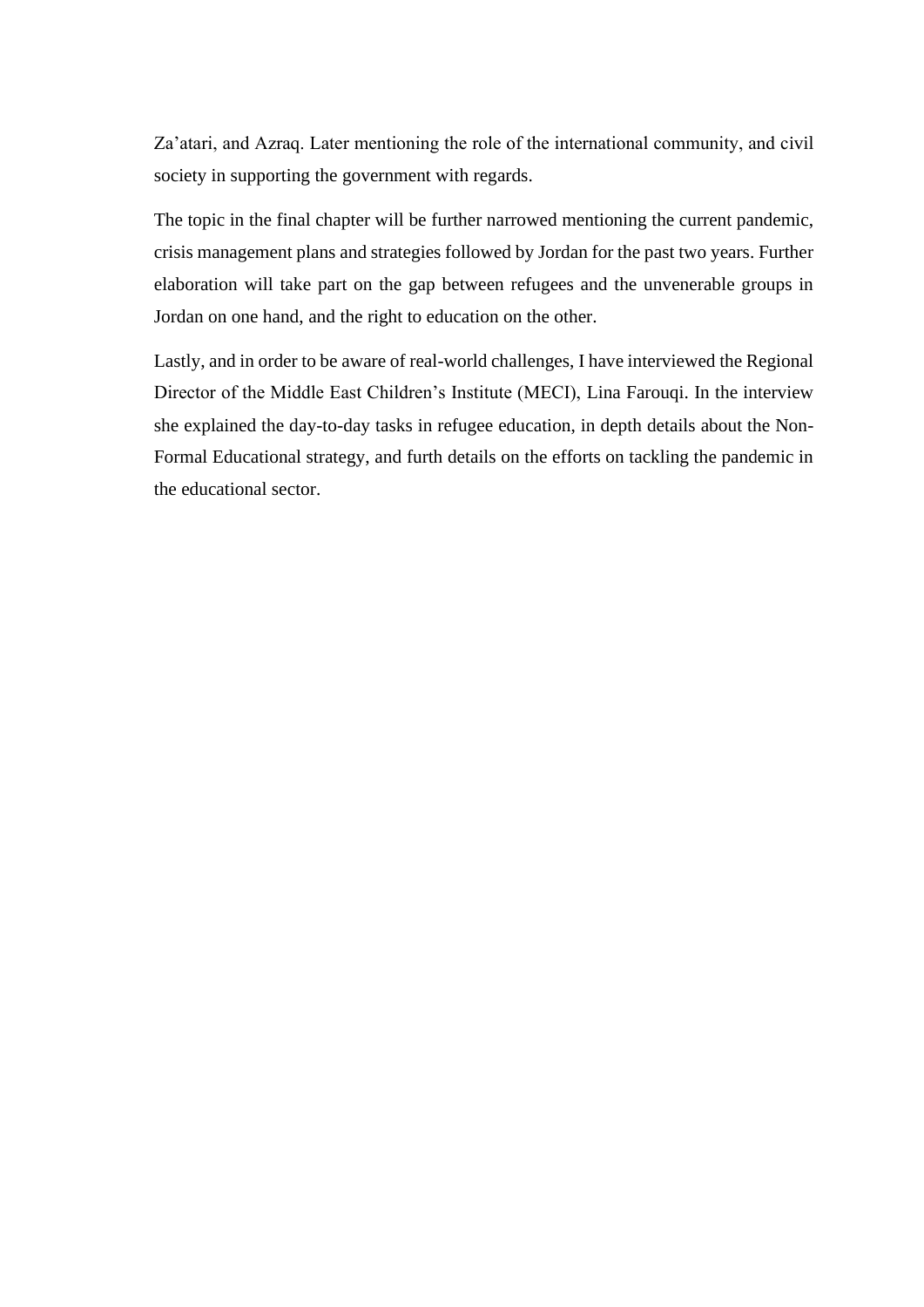## METHODOLOGY

<span id="page-6-0"></span>In this chapter, I represent the methodological dimensions I have followed in the dissertation research, and the research design. The nature of my research aims to address the current public health crisis of SARS-Cov-2 virus in the Hashemite Kingdom of Jordan.

Through the research method, I have measured the quality education for refugees in Jordan, by stating the available literature review, despite it being very few, and addressing the gap where growth Is needed in the educational sector for refugees. Such gap is defined by analysing the current efforts by both the Jordanian government, and the international community, then comparing results with the growing challenges due to the pandemic in the field of refugee education.

The data collection process followed was online, starting in the month of December 2020, ending in July 2021. An outside collection took part as an interview with the Regional Director of the Middle East Children's Institute, a non-governmental organization in Amman, Jordan, in the context of addressing challenges, and elaborating about daily tasks made by the organization.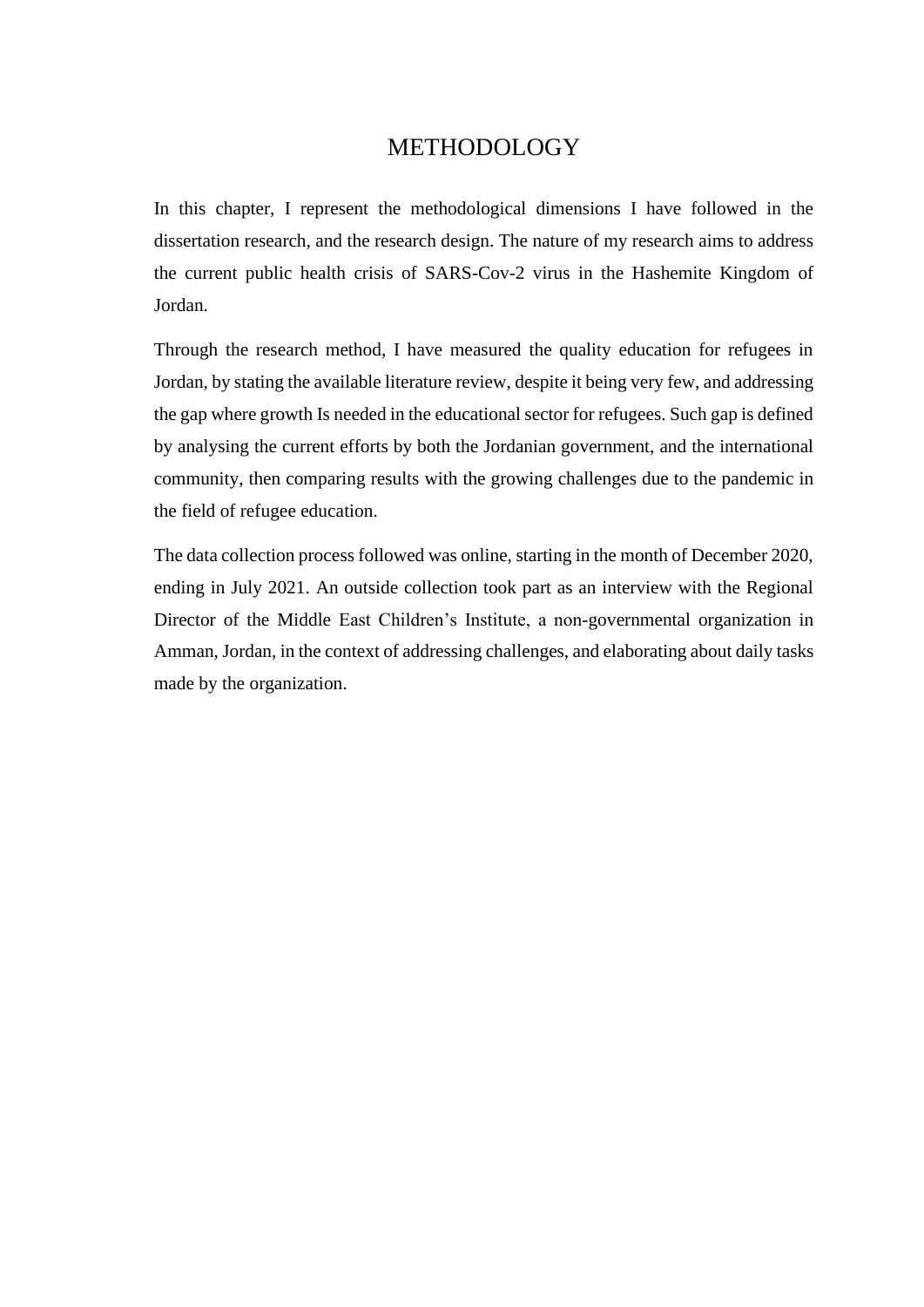# 1 Chapter I: The Hashemite Kingdom of Jordan, a crossroad

### <span id="page-7-0"></span>*1.1 Historical overview of the Levant*

The Ottoman Empire forces took over the Levant and gained sovereignty of Jordan in 1516. prosperity and flourishment did not last later than the  $16<sup>th</sup>$  century, where the region was faced with abandonment by the Ottomans. Visits to the region were limited to the annual tax collection.<sup>1</sup> The 19<sup>th</sup> century however, with the construction of the Hejaz Railway, linking Istanbul to Mecca, led to development of the towns passing through the kingdom. $2$ 

Later, the first experience of modernization in the Middle East was during the Ottoman Empire in the last two decades of the dynasty. The Ottoman era brought reforms, and a complex of both modern and rational institutions. Later on, with the British and French administrations after the WWI, the region was introduced to a different recognition to the western model.

As a result of such limited modernization, a new territorial state of Jordan was born with national boundaries and a medieval system of reshaped authorities, with a westernized image slowly being injected in different nations. This new introduction of a new authority during the last decade of the empire did not abolish the old authorities, but surely weakened them.

The newly formed Arab states in comparison with Europe, followed a different nationbuilding process, leading to the Westphalian inheritance problem in the Middle East.<sup>3</sup> Arab states were created under the umbrella of colonization with formalities being only on paper, with a reality of domestically weak states. Such western regulations and

<sup>1</sup> Eugene Rogan, Tariq Tell, *Village, Steppe and State: The Social Origins of Modern Jordan* (Cambridge: British Academic Press,1994), .37-47.

<sup>2</sup> Daly, M. W., ed. *The Cambridge History of Egypt*. Vol. 2. The Cambridge History of Egypt. Cambridge: Cambridge University Press, 1998. doi:10.1017/CHOL9780521472111.

<sup>3</sup> Soltan, Gamal A. G. "*State Building, Modernization and Political Islam: The Search for Political Community(s) in the Middle East*." Revista CIDOB D'Afers Internacionals, no. 37 (1997): 29-38. Accessed July 22, 2021. http://www.jstor.org/stable/40585642.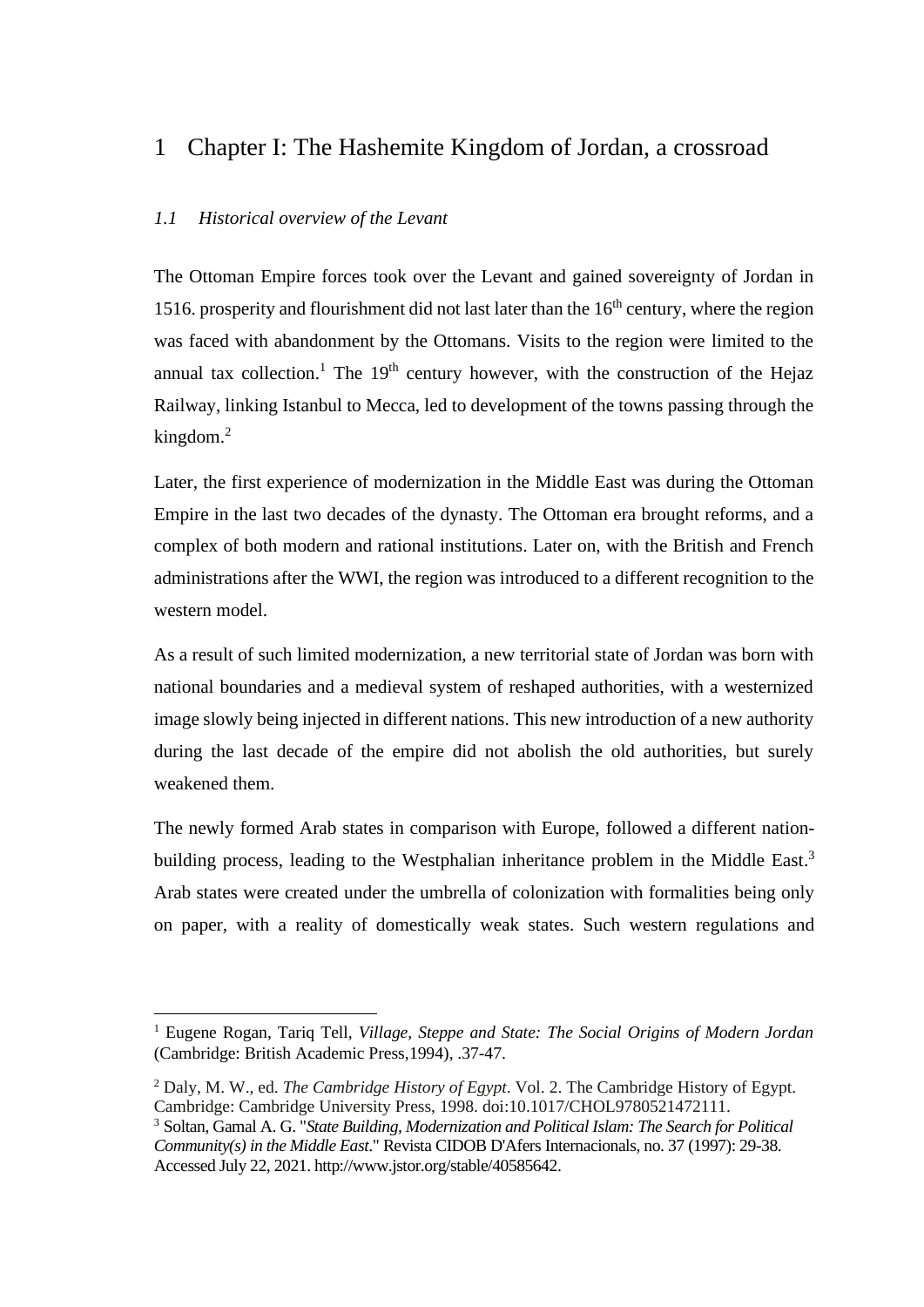attempts of a new authoritarian system however, created problems that affected statehood.<sup>4</sup>

### *The fall of the Ottoman Empire, and the Balfour Declaration*

Being called the "Sick Man of Europe", the Ottoman Empire seemed less likely to survive in western European discourse. After the fall of the Empire in 1922 and the new British administration forming the protectorate of Transjordan, a new form of state had been established in the region on the British instigation.<sup>5</sup>. However, during 1914, and before the WWI, the Ottoman Empire was too powerful to even imagine its end, yet a few years later, such imagination came to reality. With the end of WWI being in favour of The United States and European powers, they had increasingly been involved with emerging nationalist movements in the Empire, resulting in fluctuation of regional dynamics. The two outsider regions became strongly convinced of the Empire's powerful geographical and strategic value.

During the last decade of the Empire and with minor reforming attempts, the Middle East had all the components of a modern state. The Arab region was in between a hybrid system of authorities, national borders and modern administration. They were members of the international system of states, but far from being realized as modern and sovereign ones.<sup>6</sup>

There are different opinions in the Arab world, about the fall of the Ottoman Empire. Many believe *Al-Ḥusayn bin 'Alī al-Hāshimī (*1 May 1854 – 4 June 1931), the Arab leader in Mecca, have betrayed the Ottomans when promised an Arab Kingdom if the Empire falls. With the help of Thomas Edward Lawrence [CB](https://en.wikipedia.org/wiki/Companion_of_the_Order_of_the_Bath) [DSO](https://en.wikipedia.org/wiki/Distinguished_Service_Order) (16 August 1888 – 19 May 1935), whom helped in exploding the trainline of supplies from Istanbul to Palestine, and

<sup>4</sup> Howard, Harry N. "*Michael C. Hudson. Arab Politics: The Search for Legitimacy. Pp. Xi, 434. New Haven, CT: Yale University Press, 1977. \$22.50*." The ANNALS of the American Academy of Political and Social Science 441, no. 1 (January 1979): 205–205. [https://doi.org/10.1177/000271627944100123.](https://doi.org/10.1177/000271627944100123)

<sup>5</sup> Anderson, Lisa. "The State in the Middle East and North Africa." *Comparative Politics* 20, no. 1 (1987): 1-18. Accessed July 22, 2021. doi:10.2307/421917.

<sup>6</sup> Mathew F. Jacobs, *World War I: A War (and Peace?) for the Middle East, 2014,* Diplomacy history 38, no. 4 (2014): *776-784*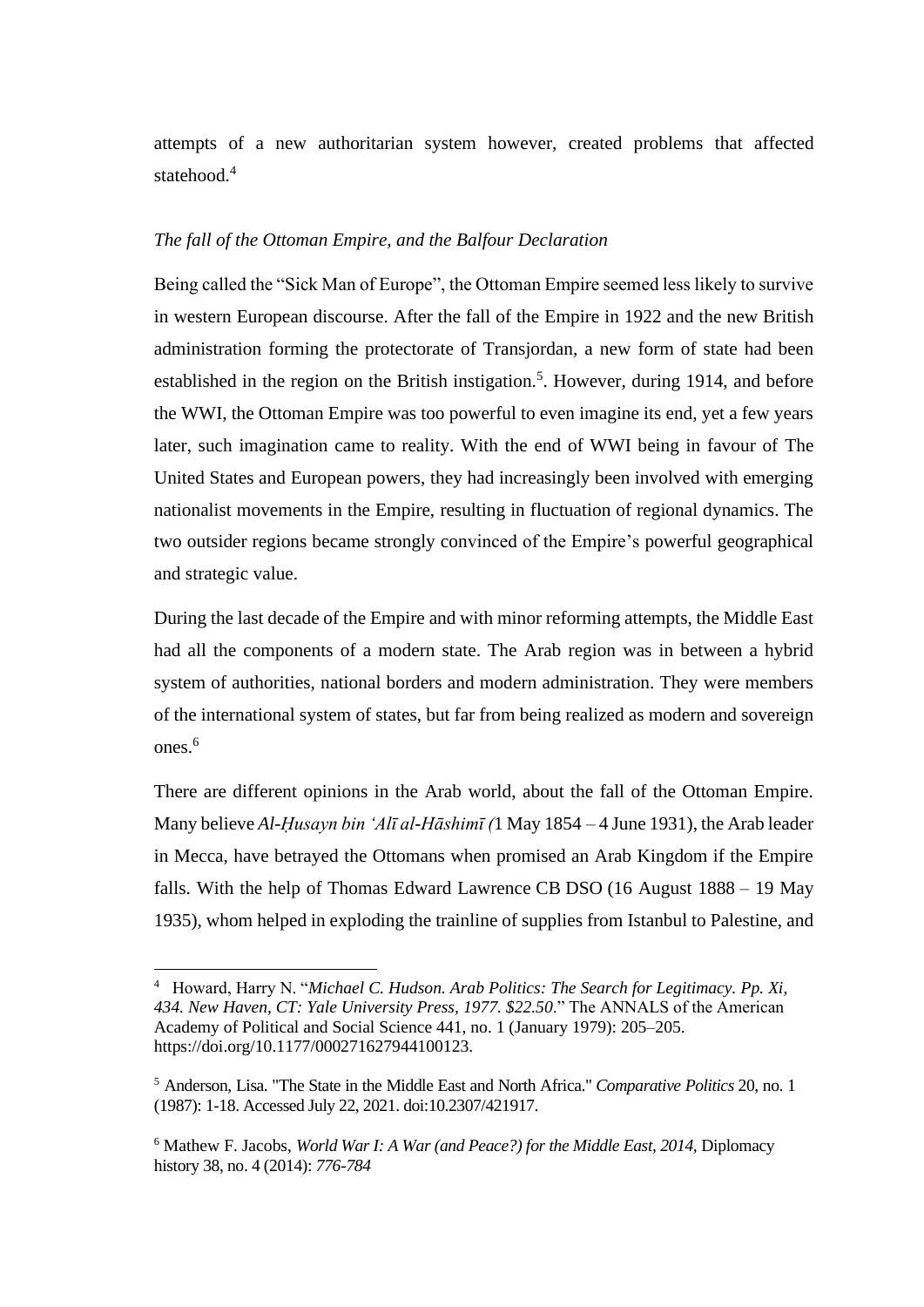the WWI events, the Empire fell, but *Al-Ḥusayn bin 'Alī al-Hāshimī* was not given his promise, which therefore led him not to sign the Treaty of Versailles.<sup>7</sup>

The other point of view, shared in the Levant, is that *Al-Ḥusayn bin 'Alī al-Hāshimī* broke free the Arabs from the Ottoman colonization, and therefore found Transjordan following the leadership of his son *Abd Allāh Al-Awal ibn Al-Husayn*, (2 February 1882 – 20 July 1951).

Prior to 1918, it was not expected for a state to emerge beyond the Jordanian border, The province of Amman never witnessed any sustainable prosperity before 1870, and was a deserted village, there was however a collective community on which a state might have been built from its ideologies; Bedouins coming from Hijaz.

"The modern history of Jordan is the story of the creation of a state and the attempt to mould a political community that would render allegiance to that state." (Phillip Robins, 2019) The state of Jordan can seem as a convincing entity, if we are to look at the existence of the capital Amman as a political power centre, and the attempts of the capital in elaborating a formal set of structures and processes.

Thinking of the political community, there are more chapters to be mentioned. Engaging and reconciling between Palestine and Jordan, liberal and Islamist, and the tribal and post tribal communities amongst the other countries could for once, challenge the Jordanian political bodies. 9

## <span id="page-9-0"></span>*1.2 History of refuges in Jordan (1948-2011)*

The legal status of the MENA region after WWI, and new control spreading in the region influenced foreign control in the Middle East to be more nationalist, especially after a decade of the great war. There has been a complete change of political boundaries and internal political dynamics, and the region started to have a significant role in expanding the international oil industry.

<sup>7</sup> Niḍāl Dāwūd al-Mūminī. والخالفة علي بن الحسين الشريف */ ash-Sharīf al-Ḥusayn ibn 'Alī wa-alkhilāfah* (in Arabic). 'Ammān: al-Maṭba'ah aṣ-Ṣafadī. (1996)

<sup>9</sup> Robins, Philip. *A History of Jordan*. 2nd ed. Cambridge: Cambridge University Press, 2019. doi:10.1017/9781108605373.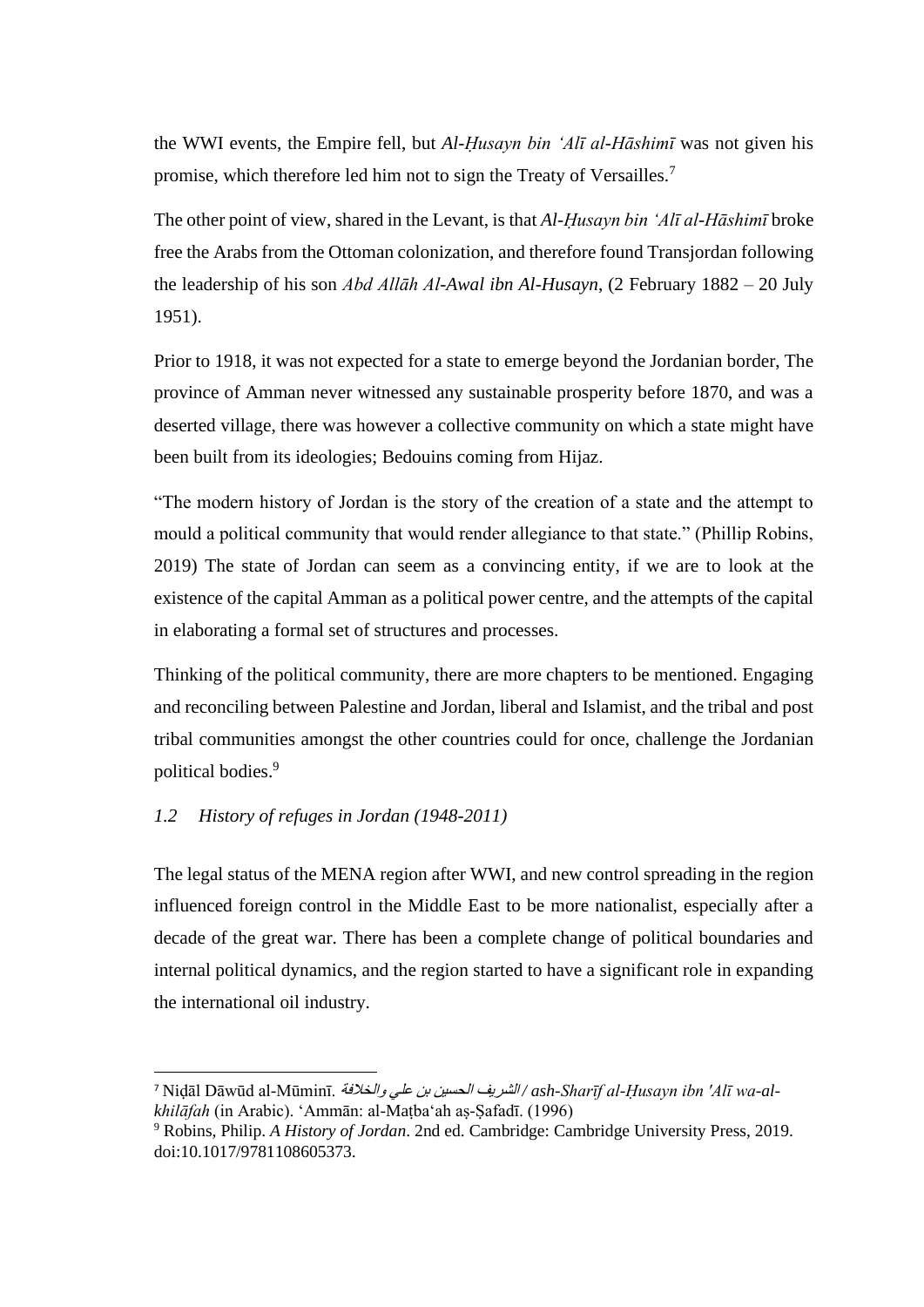One region that had a highly nationalist post-World War I atmosphere, was Palestine. The state with more Jews immigrating to the country, and Zionism offering a mixture of a nationalist and religious identity.

During the times when Palestine was under the Ottomans, and after the First Aliyah<sup>10</sup>, Constantinople, the Ottoman government began applying restrictions on immigrations.<sup>11</sup> Despite the growing tension between Jews immigrating from Europe and the locals, the Ottoman central government granted Jews the same rights as Palestinians in 1901, resulting in the Jewish population increasing to 7% by  $1914<sup>12</sup>$  With growing populations of Jewish nationals, as well as more young Turks being disturbed, there occurred a Palestinian national movement against Zionism as a political ideology, but not Semitism as a belief. $13$ 

The movement and resettlement of Jews in Palestine came out to be a very well-planned strategy. By the year of 1917, the case gained enough attention to persuade the British government to issue the Balfour Declaration, pledging support to the creation of a "national home for the Jewish people" in the state of Palestine.<sup>14</sup> As a result, a revolution by the Arab states was considered as a nationalist uprising by Arabs in the region revolting against the British administration. Its main demands were independence, and the end of the unpresented Jewish migration taking part, as well as purchase of land by the Zionists, all serving the bigger image of establishing the state of Israel as an oppressed state. 15

One of the first revolutions taking part as showing dissatisfaction by the Palestinians, was the Arab Revolt (1936-39), later coming to be known as (*The Greatest Arab Revolt*) or

<sup>10</sup> Bernstein, Deborah S, *A Zionist immigration to the state of Palestine*. *Pioneers and Homemakers: Jewish Women in Pre-State Israel* State University of New York Press, Albany. (1992) p.4

<sup>11</sup> Friedman, Isaiah, *[Germany, Turkey, and Zionism 1897–1918](https://books.google.com/books?id=iv1DADhI6h4C)* (1997).

<sup>12</sup> Tessler, Mark. *A History of the Israeli-Palestinian Conflict*. Bloomington; Indianapolis: Indiana University Press, 2009. Accessed July 22, 2021. http://www.jstor.org/stable/j.ctt1d10hf6.

<sup>13</sup> Neff, Donald *The Palestinians and Zionism: 1897–1948*. *Middle East Policy*. 4 (1) 1995: 156–174.

<sup>14</sup> Mathew F. Jacobs, *World War I: A War (and Peace?) for the Middle East, 2014,* Diplomacy history 38, no. 4 (2014): *776-784*

<sup>&</sup>lt;sup>15</sup> Kelly, K. "A Different Type of Lighting Research – A Qualitative Methodology." Lighting Research & Technology 49, no. 8 (December 2017): 933–42. https://doi.org/10.1177/1477153516659901.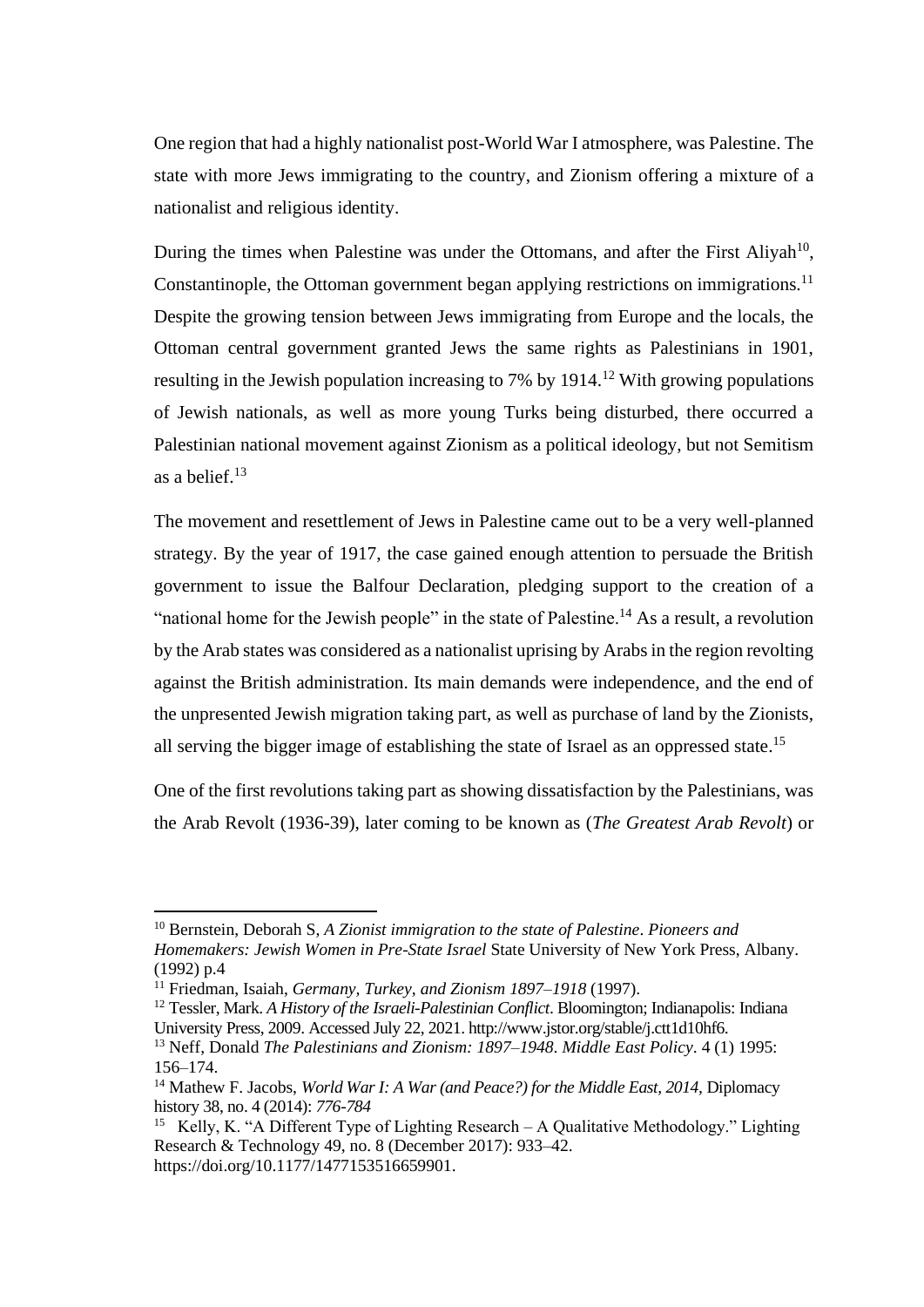(*Thawrat Filastin al-Kubra).<sup>16</sup>* The aim was to revolt against the British administration, demanding the end of illegal Jewish migrations and their land purchases, and the goal of their new home establishment. 17

During the revolt, the British army and police killed more than 2000 Arabs in combat, of which 961 were exiled because of "gang and terrorist activities." The British authorities were inhumane in their response to the revolt, by not operating the rule of law, and the servicemen avoiding any human rights by the modern means. <sup>18</sup> After full support of the British army forces to the Jews, and more than 5000 Palestinians being killed, the British forces had begun to show results by the spring of 1939.<sup>19</sup>

### *Transjordan, and the British administration coming to an end*

The inhabitants of Transjordan never thought of a nation state before the fall of the Ottoman Empire, yet ever since, they started to think in broader and more nationalistic ways. Later after the fall of the Empire, the locals demanded to be ruled by an Arab prince, with a national council to lead the area. With the country having different ideologies and backgrounds from Palestinians, to tribal inhibitors, the question arose that, what state and nation would be constructed. With all these players in the game, the mandate of Palestine was assigned to the British, after it being given by the United Nations. Nonetheless, no party had a clear idea what or how the new nation would ultimately become.

The first challenge facing the new state was in 1922, where construction of the new nation took place, cutting the Palestinian Mandate into two, along the Jordan River, with the new Emirate of Transjordan on the eastern shore.<sup>20</sup>

<sup>16</sup> Hazran, Yusri. "The Druzification of Arab Christians in Israel in The Wake of the "Arab Spring"." *Israel Studies* 24, no. 3 (2019): 75-100. Accessed July 22, 2021. doi:10.2979/israelstudies.24.3.04.

<sup>17</sup> Kelly, Matthew Kraig. *The Crime of Nationalism: Britain, Palestine, and Nation-Building on the Fringe of Empire*. Oakland, California: University of California Press, 2017. Accessed July 22, 2021. http://www.jstor.org/stable/10.1525/j.ctt1vjqpc4.

<sup>&</sup>lt;sup>18</sup> Hughes, Matthew. "Palestinian Collaboration with the British: The Peace Bands and the Arab Revolt in Palestine, 1936–9." Journal of Contemporary History 51, no. 2 (April 2016): 291–315. https://doi.org/10.1177/0022009415572401.

<sup>19</sup>Allport, *Britain at Bay*, (London: Profile Books Limited, 1938) P. 66.

<sup>20</sup> Betty S. Anderson, *Nationalist Voices in Jordan*, (University of Texas Press, 2005) 15-20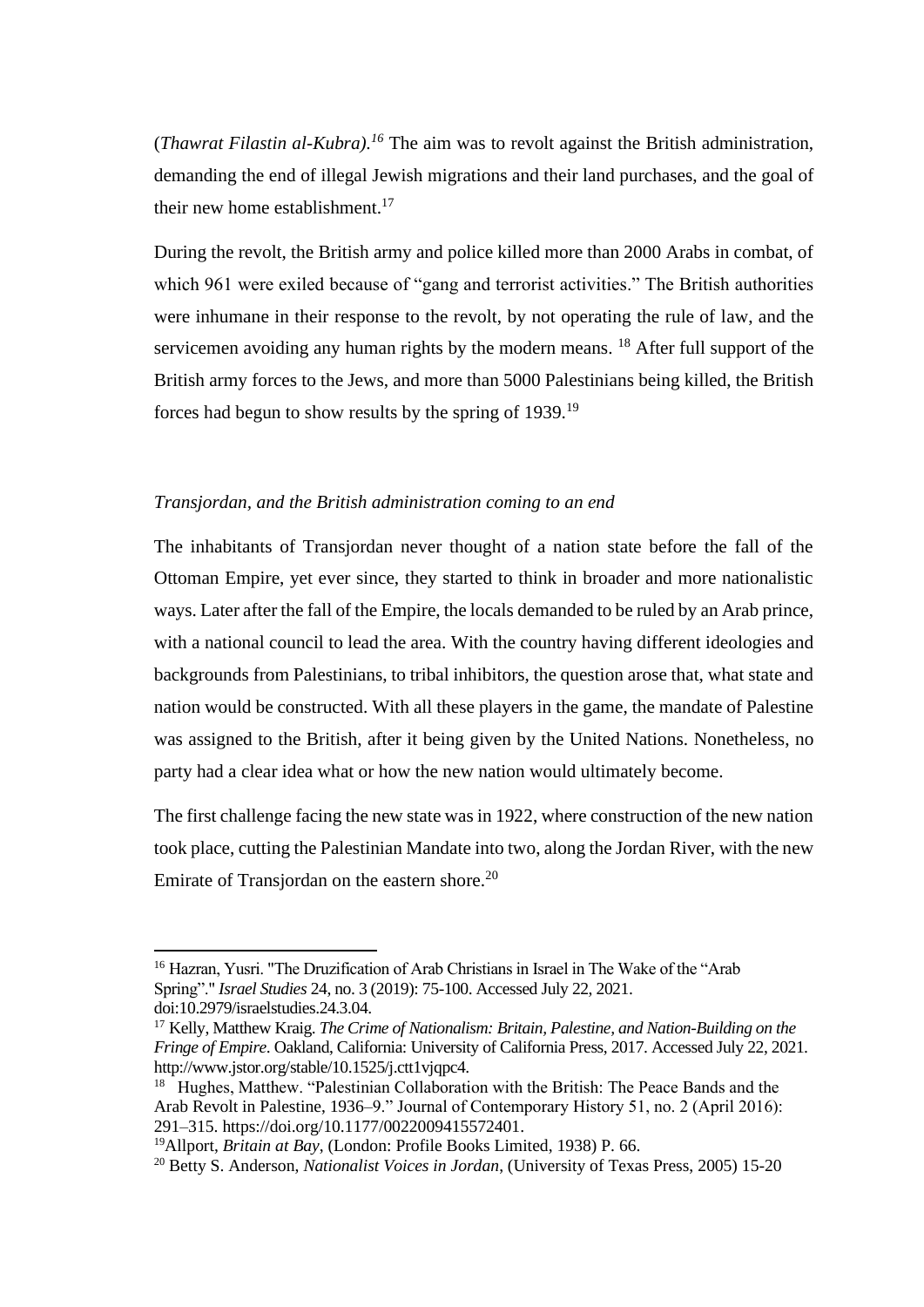By the end of 1920's, there was no longer any hostility about the existence of a regime in Transjordan. Britain was the ruler in the state, watching over the chosen ruler Prince Abdullah, being the head of the regime, resulting in a combination of the British officials being highly overwatching the government, and Amman slowly growing as the power centre of the country.

The British administration was in charge for the oversight of the political development in the new formed country of Transjordan, having the obligations to administer its mandate, the administration reported an annual progress to the Permanent Mandates Commission in Geneva. The signed agreement on February 1928 between the British authorities and Abdullah, describing the power gap between the two, was faced with a strong opposition from the locals.<sup>22</sup>

The new king Abdullah, and his tribe having forced to flee from Hijaz, benefited from the agreement the most, having a new government under his rule. However, benefits and financial aid to the Kingdom did not just stop there, but continued to cover expenses of the new administration, including military findings and aid; Such supports resulted in economic development of the new state.<sup>24</sup>

The post WWII era, with the creation of the new world order, was a period of flourishment to King Abdullah I (1882-1951). The British support acted as a win from both sides,; supporting Transjordan gives to the British a stronger influence in the region. In addition, more support was delivered in the early 1940s, with the independence of Syria and Lebanon.

The year of 1948 had a crucial impact in defining the identity of Jordan. The kingdom that has been artificially created as a state, after the fall of the Ottoman Empire and the First World War. After short-term and temporary agreements between Amir Abdullah and the British Administrating in 1921, Transjordan acted as a state aiming to sustain peace in the region, after the various tensions rising against its existence. Prince Abdullah and his willingness to reach independence made him negotiate with the ingenious groups of the state, of which are the Palestinians, Syrians and Circassian elites. The new state

<sup>22</sup> Report by HMG to Council of the League of Nations on 'Palestine and Transjordan, 1928' (HMSO, London, 1929), p. 99.

<sup>24</sup> Kamal S. Salibi, *The Modern History of Jordan*, (London: I.B. Tauris, 1998) 1-6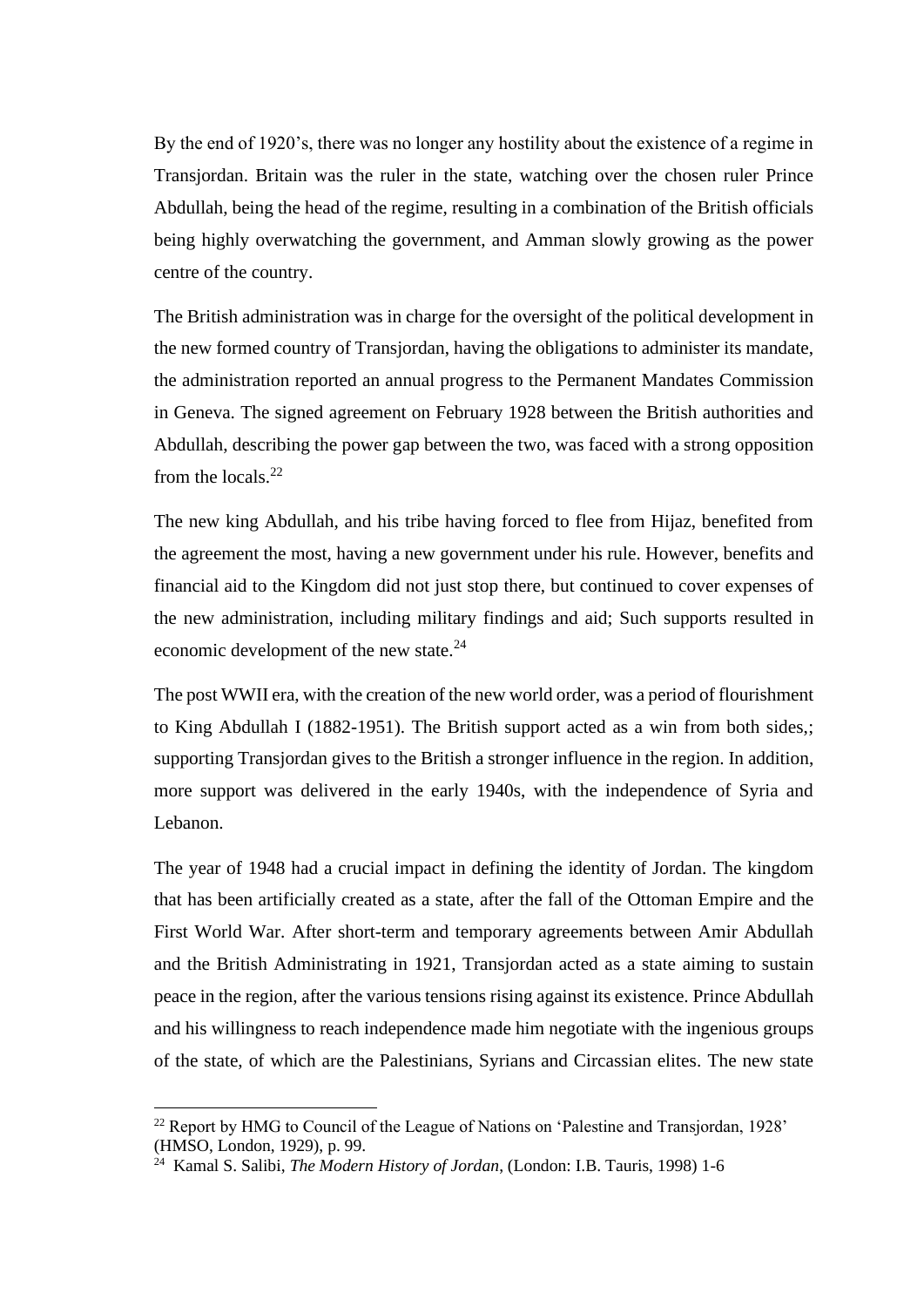however, never stopped to rely on the financial, and military support of the British administration of London.<sup>25</sup>

Therefore, the new government, established a redefined treaty with the British, achieving greater independence for its people. The year of 1948, the state witnessed a transformation both demographically and territorially into the new Hashemite Kingdom of Jordan, through immigration of half a million refugees and the assimilation of the West Bank. Although before Abdullah being invested with the title of emir of Transjordan by the British, the area had been divided by many factors, such as geography, socioeconomic, and politics, and was never represented as a one nation.

Five years after ascending the throne, the  $20<sup>th</sup>$  of July 1951, on a Friday afternoon, , King Abdallah I was assassinated by a Palestinian while visiting *al-Ḥaram al-Šarīf* in Jerusalem with his nephew Ḥusayn, accused of being too lenient with the Zionist enemy and its European ally, the British. Views on the assassination took two sides, one being empathic with the assassination and, the other being on the favour of Palestine and against the Jewish settlement. One of the events believed to have been responsible of the assassination was the different political ideologies, and people believing he would have signed a peace treaty with Israel.<sup>27</sup>

The slow construction of Transjordan during the wartimes of 1920's and 1930's, was followed by tremendous prosperity, after the new British trade policy in the Middle East. In 1946, Jordan became an independent state initially known as the Hashemite Kingdom of Transjordan, and renamed in 1949 the Hashemite Kingdom of Jordan. With the Palestinian immigrants settling in Amman, more economic growth and prosperity was emerging in the region, the new city was slowly growing as the new hub of the state.

<sup>25</sup> Kingston, Paul W. T. *Britain and the Politics of Modernization in the Middle East, 1945– 1958*. Cambridge Middle East Studies. Cambridge: Cambridge University Press, 1996. doi:10.1017/CBO9780511563539.

<sup>27</sup> Man Abu Nuwar, *Fi sabil al-quds [On the Road to Jerusalem]*) *Amman: Jordanian Military Forces, 1968)* 44-79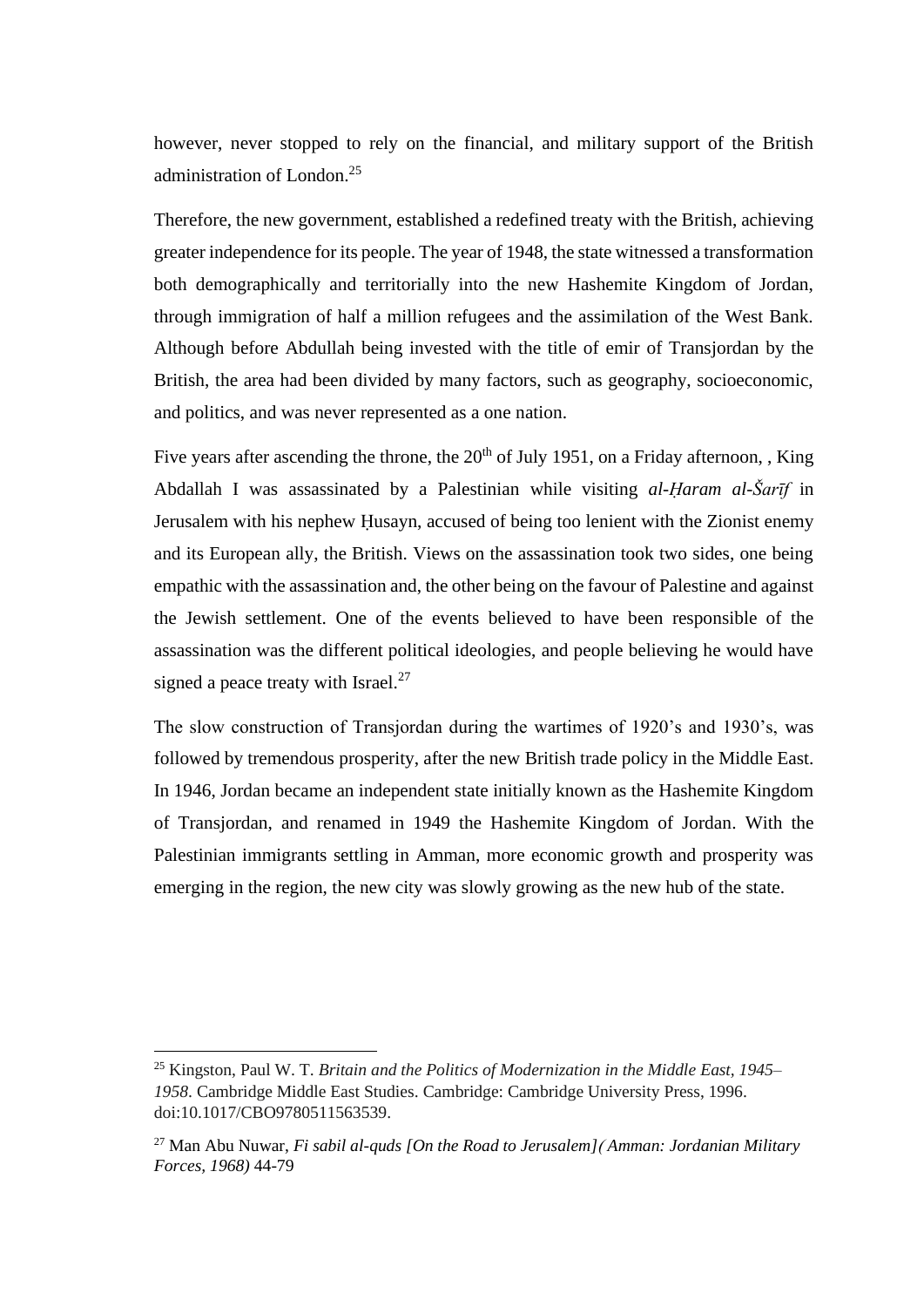#### *Jordan under King Hussain, and the challenges of the holy land (1935-1999)*

Hussain bin Talal gained the title of crown prince of Jordan on the 9<sup>th</sup> of September 1951. He was the eldest son of Talal and Princess Zein Al-Sharaf.<sup>28</sup> The new king started his life on the throne with the Arab Cold War in the 1950s, resulting in the conflict between Nasserist of Egypt and Saudi Arabia. Later, as a result of a dual unification between Egypt and Syria forming the United Arab Republic (UAR) in 1958, Hussain and his cousin King Faisal II of Iraq established the Arab Federation later in the same year.

The two federations led to wars in the region, leading to Jordanian and Syrian forces clashing on the border, with a Jordanian officer being arrested for plotting to assassinate King Husain. The events emerged to the UAR planning to overthrow both Jordan and Iraq's Hashemite monarchies in July 1958.<sup>29</sup>

The upcoming challenge took shape as a Six-Day war between the Kingdom and Israeli settlements in 1967. Later and after the war being in favor of the oppression, there emerged the name "Naksah" meaning The Catastrophe in Arabic the term describes the second forced migration of Palestinians out of their lands. The result was Israel capturing the Sinai desert, West Bank, Gaza strip, Jerusalem, and the Golan heights of Syria.

In the mid1970's, Jordan's stability witnessed a downfall, with less effective support of the United States. The kingdom lost its influence in solving the Israeli-Palestinian conflict. The major aspects shaping the challenges of that period against king Hussain were the growing politicization and the Muslim Brotherhood, an extremist socialist movement started in Egypt.

Within the ongoing tensions between the two states, the Palestinian Liberation Organization (PLO) was founded. Followed by the events of Black September, a civil war between Jordan and the PLO military occurred, a war that ended by taking the lives of thousands of citizens from each side.

The so called "Israeli-Jordanian peace treaty" was followed by governments taking steps forward in peace negotiations between Israel, the PLO and Syria. In Jordan however,

<sup>28</sup> Chris Evans, "*Hussain of Jordan"*, The Telegraph. (February, 1999).

<sup>&</sup>lt;sup>29</sup> Avi Shlaim, *Israel and Palestine*, 1<sup>st</sup> [ed. \(Tel Aviv, 2010\)](https://en.wikipedia.org/wiki/Hussein_of_Jordan#CITEREFShlaim2009) 153–159.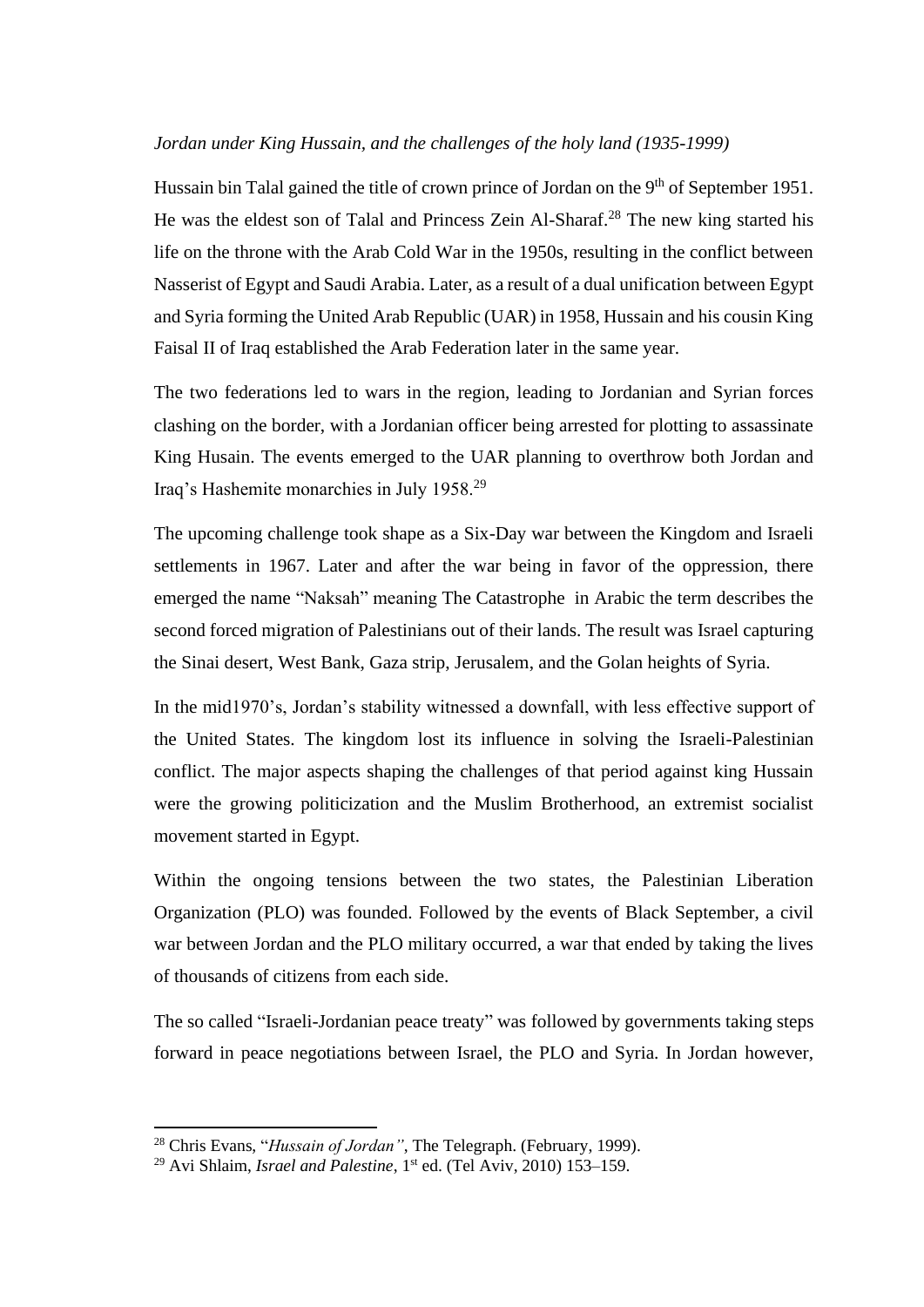business owners and elites were optimistic about such a step, as of the benefits of a better and more prospect economy.<sup>30</sup>

Another challenge faced by King Hussain later on was Iraq's invasion of Kuwait, believing the situation would only worsen towards a catastrophe. The Hashemite king was losing control over the country, believing the west should intervene saving him from his county's extremists on one hand and Israelis on the other. Later during the early 1990s Hussain was dependant on Saddam's security for protection.<sup>31</sup>

King Hussain left the scene in 1999, with his son Abdullah II taking over the throne instead of the previous crown prince Hamza Bin Hussain. Yet the challenges of the region have only been escalating with the Israeli-Palestinian conflict, the Arab Spring and pressures from the west.

### *History of refugees in Jordan*

The kingdom faced different transitional periods, from an emirate of Transjordan, to a Hashemite Kingdom shaped by refugees., Later on an identity perspective, from the Arab tribes in Hijaz, to Palestinians and Syrians in 1948 and 2011. The history of refugees in Jordan has been affected by major political aspects, and each refuge movement had its political position in the kingdom. This section spots the light on a historical review of refugees in the kingdom, focusing on the anchoring of Syrian refugees. Later with a deep focus on how the pandemic reshaped the daily challenges faced by refugee students.

For over seventy years, Jordan has been hosting refugees, despite its weak formal policies towards them. Starting with the displaced Palestinians in 1948, Annexing the West Bank two years later. Welcoming more than 300,000 Palestinians shortly after, with the population of the Kingdom rising by almost 300% by then.<sup>32</sup>

<sup>30</sup> Britannica, T. Editors of Encyclopaedia. "Six-Day War." *Encyclopedia Britannica*, June 8, 2021. https://www.britannica.com/event/Six-Day-War.

<sup>&</sup>lt;sup>31</sup> Jordan in the Middle East 1948-1988, The making of a pivotal state", Joseph Nevo and Ilan Pappe. (1994)

<sup>32</sup>Minkin, Shana. *The Arab Studies Journal* 9/10, no. 2/1 (2001): 142-45. Accessed July 25, 2021. http://www.jstor.org/stable/27933817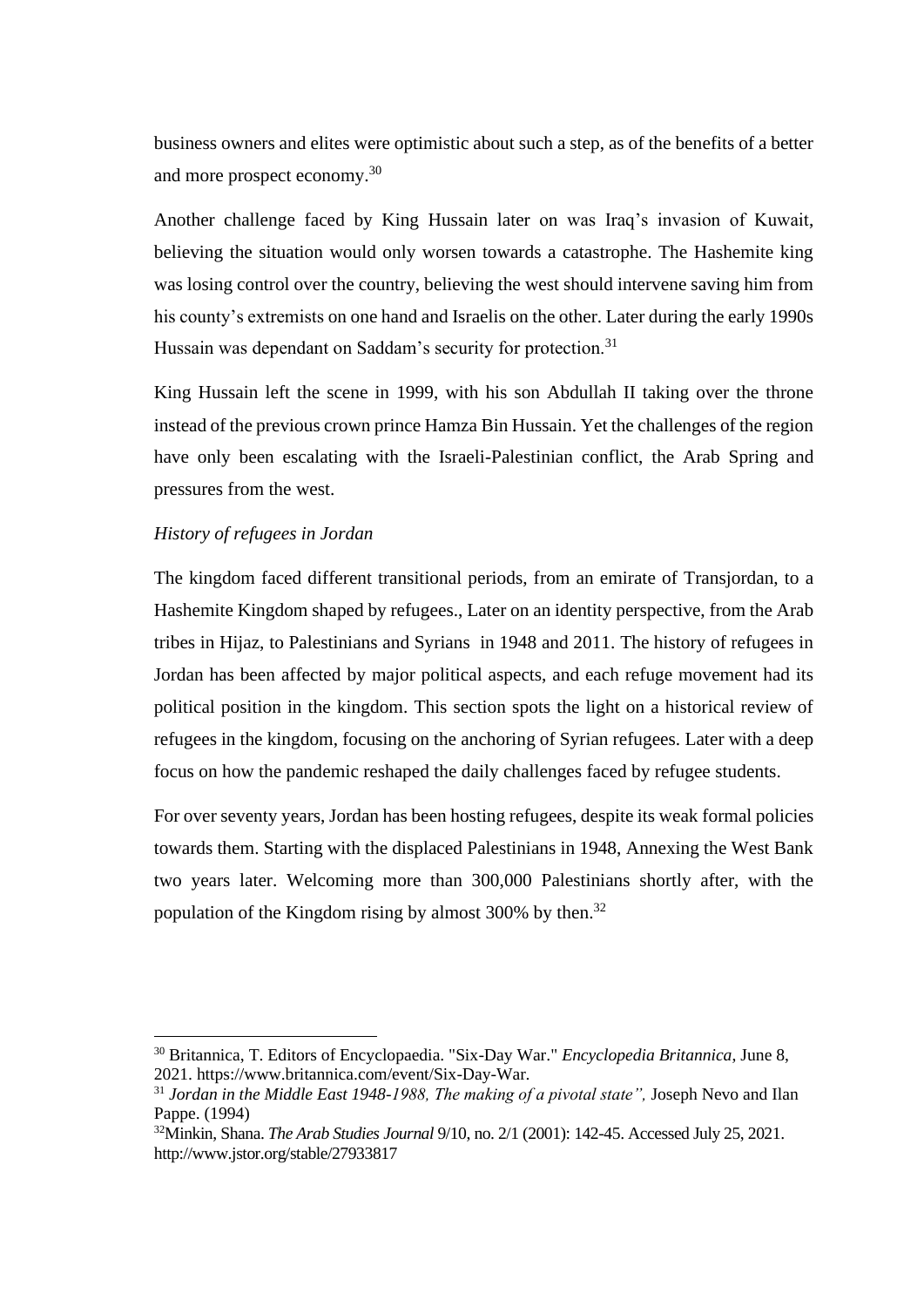When comparing Palestinian refugees to other asylum seekers, the kingdom's policy against other refugees such as Syrians overlaps policies towards Palestinians. Therefore, the country is against the apartheid state of Israel, and against any occupation by force.

The kingdom's borders have agreed to be open welcoming refugees, despite not signing the 1951 Geneva Convention. Borders are only open when security reasons and actions are needed to be taken.

In the times of the late King Hussain during the 1960s, Jordan's treatment to Palestinian refugees had its ups and downs, taking different shapes by the political situation between the two states. The Palestinians demanded certain changes in the government of Jordan, wanting to be included in its account of national identity.<sup>33</sup>

Today, the Palestinians in the Kingdom form more than half of the population, leaving a challenge on the Kingdom's identity.<sup>34</sup> Through its history, Jordan has welcomed refugees from more than 40 countries, deeply affected by the so-called Arab Spring, and mainly from Iraq, Syria and Yemen.<sup>35</sup> On the other hand, and during the Gulf War of 1990-91, many Iraqi refugees fled to the kingdom, yet many other Jordanians of which are locals going back home for safer environments. Later in 2003, and with the invasion of the Iraq by the United States, there grew the numbers of Iraqi refugees in the Kingdom.<sup>36</sup>

In 2014, 60,000 more Iraqis entered the Jordanian territories with the UNHCR, with Yemeni refugees as well of 14,000 and Sudanese of 6,000 hoping for a safer environment.<sup>37</sup> The ongoing relocations of refugees from different Arab states did for sure have its perks on the country, with rising tensions between locals and refugees. Such

<sup>33</sup> Quilliam, Neil. *Middle East Journal* 58, no. 4 (2004): 692-94. Accessed July 25, 2021. http://www.jstor.org/stable/4330080.

<sup>34</sup> United Nations Children's Fund (UNICEF). "*The situation of Palestinian children in The Occupied Palestinian Territory, Jordan, Syria, and Lebanon."* (2010)

<sup>35</sup> United Nations High Commissioner for Refugees (UNHCR). *Fact sheet: Jordan.* (2010).

<sup>36</sup> Mason, V. *The Immobilitys of Iraqi refugees in Jordan: Pan-Arabism, "hospitality" and the figure of the "refugee." Mobilities*. (2011), 353–373.

<sup>37</sup> United Nations High Commissioner for Refugees (UNHCR). *Fact sheet: Jordan*. (2019).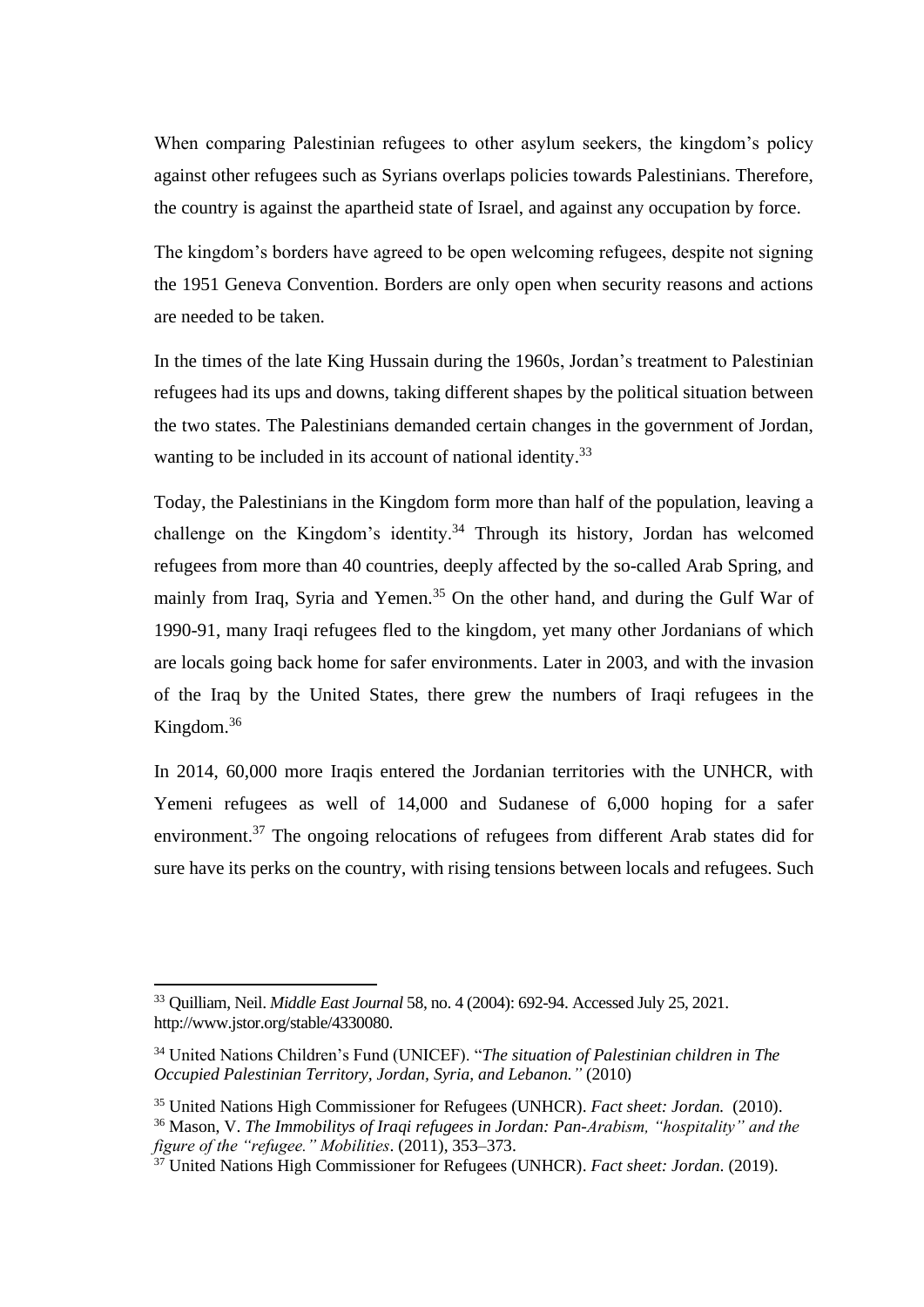tensions took shape in political concerns splitting citizens to groups according to their political identities. 38

To elaborate more on the Gulf war, it was one of the main refugees movements aside from the 1948 Israeli-Palestinian crisis in Jordan. A war led by the United States against Iraq, as a response to the Kuwaiti invasion by Saddam Hussain's regime. The war ended with three million refugees seeking humanitarian assistance. The main groups seeking refuge being Kurds and Shi'a Muslims fleeing the Iraqi regime to countries such as Jordan, not to mention the Palestinians which were the largest group of 300,000 in late 1990s.<sup>39</sup>

As a result, the United Nations started its efforts and responses to Iraqi refugees and their needs with growing numbers of refugees. However, the burden on the kingdom started to unveil with needs for a specialized response, and by 1995, over 20,000 refugees registered in Jordan under UNHCR. 40

Aside from the Palestinian refugees, the second biggest wave of refuge came from Syria starting in 2011. Conflicts resulting in displaced citizens, resulting in more than four million Syrians being displaced and having forced to leave to the neighbouring countries of Turkey, Lebanon and Jordan, with more than 670,000 residing in Jordan mostly of school children. $41$ 

Jordan has maintained a clear policy of not intervening in the conflict between the Syrian government and opposition organizations since the Syrian refugee flow began in March of 2011. A diplomatic solution to Syria's crisis and an ending to Syrian forced migrations towards neighbouring nations are demanded by the Kingdom. (Federal Agency for Civic Education, 2020) They seek asylum in Jordanian homes near Jordan's border with Syria at the onset of the conflict.

<sup>38</sup> Lenner, K., & Schmelter, S. *Syrian refugees in Jordan and Lebanon: Between refuge and ongoing deprivation.* (IEMed Mediterranean Yearbook 2016) 122-126.

<sup>39</sup> Galbraith, P.W "*Refugees from war in Iraq, what happened in 1991, and what might happen in 2003"* (2003) https://www.migrationpolicy.org/pubs/MPIPolicyBriefIraq.pdf

<sup>40</sup> United Nations High Commissioner for Refugees (UNHCR). "*UNHCR marks 30 years of protecting refugees in Jordan"* (2020) https://www.unhcr.org/jo/14293-unhcr-marks-30-yearsof-protecting-refugees-in-jordan.html

<sup>41</sup> United Nations High Commissioner for Refugees UNHCR *"636,040 registered Syrian refugees as of March 16, 2016".*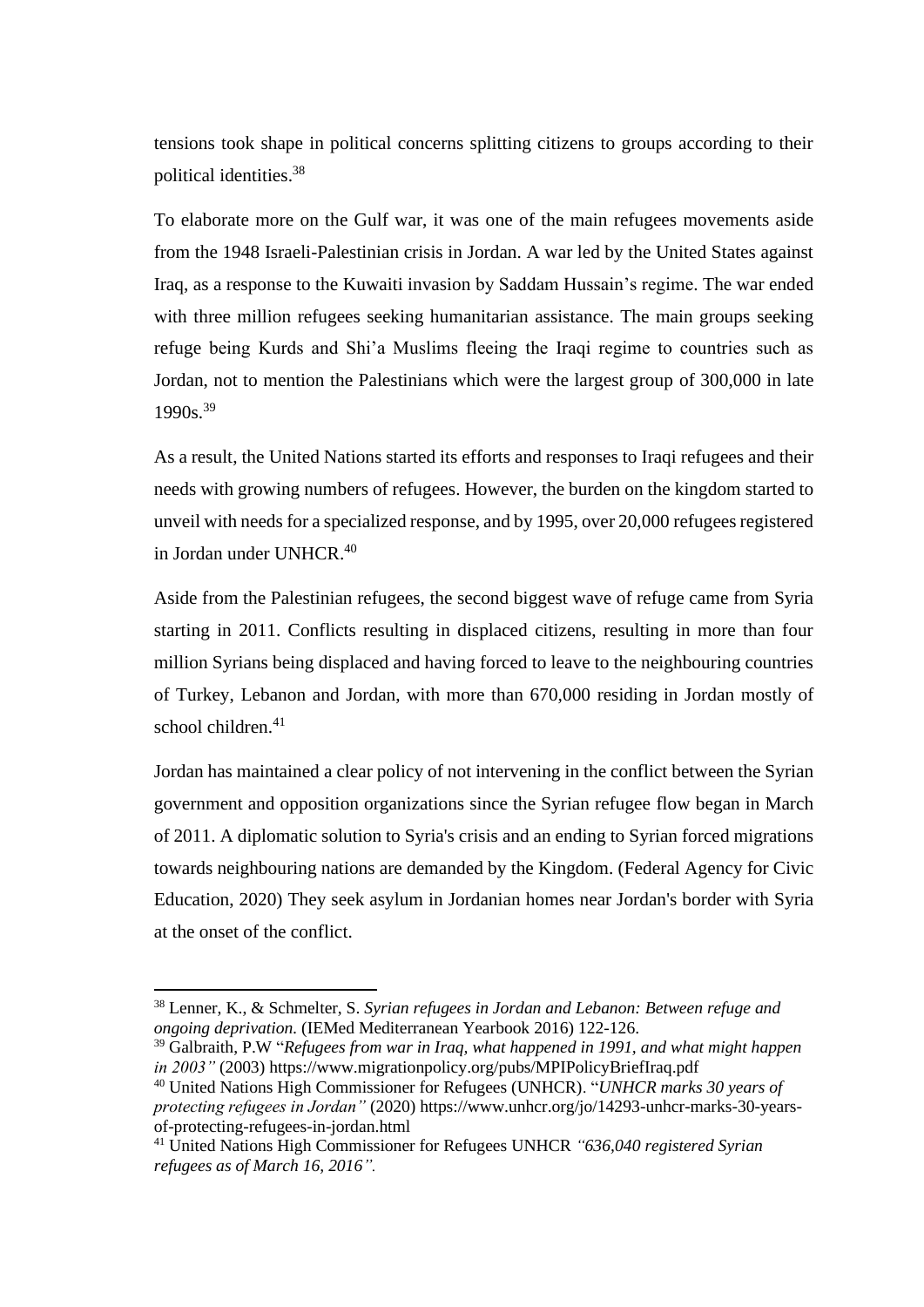This is especially widespread in the Al-Ramtha region in Jordan's far northwest, where Jordanians and Syrians with roots in Daraa' region in southern Syria have deep historical links and tribal affiliations.

Thus, "Jordan Response to the Syrian Crises Plan"-JRP 2016-2018-was established in this respect, and the international community has contributed 700 million dollars to assist it.<sup>42</sup> "UNICEF supported us with \$45,000 in 2020 during the pandemic, to provide internet cards for students in remote areas where transportation is difficult to almost impossible."- Lina Farouqi.

Despite the Jordanian government welcoming refugees, it is of an importance to mention that they have limited rights, and difficulties granting the citizenship. Refugees willing to work were not able to do so until 2016, leaving to rising numbers in poverty among them. As a response, the Jordanian government welcomed Syrian children to schools, those whom have missed one to three years of schooling due to the war.<sup>43</sup>

The number of Syrian refugees as of 2016 was 1.6 million, of which only 817,000 schoolaged children with access to education. On the other hand, there was 739,000 out of any educational system.<sup>44</sup> One main reason of a high number of school dropouts is the bullying and harassment refugees face, as well as different educational materials, creating a burden leading to them seeking a life out of education.<sup>45</sup>

## <span id="page-18-0"></span>*1.3 Refugees' policies in the Kingdom*

As per the Convention on the Status of Refugees by the UNHCR, a refugee is an individual that, due to fear of persecution, had to flee outside his/her country, with no

*http://www.3rpsyriacrisis.org/wp-content/uploads/2015/01/3RP-ReportOverview.pdf*

<sup>42</sup> Jordan Ministry of Planning and International Cooperation, "*Jordan Response to the Syrian Crises*" JRP 2016-2018, 2016. (2016)

<sup>43</sup> United Nations High Commissioner for Refugees UNHCR, *Regional Refugees and resilience plan 2015-2016.*

 $^{44}$  United Nations Development Program (UNDP) & United Nations High Commissioner for Refugees (UNHCR). *. Regional refugee and resilience plan 2015- 2016, in response to the Syria crisis: Regional strategic overview. (2015)* Retrieved from

<sup>45</sup> CARE Jordan. "*Five years into exile*: *The challenges faced by Syrian refugees outside camps in Jordan and how they and their host communities are coping"*. (2015) Retrieved from http://www.alnap.org/resource/20591.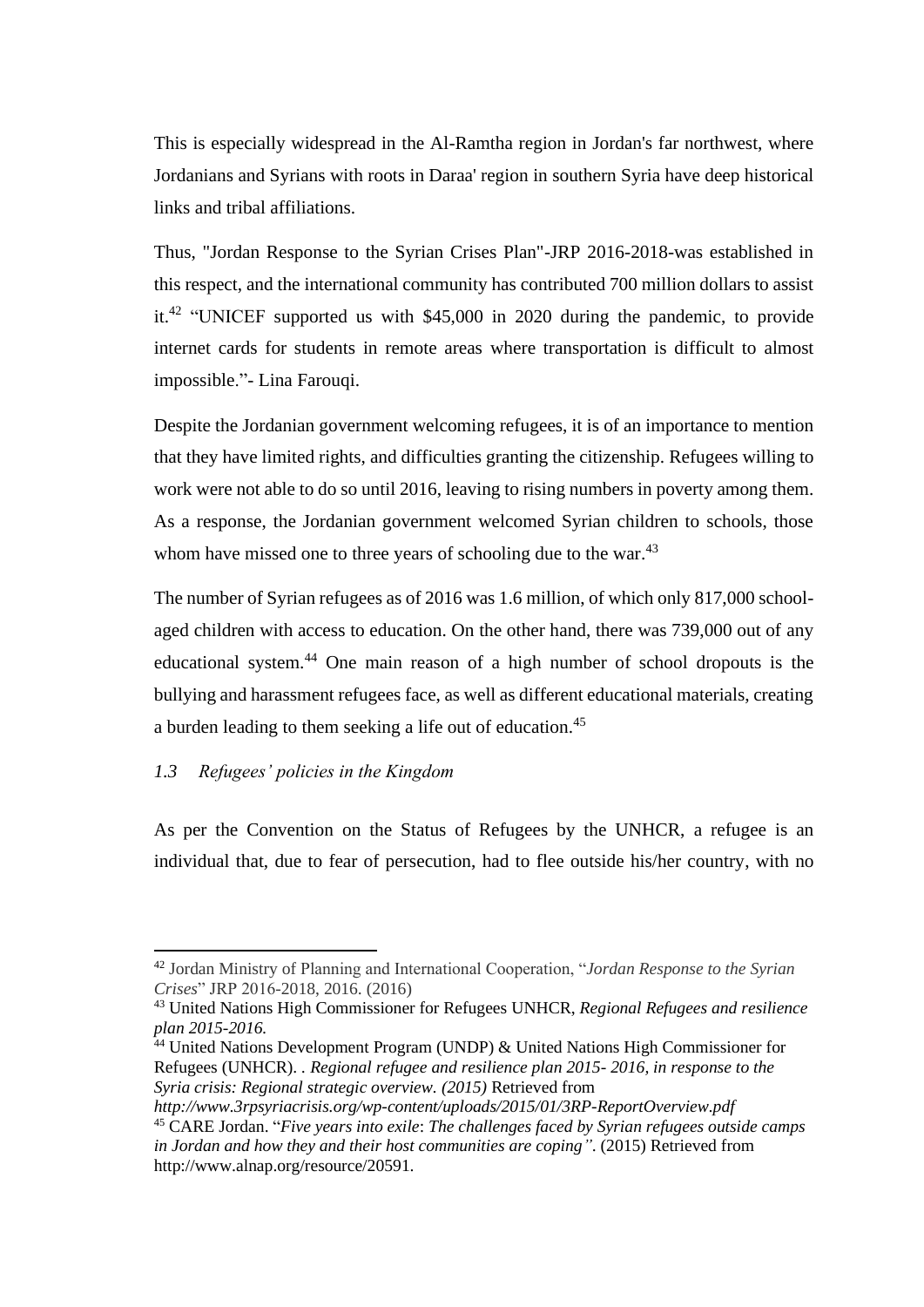discrimination regarding religion, or nationality or is a member of a particular social group.<sup>46</sup>

Article 21 of the Jordanian Constitution provides that "political refugees shall not be extradited on account of their political beliefs or for their defence of liberty." However, it has been proved the opposite, since Jordan never enacted any legislation regarding the status of refugees regarding their asylum for political reasons.<sup>47</sup>

Jordan is dedicated to improving the business climate and recruiting international and local firms through a number of legislative, legal, and structural changes and incentive measures.

The Government of Jordan requires Syrian refugees to register with the UNHCR, and those who have not done so, aren't considered as refugees. This registration process collects the needed data of children, in order to issue an identification card to each one to deliver them the air needed for education.

Those whom register and get their identification cards issued, are obliged to stay in their geographical location, or else will not receive aid. Furthermore, the registration process includes a fee payment to the Jordanian government, resulting in some Syrians being left out, as of the high costs. However, the fees were lowered in 2016.

Since the 2011 events of the so-called Arab Spring in Syria, refugees in the kingdom were addressed by their nationality, and therefore registered as Syrian citizens, which resulted in a conflict when comparing their numbers to the ones registered by the UNHCR. The registered refugees in the United Nations were lower than those whom are registered by the government, which resulted as a burden on the government and their amounts of financial aids being received.<sup>48</sup>

<sup>46</sup> United Nations. *Convention relating to the status of refugees*. (1951) Retrieved from http://www.unhcr.org/3b66c2aa10.html.

<sup>47</sup> *The Jordanian Government Constitution of the Hashemite Kingdom of Jordan*, *as amended*, <http://www.parliament.jo/node/137> (in Arabic), *archived* at [https://perma.cc/4D2K-](https://perma.cc/4D2K-CYDL)[CYDL.](https://perma.cc/4D2K-CYDL)

<sup>48</sup> Lenner, K 2016 'Blasts from the past: Policy legacies and memories in the making of the Jordanian response to the Syrian refugee crisis' EUI Working Papers, Max Weber Red Number Series, no. 32, vol. 2016, European University Institute.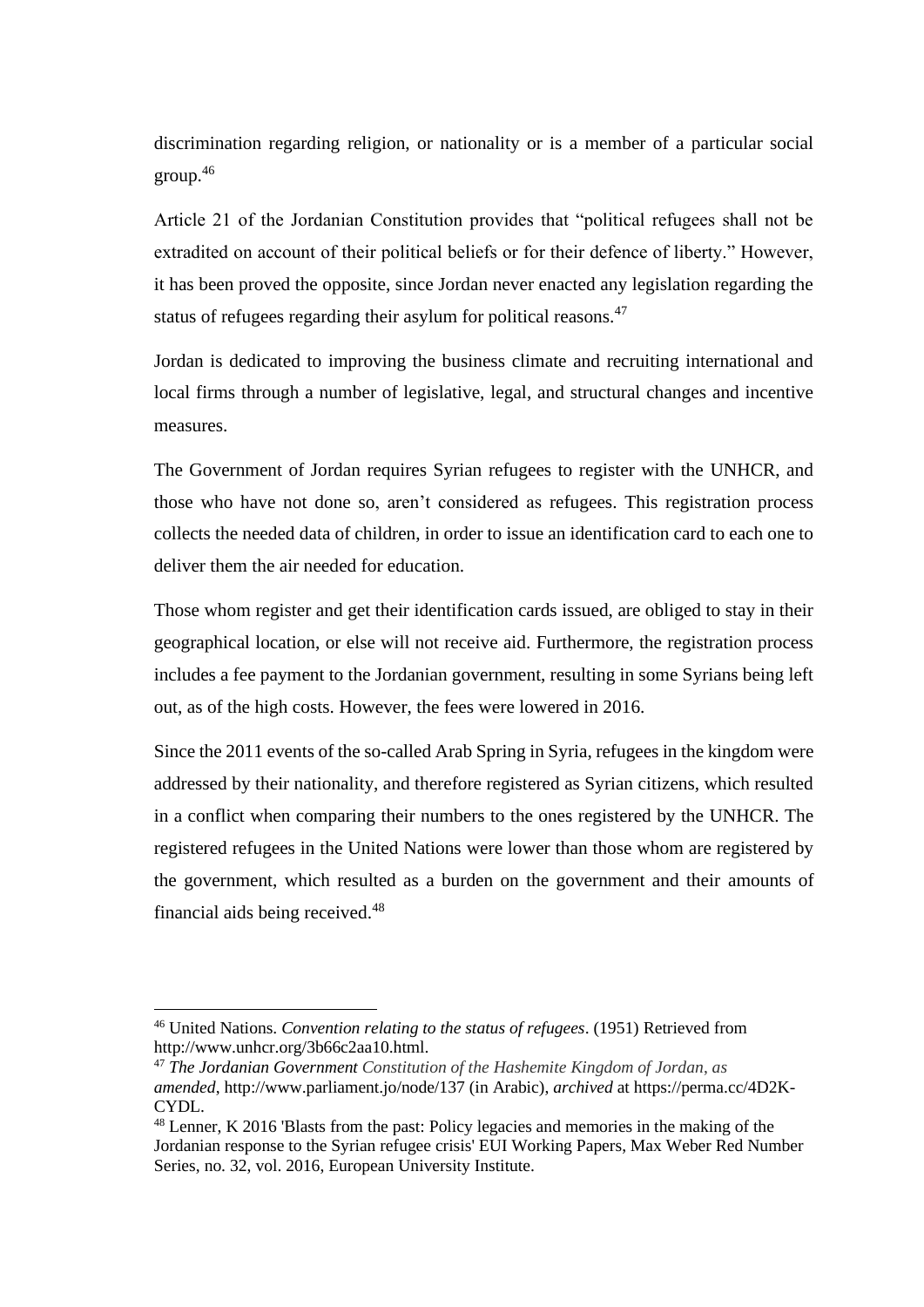The living conditions of Syrian refugees remained challenging, with rising poverty and unemployment levels, and scarcity of medical assistance. Further in Jordan, and before the refuge movement, the kingdom was already on the edge of an economic and financial destruction with 14.4 percent of the population earning less than \$2 per day in 2010.<sup>49</sup>

With the rising numbers of refugees, Jordan's infrastructure was dramatically affected in providing the expected services to its citizens. Syrian refugees, as of the high expenses, live below poverty line, with 69% of them considered as poor, as mentioned in an article by the World Bank.<sup>50</sup> The effects on the infrastructure were of fallen wages, rising prices of basic commodities, and a surge in housing prices, resulting in a financially difficult situation being lived by the citizens. It also resulted in Jordanians showing less empathy to their fellow refugees, blaming them for the new challenging lifestyle.<sup>51</sup>

A major player in more adult refugees dropping out of school has been the difficulties these adults have been facing, and their families relying on them for income. As per a study made by UNICEF, almost half of the refugee families in Jordan depend on their children for income, and one in ten refugees work in services, farming, retail, or sectors such as barbershops, carpentry and restaurants.<sup>52</sup>

In order to tackle the refugee crisis, after WWII, as a commitment by the United Nations to protect the most vulnerable people, established the 1948 Universal Declaration of Human Rights, and later the 1951 Geneva Convention. Sixteen years later in 1967, one hundred and fourth eight countries signed one of the conventions.<sup>53</sup>

<sup>49</sup> Jalbout, M.*"Opportunities for accelerating progress on education for Syrian children and youth in Jordan*.", (London, UK, 2016).

<sup>&</sup>lt;sup>50</sup> Abu Hamad, B.A., Jones, N., Samuels, F., Gercama, I., Presler-Marshall, E., Plank, G., ... Sadji, J. "*A promise of tomorrow*: *The effects of UNHCR and UNICEF cash assistance on Syrian refugees in Jordan".* (2017) Retrieved from *https://www.odi.org/publications/10978 promise-tomorrow-effects-unhcr-andunicef-cash-assistance-syrian-refugees-jordan.*

<sup>51</sup> Education Sector Working Group. "*Access to education for Syrian refugee children and youth in Jordan host communities: Joint education needs assessment*" (2015). Retrieved from https://data.unhcr.org/syrianrefugees/download.php?id=8570.

<sup>52</sup> United Nations Children's Fund (UNICEF) Jordan. (2013). "*Syrian refugee children in Jordan: Assessments desk review on the situation of Syrian refugee children living in Jordan*". Retrieved from https://www.alnap.org/system/files/content/resource/files/main/180 syrianrefugee-children-in-jordan-desk-review.pdf.

<sup>53</sup> UNHCR, *"The 1951 Geneva Convention",* (1951), https://www.unhcr.org/1951-refugeeconvention.html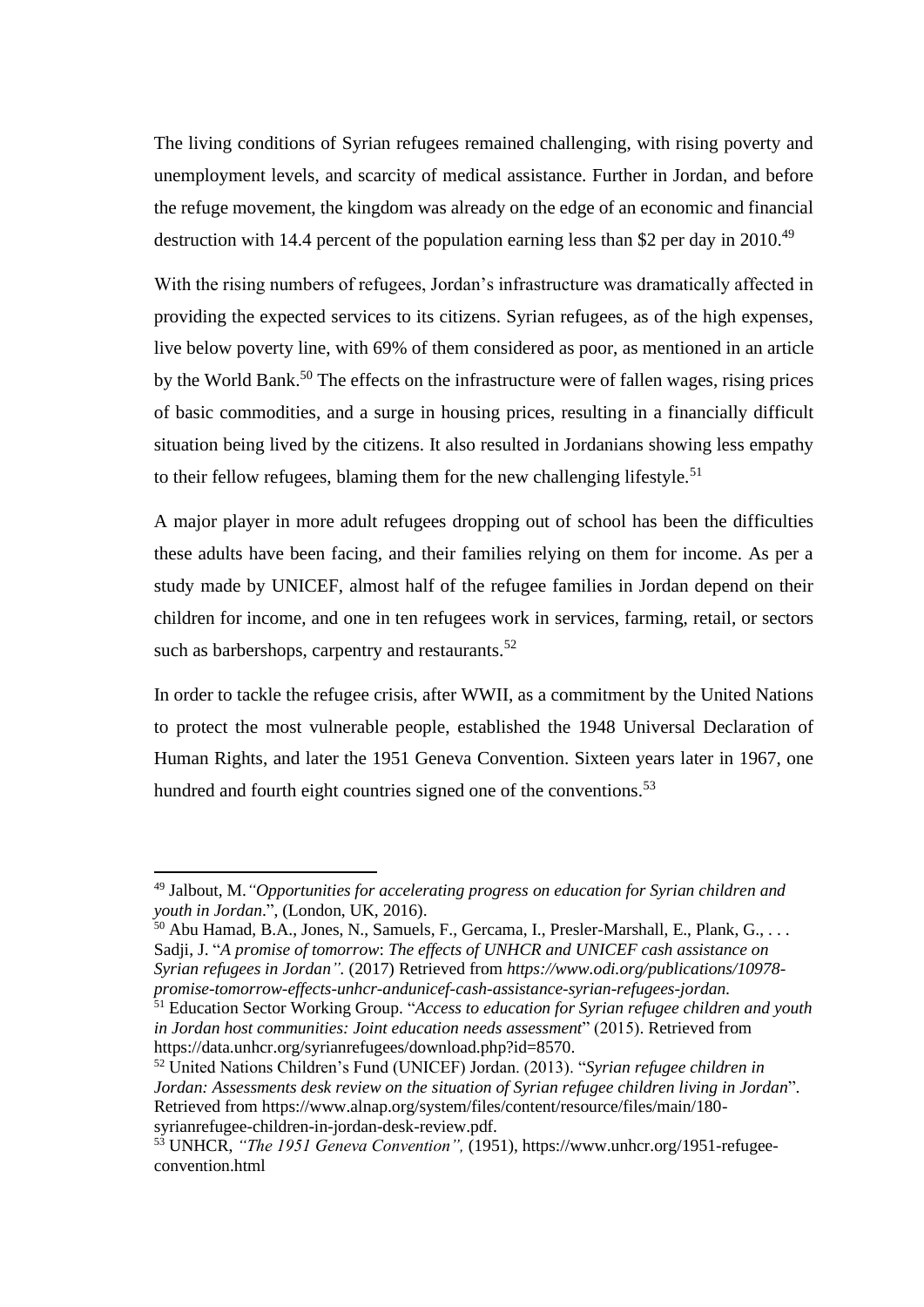Jordan has not signed the 1951 Geneva Convention, despite it hosting more than two million refugees since the Israeli-Palestinian crisis till date. Therefore, Syrian refugees in the kingdom have restricted rights, regarding their access to education, healthcare, and social sectors, making their living conditions more difficult day by day.<sup>54</sup>

Therefore, The Jordanian policies have never been clear, with the absence of any legal framework dealing with refugees, despite the UNHCR issuing the Geneva convention in 1951 and its 1967 protocol, which Jordan has never signed. 55

<sup>54</sup> Federal Agency for Civic Education, country report, *"Jordan",* (2016) *https://www.bpb.de/gesellschaft/migration/laenderprofile/234478/jordan* <sup>55</sup> *UNHCR Country Operations Profile – Jordan*. (2015)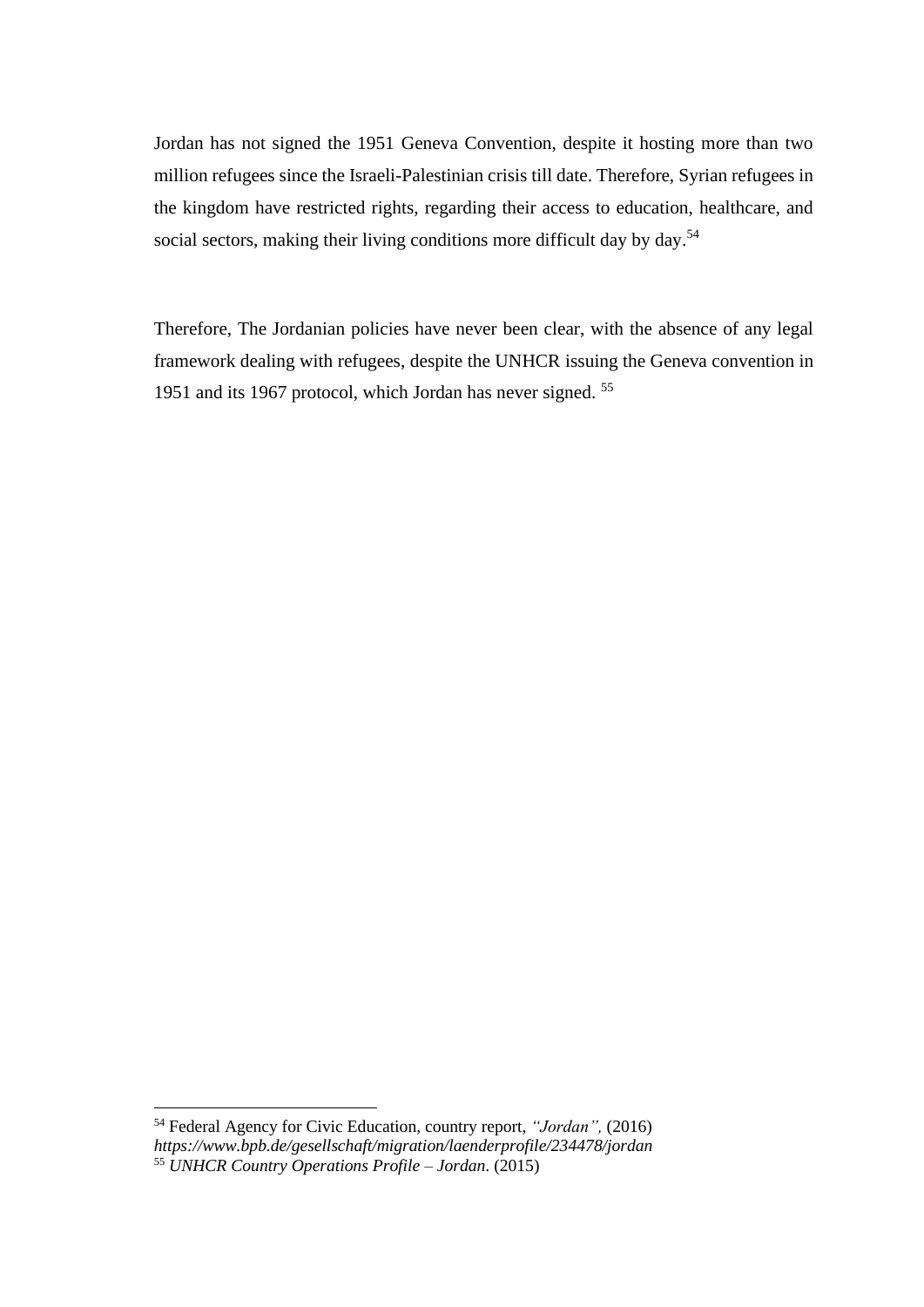# <span id="page-22-0"></span>2 Refugees' Education, the Jordanian Approach

2016 was the year of the highest level of displacement since 1945 and the WWII, with growing numbers of forced migrations since then (UNHCR, 2017). A total number of 68.5 million have been forcibly out of their countries by December 2017, of which were 25.4 million asylum seekers outside their borders (UNHCR, 2018). Education in the hosting countries of refugees acts as the only hope for children out of the crisis (Dryden-Peterson, 2011, p.9). Despite these facts, only half of the refugees around the world are attending schools (UNHCR, 2018).

For the past ten years, especially during the Arab Spring in 2011, tensions have been rising in Jordan due to the vast immigration movements, with rising conflicts in the neighbouring countries, and Jordan being the safest destination for refuge seekers.<sup>56</sup> Since the very foundation of the Kingdom and during the  $19<sup>th</sup>$  century, refugees have always been a part of Jordan's society.

The government has been following different models in their refugee crisis management from granting citizenships to Palestinians, to creating refugee camps for Syrians, on the periods of 1945 and 2011 respectively. On the other hand, many refugees were welcomed by temporary absorption, where they were neither granted citizenship, nor legal protection and public services in the country.

An important aspect, which has negatively affected the refugee crisis management in Jordan, is that the Kingdom never signed the "1951 Geneva Convention on Refugees", nor the 1967 refugee protocol. Such events contradict with the fact that Jordan is one of the countries with the highest refugees and ingenious people rates in the world, and sharpens the edges of refugees' challenges. The only memorandum signed by the Jordanian government is the Memorandum of Understanding (MoU) by the UNHCR with Amman in 1988.

One refugee movement in 2003, with the Iraqis seeking asylum in the kingdom, have lacked attention from the Jordanian officials, since Iraqi settles were more likely to fill

<sup>56</sup> Al Khatib, B., & Lenner, K.. "*Alternative voices on the Syrian refugee crisis in Jordan: An interview collection"* (2015).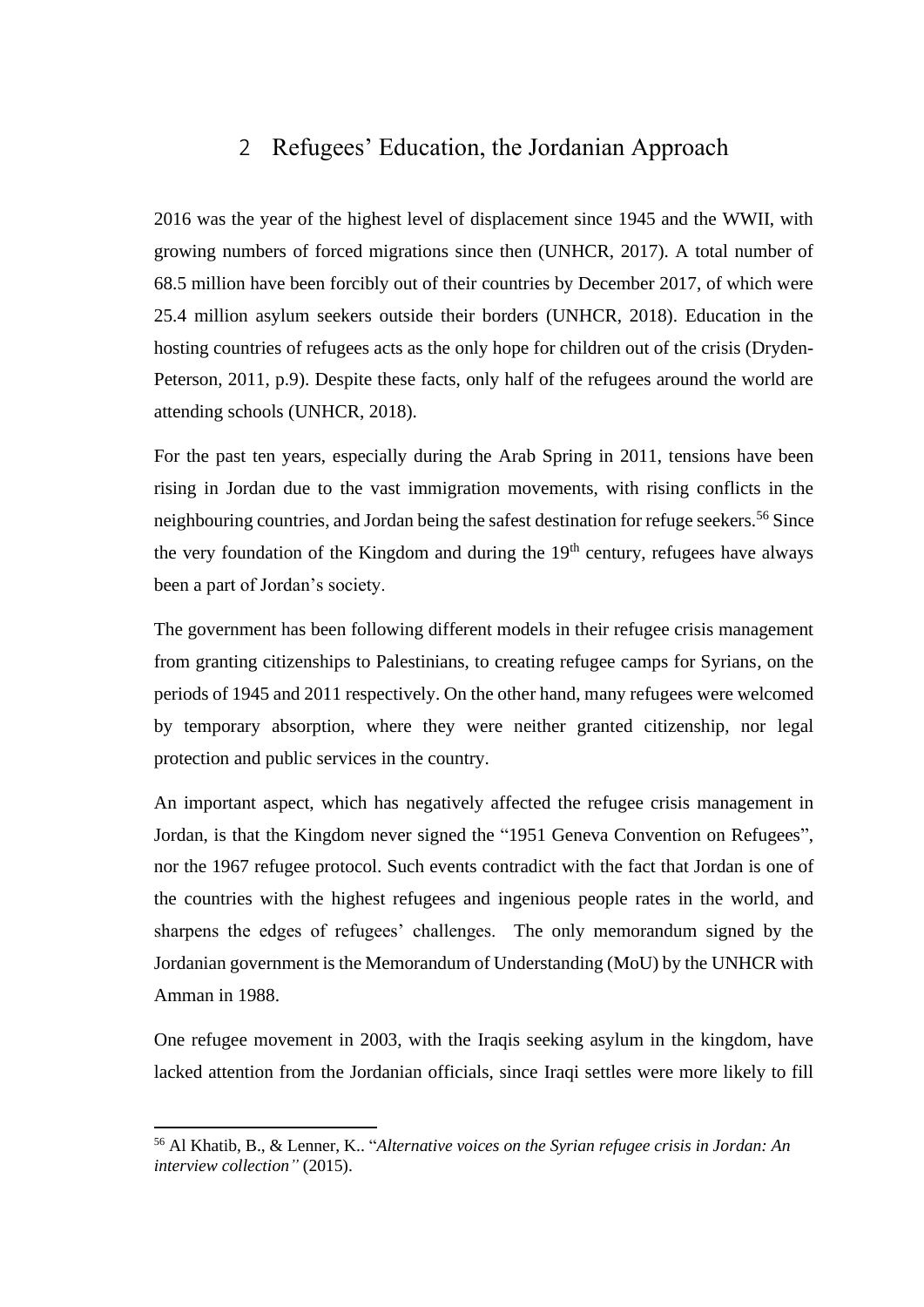the upper-middle class than be in need of shelter. Thus, there was les light spotted on the vulnerable ones in need of humanitarian aid.

Due to the 2003-armed conflict in Iraq, and later Syria in 2011, the results were not promising to Jordan, especially on its economy and demographics. One of the social effects however was the changing perception of the "Palestinian-Jordanian" and the image of "Jordanian-Jordanians", Since the Jordanians compared the new Syrians migrants to the Palestinians who migrated in 1948, stating them as the new enemy. This image has been shared by a local minority in Jordan, mostly Bedouins living in the suburbs.

The reaction of the Syrian regime during the Arab Spring, have caused Syria a devasting humanitarian crisis, resulting in the displacement of half of the population.<sup>59</sup> The Syrian Revolution, started as a civil uprising inspired by the Arab Spring events taking place in Tunisia. The events, starting with protests, were immediately faced with force by the Syrian Arab Republic and the administration of Bashar Al-Assad.<sup>60</sup>

Aside from the tragedy of deconstruction, and forced migration the civilians were facing, refugee education was not a priority. Millions of children had to drop out of schools for the sake of work and financing. Therefore, the international community had increasing concerns regarding the matter, asserting education is a fundamental human right, and prioritising refugees. 61

Concerns were rising not only because displaced children benefit when being educated from the future career perspective, but education has been proven to improve their psychological, emotional and physical protection.<sup>62</sup>

The body of literature addressing refugee education is considerably small, especially under the coronavirus pandemic. The approach by scholars has been more critical than

<sup>59</sup> Shelly Culberston, Louay Constant, *Education of Syrian Refugee Children, Managing the crisis in Turkey, Lebanon, and Jordan.* (2015).

<sup>60</sup> Omri, Mohamed-Salah. "*A Revolution of Dignity and poetry*" (2015).

<sup>61</sup> United Nations High Commissioner For Refugees (UNHCR) "*Refugees Education, A Global Review"* (2011) 40-55

<sup>62</sup> Loughry M, Eyber C. *Psychosocial Concepts in Humanitarian Work with Children: A Review of the Concepts and Related Literature.* (Washington DC: National Academies Press 2003).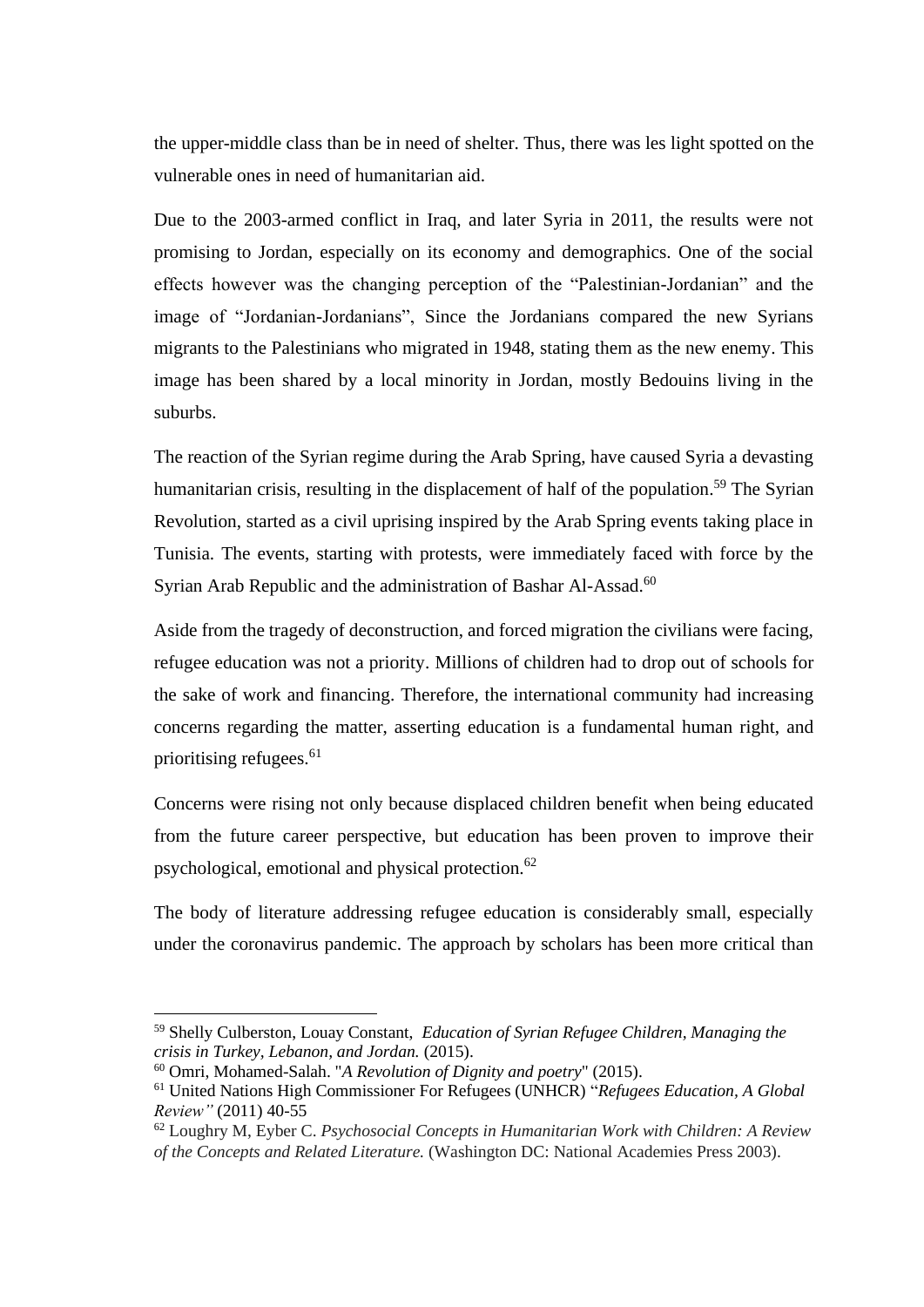normative, focusing only on what effects does refugee education have on society and economy.

### <span id="page-24-0"></span>*2.1 The educational system in Jordan, and barriers faced by refugees*

The international community assisted the government of Jordan (GoJ) in making education accessible to Syrian refugees. Hence, new teachers have been recruited, and school infrastructure expanded. Furthermore, the government signed the Jordan Compact in February 2016, ensuring all children to have access to education in 2017.<sup>64</sup>

In order to target more refugee students, and putting in consideration the difficult work circumstances, the GoJ allowed students to attend afternoon shifts in 98 public schools around the country. Later, further 102 schools were opened to enforce the second shifts, extended training for educational personnel and providing more equipment to enrich the educational experience. These efforts were not made possible without the government working with international partners in the field of education.<sup>65</sup>

The first promising results of the efforts by the GoJ and educational partners, as well as international community was the increase in Syrian refugee students from 145,454 in 2015 to 167,820 in the year of 2017 (UNICEF Jordan, 2017). Such result was due to the extension of the second afternoon shift.

However, students in refugee camps still face barriers between them and education, as mentioned by CARE International and Human Rights Watch in a report in 2015, three main barriers exist as finance, transportation, and school capacity. A later survey conducted on vulnerable refugees held by CARE international, stressing more than 35% of asylum seekers faced financial barriers, despite annual fees being free, but some other expenses including books, registration fees, and clothing were difficult to clear. (Educational Sector Working Group, 2015).

<sup>64</sup> Reliefweb, "The Jordan Compact, A New Holistic Approach between the Hashemite Kingdom of Jordan and the International Community to deal with Syrian Refugee Crisis.", (2016).

<sup>65</sup> The Government of Jordan, "*The Jordan Compact: A New Holistic Approach between the Hashemite Kingdom of Jordan and the International Community to deal with the Syrian Refugee Crisis"* (Relief Web, 2019).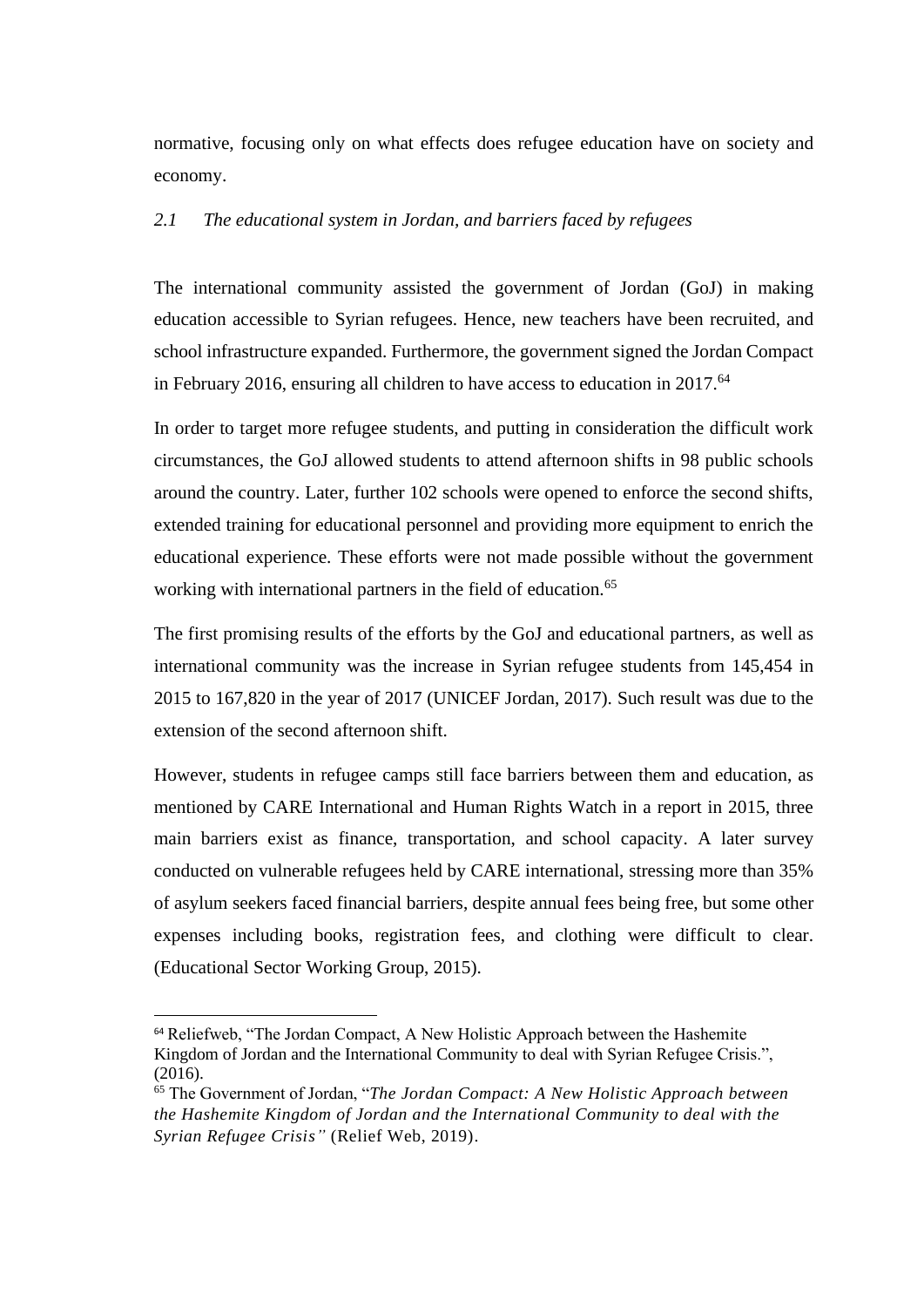Aside from transportation and long distance travelling for schools, some parents raised concerns about safety for their children in attending their classes, with more focus on girls. Concerns were rising as well since many refugee students face challenges such as physical harassment, discrimination and bullying from their fellow students and teachers.

Furthermore, and due to the double shifts, it was mentioned by teachers that they often over work, with lack of necessary training to cover the overcrowded.

According to a study done by UNHCR, one in every three Syrian refugees dropped out of school, resulting in almost 83 thousand children without education.<sup>66</sup> Another burden on students is the registration processsince, and the sanctions on teachers with no work permits, leading to higher poverty rates in the refugee camps, with children seeking jobs to cover their family expenses.

The registration process for students also requires a birth certificate, which many children lack, due to war and displacement, and losing of documents. As a result, those who reach the age of school enrollment, and cannot proof their documents, will not be allowed to enter schools. Not to mention that children who skipped three years or more of education face a bigger burden. In fact, they are not allowed to get back to schools by law of the Jordanian Ministry of Education. This three-year gap burden prevented more than 77000 Syrian children from enrolling in schools. (Human Rights Watch, 2020). "Our Non-Formal Education program is aimed at drop-out students whom are not allowed to enter public schools, since they assed the third year of not studying."- Lina Farouqi.

The requirements to register Syrians with the Office of the United Nations High Commissioner for Refugees (UNHCR) and to obtain the Syrian Community Service Card (ID) is essential for Syrian students to benefit from free education and reciprocity as Jordanian students.

According to an interview broadcasted on the Syrian Television in 2020, by Asem Al Zoubi, that revise in detail the enrollment procedure, Syrian students receiving aid from the international community and are not residing in camps, are enrolled in government and private schools, and they are usually given a full month to complete the registration

<sup>66</sup> United Nations High Commissioner for Refugees (UNHCR). (2017a). Global trends: Forced displacement in 2016. Retrieved from https://www.unhcr.org/5943e8a34.pdf.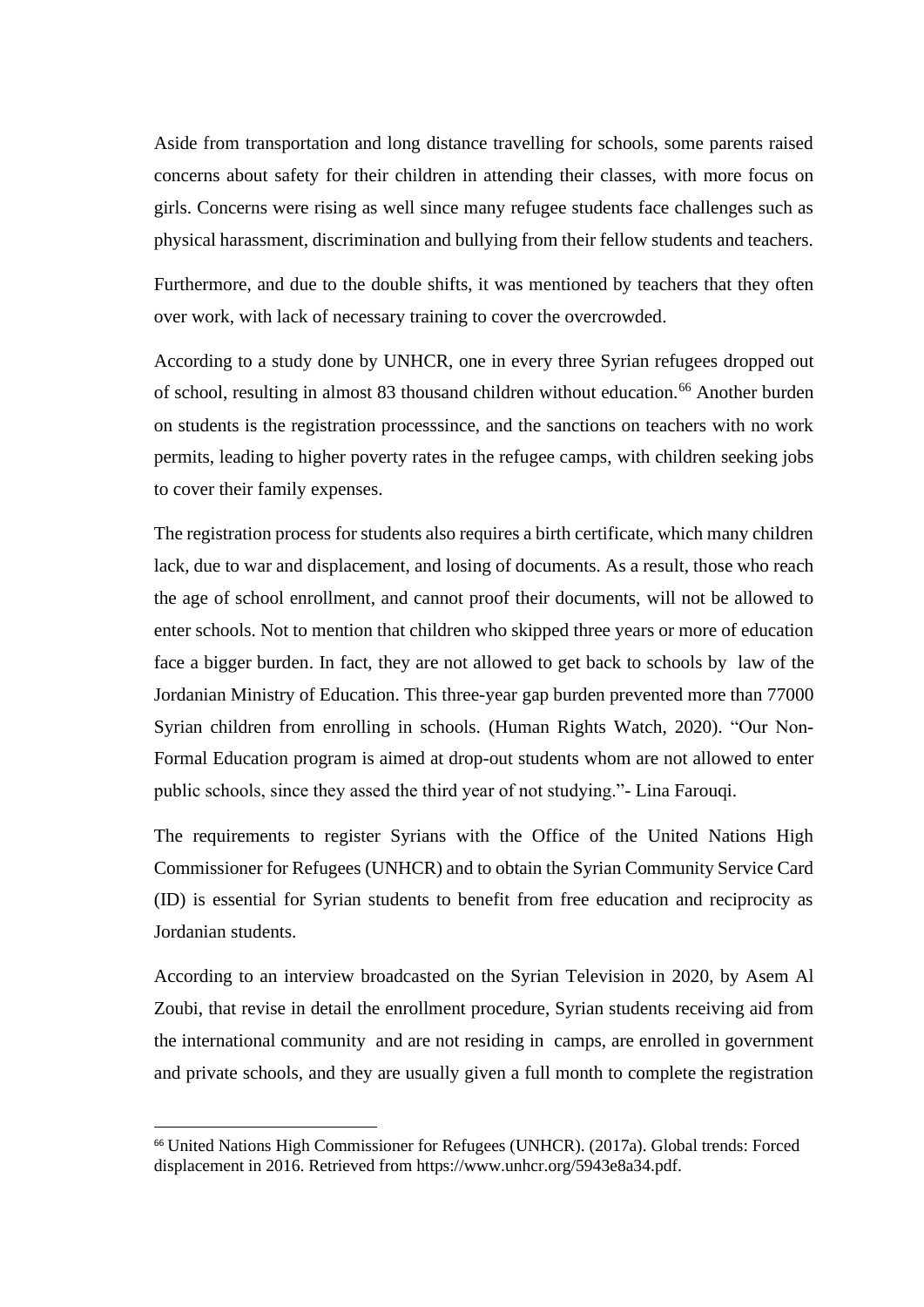procedure, and to bring in the missing papers or papers from United Nations High Commissioner for Refugees (UNHCR). 67

However, for Syrian students registered with the Office of the United Nations High Commissioner for Refugees (UNHCR) who are in the camps, educational opportunities are provided in coordination with international organizations within the camps to ensure their educational needs and to pay for them. (Asem Al Zoubi, 2020).

Obstacles to education rise with refugee children reaching secondary school, as this vulnerable age-group never got the needed attention by the humanitarian organizations. Despite the fact that donors have given Jordan more than \$300 million in support for education since 2016, under the United Nations aid response, the aid strategy lacked enrollment targets or any other goals aiming at refugee education (Human Rights Watch, 2020.

#### *Discrimination and differences inside and out of refugee camps*

There are no administrative or financial difficulties in enrolling students at all levels, according to Omar al-Hawrani, a former teacher at the Saudi school in Zaatari camp for the Syrian television site. He adds that enrolment is open to all students in the camp and free of charge, and that even books and stationery are distributed with no costs.

According to UNICEF statistics at the beginning of the current school year of 2020, the number of Syrian students in the Zaatari camp was around 18,000. They are spread across 29 schools, covering 12 sectors of the camp (UNICEF, 2020).

However, since the only free education is primary school, and secondary education is not, families' abilities to continue their children's educations limit with time. Another reason rather than financing is transportation for secondary school studentsthe. Not to mention the higher transportation costs as a result. All these factors have shown negative impacts on children, with their concentration due to the stress of dropping out of school, or losing financial support.<sup>68</sup>

<sup>67</sup> Retrieved from "*Syrians Education in Jordan, Stability and Challenges"* Syria Television website site. https://www.irfaasawtak.com/idps-and-refugees/2020/03/25

<sup>68</sup> The Guardian, "*WFP Revives Food Vouchers for Syrian Refugees*" (December 10, 2014) https://www.theguardian.com/global-development/2014/dec/10/world-food-programmevouchers-syrian-refugees.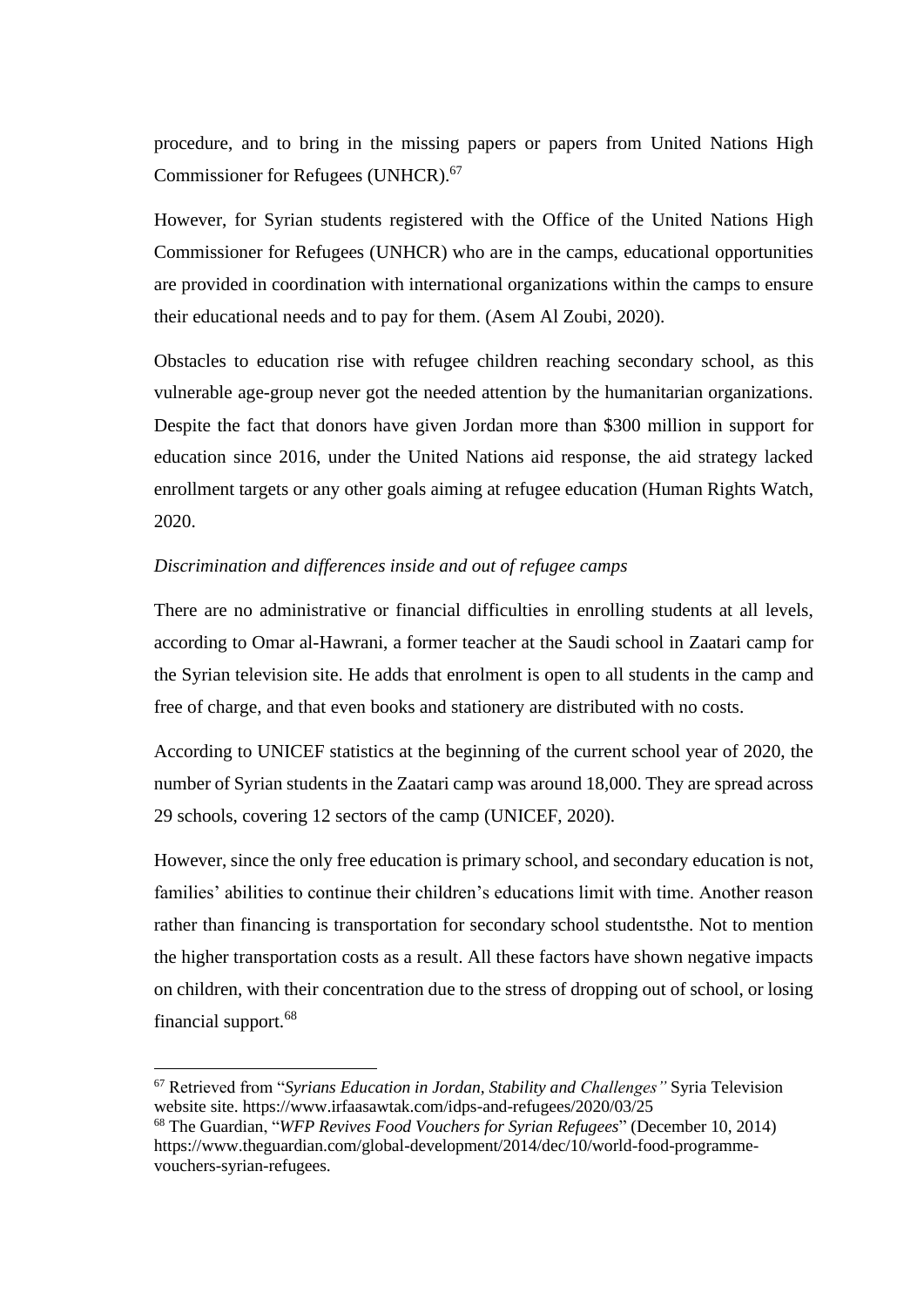#### *Dropping out of school, and negative impacts on refugee students*

Escaping from the unaffordable costs of education, families have been taking two different paths, child labor or early marriages (Human Rights Watch, 2020).

The 24 % of the refugee girl in the 15-17 age-range are married. Even though before the Syrian crisis, child marriage was not as common in the country. A survey done by the United Nations show that child marriage is four times higher amongst Syrian refugees after the crisis than before, resulting from of financial instability and poverty.<sup>69</sup>

Among the vulnerable refugees, there are also children with disabilities, of which only a small percentage is enrolled in schools. The percentage is 1.9%, making a number of 20,000 students. According to the latest statistics by the Ministry of Education, half of the disabled students cannot access schools, of both Syrians and Jordanians, due to lack of infrastructure, limiting their mobility, which makes it more challenging for those with disabilities. 70

As efforts to improve circumstances to disabled children, actions have been taken by the Jordanian government as in introducing a law in 2017, addressing the rights to comprehend protections for those with disabilities not only for refugee children, but all layers of society. The new law guarantees disabled children to be admitted in schools. Furthermore, the government, with Ministry of Education supported the disabled minorities, which will be discussed later in this chapter. $71$ 

Although most students want to continue their education, some choose to drop out for many reasons, one of which is the low quality of education. 20% of Syrian children told the Human Rights Watch in interviews in 2020, that poor quality of education was the reason behind their decisions.<sup>72</sup> Furthermore, poor quality education was often linked to second shift schools.<sup>73</sup> Due to many children being in the job market, and working in the

<sup>69</sup> United Nations, Office of The Secretary General's Envoy on Youth, "*New study finds child marriage rising among most vulnerable Syrian refugees."* (2017).

<sup>70</sup> Jordan profile, Qudra, (2021) https://www.qudra-programme.org/en/qudra-1/countries/jordan/  $71$  Law No. 20 for the Year 2017: Law on the Rights of Persons with Disabilities Act,

*https://data2.unhcr.org/en/documents/download/66679*

<sup>72</sup> Norwegian Refugee Council, "*Evaluation of NRC's Host Community Education Programme in Jordan"* (2018), 2.

<sup>73</sup> Unheard Voices: *What Syrian Refugees Need to Return Home, Policy Framework for* 

*Refugees in Jordan and Lebanon*, (April 16, 2018), *https://carnegie-mec.org/2018/04/16/policy-*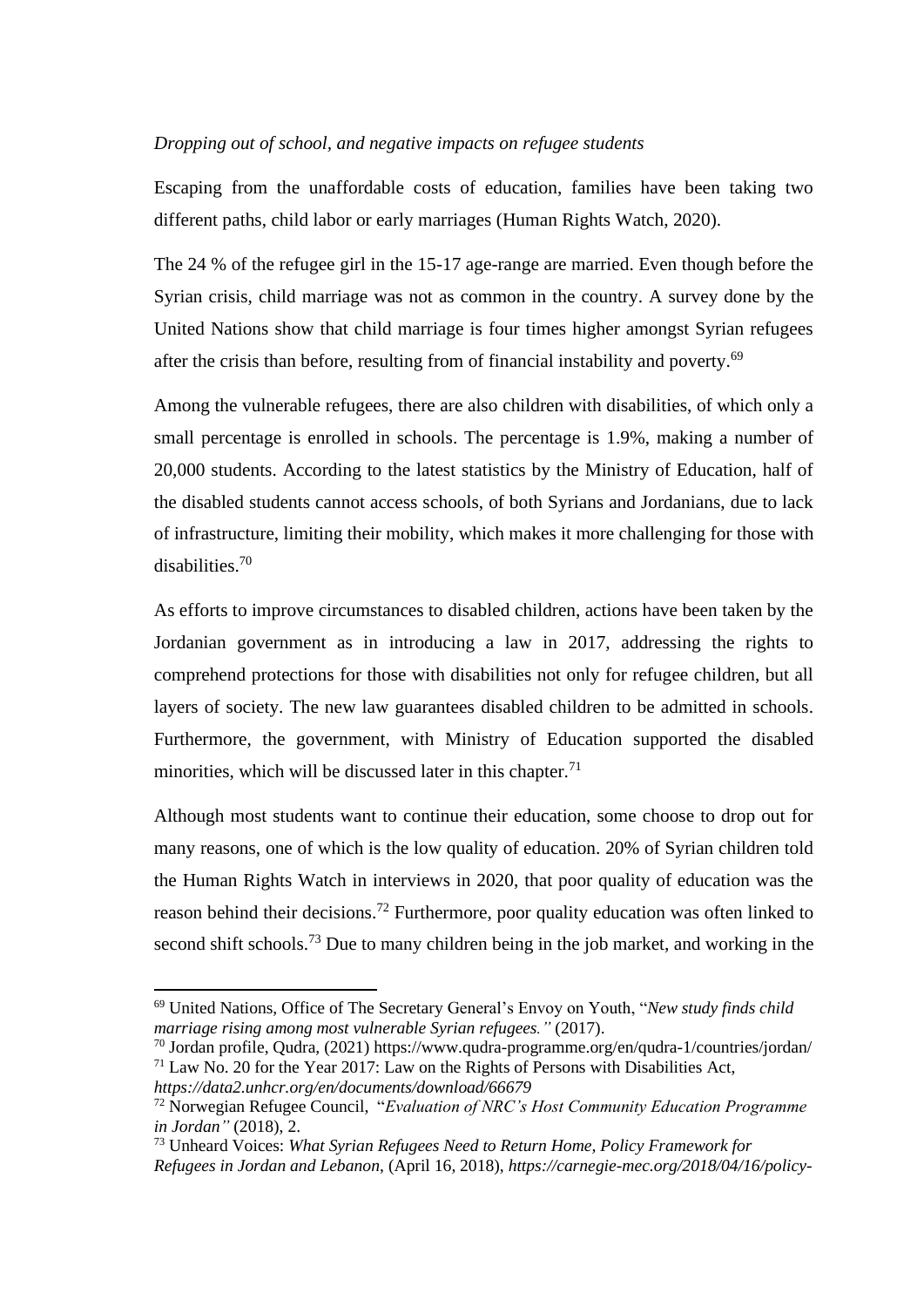morning, nearly 70%of children attend afternoon shifts, resulting in a disproportionate number of students being exposed to poor quality education.

When investigated about the reason of lower quality of education during afternoon shifts comparing to moorings, the hypothesis was that early morning shifts were taught by Jordanian government employees, with mostly Jordanian students. Whole second shifts were taught by freshly graduated and first time employed teachers, with lower benefits such as lacking health insurance, and no job satisfaction, resulting in low performance, which therefore affects children with low quality education.<sup>74</sup>

As a result of displacement, war and tragedy, many children experienced traumatizing events while the crisis took place in Syria, which eventually was carried on their shoulders to their migration to Jordan. Such negative mental experience affected children's personalities, which in some cases, affected their will and ability to enrol in schools, as a report by The Human Rights Watch in 2016.

Humanitarian aid was delivered by Mercy Corps, and United Nations with physiological support to thousands of refugees after their settlement in Jordan in the refugee camps. However, a report by UNICEF in 2015 stressed that the support centres were over populated, and doctor lacked professionalism in dealing with students and their families.

### <span id="page-28-0"></span>*2.2 Actions taken by the Government of Jordan, and the civil society*

As the Palestinian crisis being the first of its kind in the kingdom, Jordan's policies have given a huge attention to Palestinians and their concerns. Since most Palestinians in Jordan hold the citizenship, they have been resembling Jordan since culture and demographics are close.

The first action taken by the Jordanian government in support of refugee education was in 1948, and the Palestinian refugees. The Government of Jordan (GoJ) established an educational system, that now covers 13 refugee camps consisting of 174 schools, funded by the United Nations for Palestinian Refugees (UNRWA). Nowadays more than 60

*framework-for-refugees-in-lebanon-and-jordan-pub-76058; Hamad, Jones, and Samuels et al., A Promise of Tomorrow, p. 4.*

<sup>74</sup> University of Sussex, "*The Education of Syrian Refugees in Jordan: Summary of Demand-Side Constrains and Interventions*." (2019).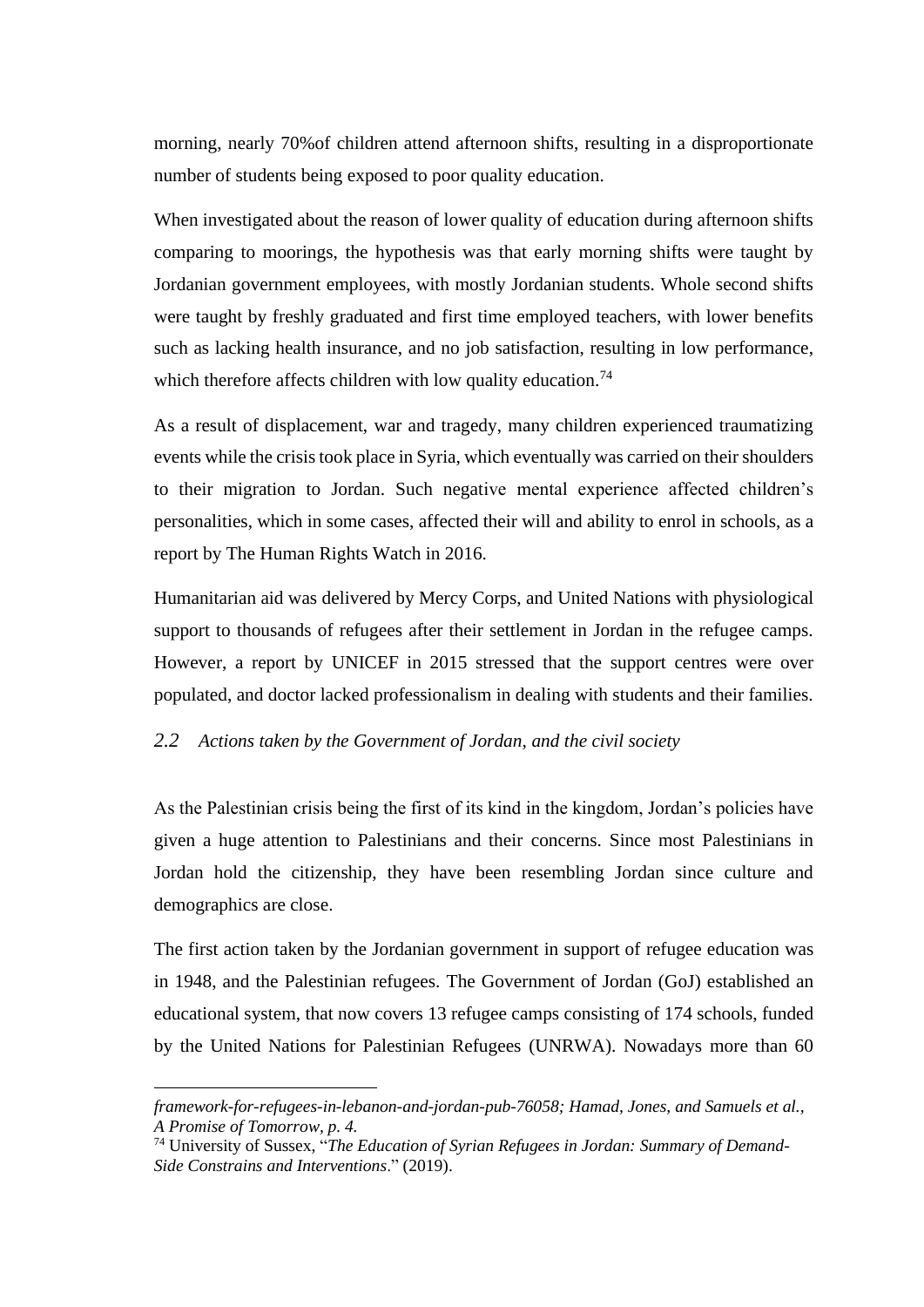percent of Palestinians attend Jordanian government schools (UNICEF, 2010). The second refuge support action, taken by the Jordanian government was in 2011, reacting to the Syrian crisis.

Jordan follows an educational system that contains both theoretical, and practical approaches, allowing humanitarian organizations and the non-governmental sector to deliver support and educational programs. Furthermore, Amman plays a major role in the educational system, since it's not only the capital, but is the core functioning region in education, approving budgets and training teachers.<sup>76</sup>

The government of Jordan's main point of contact with the NGOs is The United Nations Children's Fund (UNICEF), present in the country since 1952. In 2020, the number of NGOs exceeded 40. Furthermore, UNICEF financially aids many NGOs working with regards education implementation programs, operating public schools in refugee camps such as Zaatari and Azraq.<sup>78</sup>

The Jordanian educational system is structured as follows:

- Primary school  $(6 16$  years)
- Secondary school  $(16 18 \text{ years})$

Secondary school is where student specialise in one of the majors preparing for their bachelor's degrees, such as Science (e.g. medicine, engineering) or humanitarian (e.g. poetry, social sciences).<sup>79</sup>

<sup>76</sup> World Bank Group, "*Jordan School Autonomy and Accountability SABER Country Report"* (2015).

<sup>78</sup> The United Nations Children's Fund UNICEF Jordan, *About Us*, *https://www.unicef.org/jordan/about-us.*

<sup>79</sup> Ministry of Education, *Education Strategic Plan 2018-2022*, (2018) (UNICEF interview in October 2019 in Amman).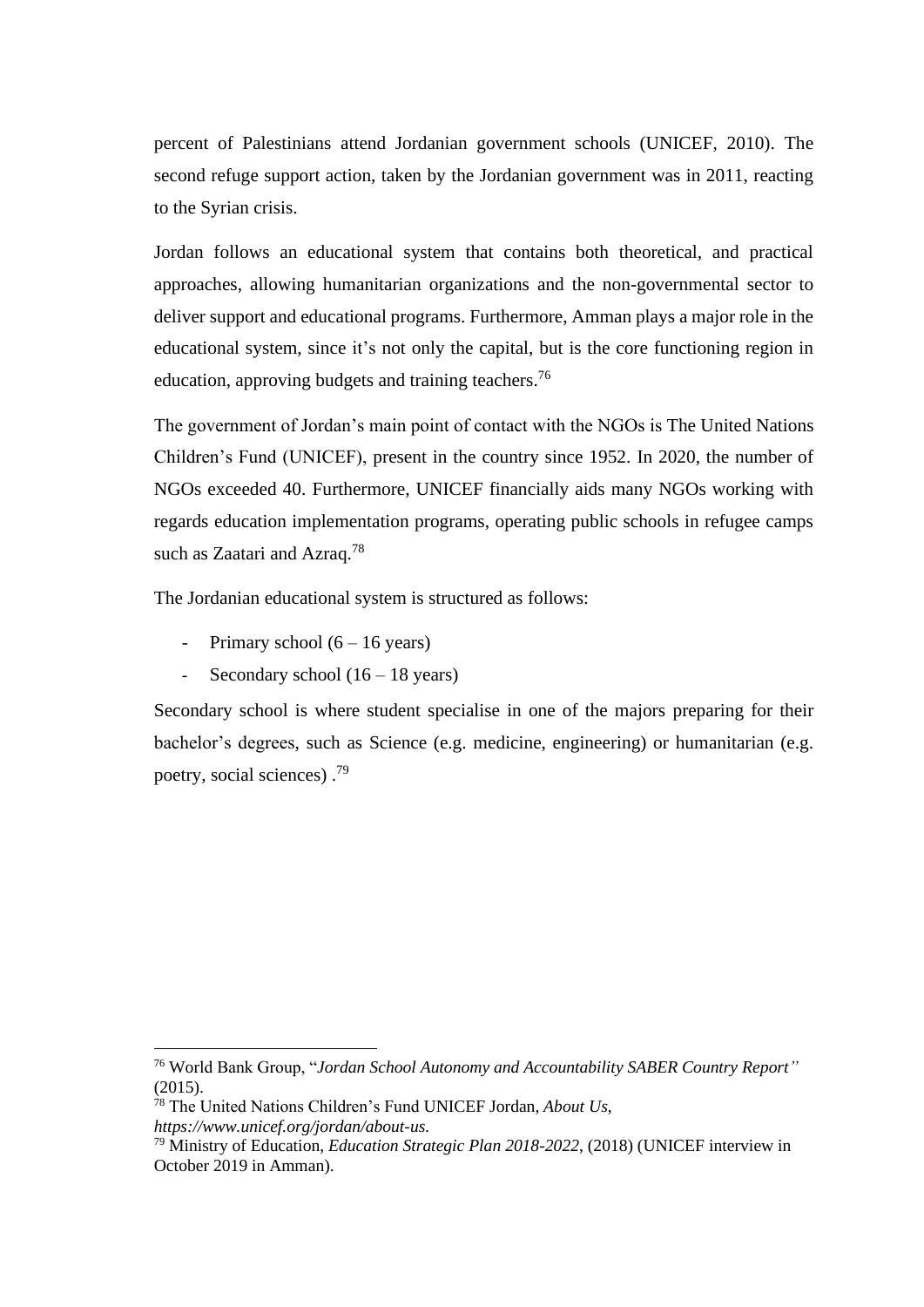At the end of the last year of school students must take "Tawjihi", a maturity exam determining their university track upon their score.<sup>80</sup> The Ministry of Education operates 3,729 public schools, throughout 2,617 primary, and 1,175 secondary high schools. $81$ 

Refugees are only allowed to enrol in "integrated" schools,. Most of these integrated schools are working with morning shifts of both nationalities, whereas afternoon shifts are only for Syrian students. The total number of schools with an afternoon shift, around the country is roughly 200.

Both refugee camps, have 45 schools operating in two shifts only for the refugee students, of which are 5 secondary schools in Azraq, and 5 in Zaatari, resulting in a total of only 10 secondary schools, compared to 35 primary schools. <sup>82</sup>

## *Challenges on Syrian refugees in schools, lack of funding, and inequality*

Enrolment of refugee students in secondary schools depends on their previous type of education, whether integrated, second shifts, or refugee school camps. According to the latest report by the United Nations and data covering the last quarter of 2019, 32,000 students from classes 1 to 10 enrolled in morning shift schools, and nearly 5,122 others enrolled in classes 11 and 12.<sup>83</sup>

On the other hand, the afternoon shifts had 62,500 students from primary schools, and 568 students continued to secondary school of class 11 and 12. The data shows a burden on refugee students in secondary schools, as of the smaller number of schools with the capacity to occupy them.

The Ministry of Education, alongside international organizations have created an educational program for drop out students, or those who skipped two to three years. The

[education-isced-2011-en.pdf.](http://uis.unesco.org/sites/default/files/documents/international-standard-classification-of-education-isced-2011-en.pdf)

<sup>80</sup> The United Nations Educational, Scientific and Cultural Organization,

UNESCO, *International Standard Classification on Education, ISCED*, (2011) [http://uis.unesco.org/sites/default/files/documents/international-standard-classification-of-](http://uis.unesco.org/sites/default/files/documents/international-standard-classification-of-education-isced-2011-en.pdf)

<sup>81</sup> Delprato, M. Morrice, L. and Al-Nahi, S., "*A Summary of Key Patterns in the Jordanian Education System by School Type, Gender and Region",* Centre for International Education and Development, University of Sussex, (2019).

<sup>83</sup> Relief Web, "Education Quarterly Dashboard, Q4 2019 (Oct - Dec 2019)," Inter-Sector Working Group Jordan, (2019) p. 2.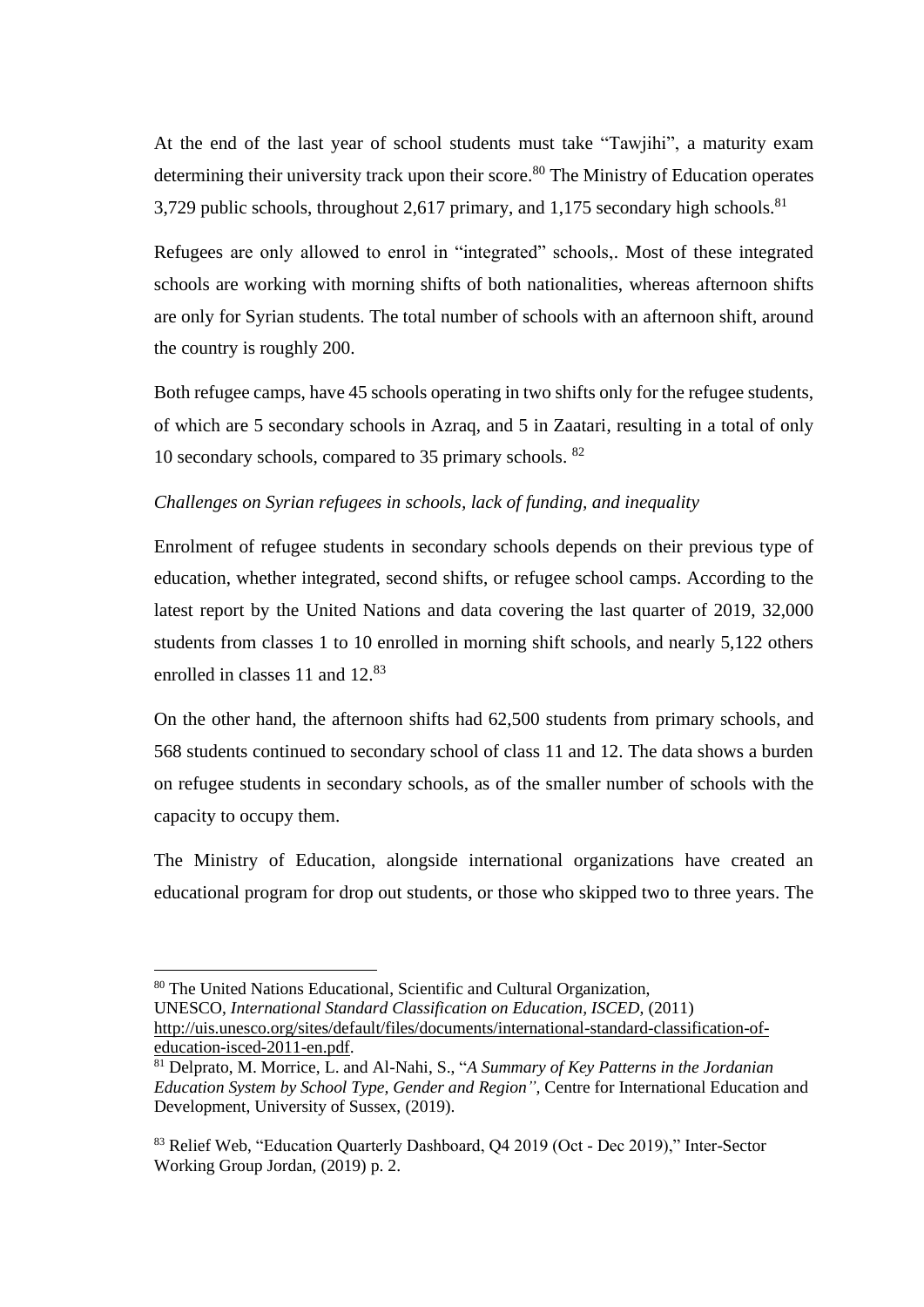two different programs are the "catch-up" program for children of 9 to 12 years old, then later if they succeed, they may enrol in basic education.<sup>84</sup>

The second program is "drop-out" for the ages of 13 to 18 for boys, and 13-20 for girls, with the aim of obtaining a class 10 certificate. Afterwards, they have the option of home schooling for the "Tawjihi", the last year of high school, through online examinations, $85$ Which will be further elaborated in chapter III, with the case of the NGO *Middle East Children's Institute* (MECI), and the interview with their regional manager that took place in Amman, on April, 2021.

Challenges on secondary school refugees are not only limited to enrolment and registration, but the bigger challenge is lack of donor funding. Even though primary teaching has been the top priority for the international organizations, as well as Jordanian government, secondary schools have been facing a gap in adequate funding and proper attention. "One challenge we face is that some students live in rural areas, which makes it difficult for them to reach schools, and with the impact of the pandemic, education is of a bigger burden since most of them do now have access to internet."-Lina Farouqi.

The amount requested by Jordan's funding since 2013, by the regional humanitarian response was \$800 million, Later from 2016 to 2019, only an amount of \$356.4 million have been given by donors, out of \$522.5 million in educational funds.

Aside from the regional humanitarian response and the funding reported by the Jordanian Response Fund (JRP), direct aid has been received by additional donors supporting the ministry of education. These donations include £65.3 million on a six-year plan, from the United Kingdom, and another  $660$  million in 2019-2020 in budget support to Jordan.<sup>87</sup>

However, it has been reported by donors that their support was to the non-formal "dropout" program, targeting children from 13 years old and above, and home study for upper-

<sup>85</sup>Save the Children, Jordan Country Spotlight, (2016),

<sup>84</sup> United Nations High Commissioner for Refugees, UNICEF "*Annual Report 2017: Jordan"*, (2017) https://www.unicef.org/about/annualreport/files/Jordan\_2017\_COAR.pdf; No Lost Generation blog post, https://www.nolostgeneration.org/page/i-came-here-and-i-felt-happy-mydream-be-doctor-ibrahim-10-year-old-syrian-refugee-azraq-0.

https://resourcecentre.savethechildren.net/node/10036/pdf/jordanspotlight.pdf?embed=1, p. 8. <sup>87</sup> Development Tracker, UK Government "*Jordan Compact Education Programme -*

*Transforming life chances of a generation of children through education*," Project GB-1- 205200, (2020) https://devtracker.dfid.gov.uk/projects/GB-1-205200 (accessed June 8, 2020).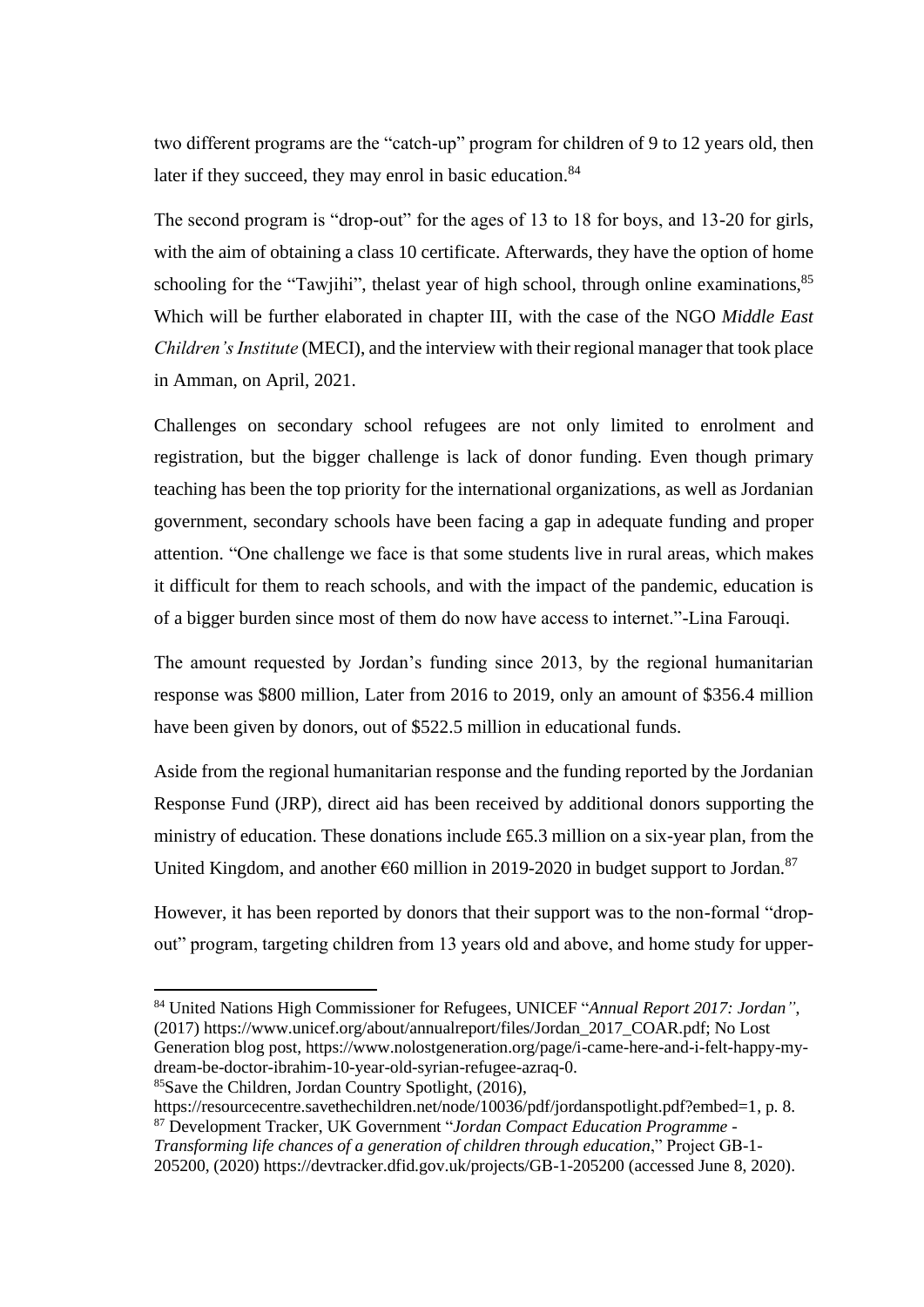secondary school; without them having identifiable programs in support to quality secondary school education.<sup>88</sup>

### *The importance of learning, and Jordan's obligation to quality education*

Quality education is a fundamental right for all children without discrimination, all students should have equal access to education, as a human right, as per The International Covenant on Economics, Social and Cultural Rights.<sup>89</sup> Jordan is obliged to provide foreign nationals the same rights to education as its own, since the country is member of the convention against discrimination, set by The UNESCO.

The convention obliges Jordan to assure quality of education is being delivered equally in all public institutions for locals as well as refugees, ensuring the continuation of study for children still in primary schools. The Hashemite Kingdom ratified the Convention and was among the first states to do so in 2008.<sup>92</sup>

<sup>88</sup> USAID Agency Financial Report, "*Empowering Communities on Their Development*  Journey", Foreign Aid Explorer, "Jordan," (2018).

https://explorer.usaid.gov/cd/JOR?fiscal\_year=2018&implementing\_agency\_id=1&measure=O bligations (accessed June 8, 2020).

<sup>89</sup> University of Minnesota, Human Rights Library, "*International Covenant on Economic, Social and Cultural Rights*", (1966).

<sup>&</sup>lt;sup>92</sup> United Nations Human Rights, "Committee on the Rights of Persons with Disabilities considers the initial report of Jordan," (2017),

https://www.ohchr.org/EN/NewsEvents/Pages/DisplayNews.aspx?NewsID=21460&LangID=E; UN Convention on the Rights of Persons with Disabilities.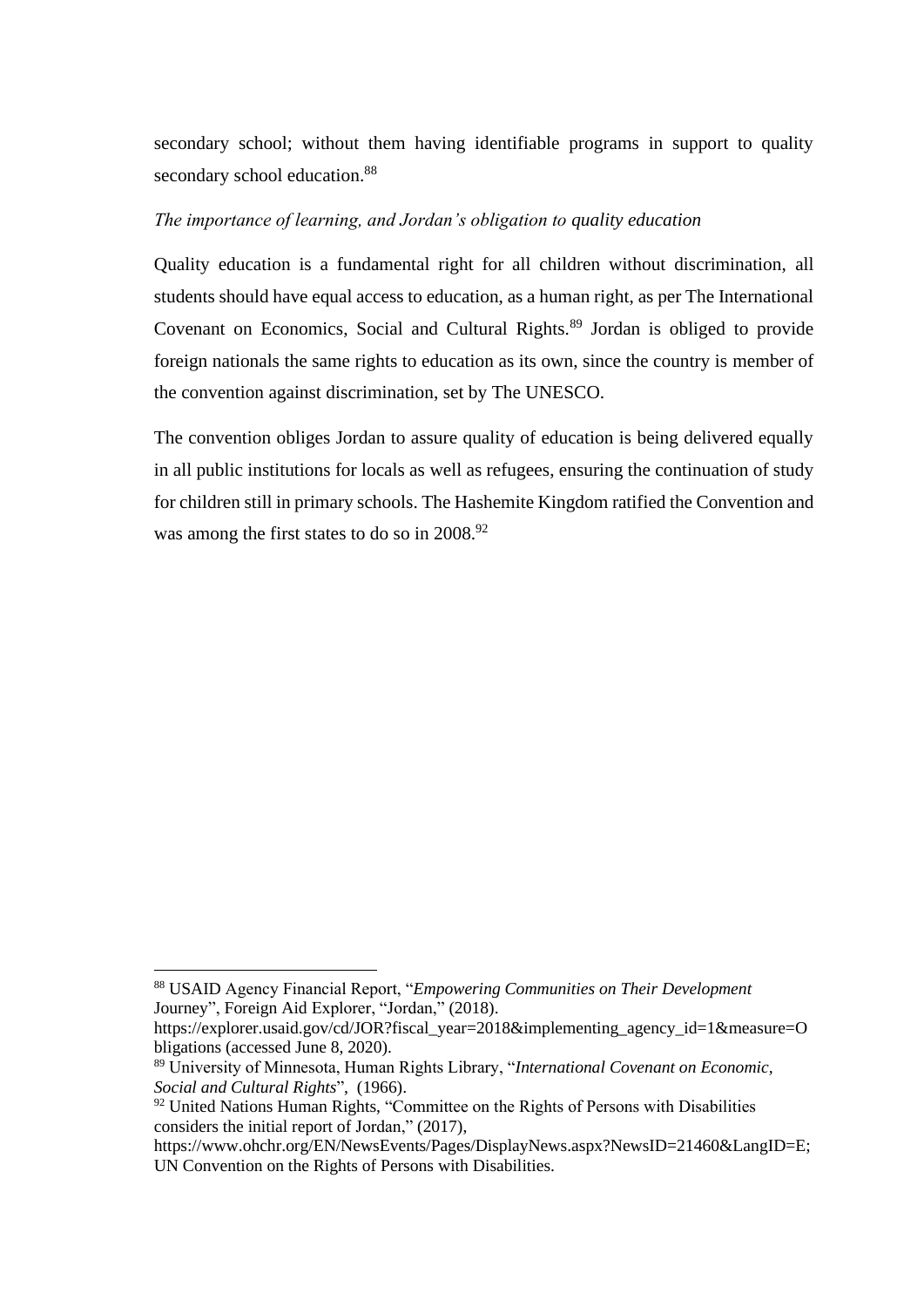# <span id="page-33-0"></span>3 COVID-19, and the challenges of a pandemic

Governments around the world, as well as the international health organizations took preventive measures to curve the impact of the virus, such as social distancing, and obligatory face masks in public. Further isolation for those exposed or in contact with carriers of the virus.

Authorities introduced travel restrictions, workplace control and quarantines, to further control the outbreak, therefore the results on the social and economic sphere were disruption, including the greatest and worse global recession since the 1930 Great Depression.<sup>93</sup>

## <span id="page-33-1"></span>*3.1 The Pandemic in Jordan, restrictions, and efforts by the government*

After imposing travel restrictions and shutting down Queen Alia's International Airport on the  $15<sup>th</sup>$  of March, 2020; The Kingdom implemented a restricted curfew, which is believed to be one of the toughest worldwide. The Ministry of Interior introduced Defence Order No. 2, confining all citizens to stay at their homes, and fines if rules were not obeyed, reaching to jail sanctions.<sup>94</sup>

Jordan highly depends on tourism for its income, and the decision to ban international flights to and from its main airport had its harsh circumstances on the economy, but had its promising results in accommodating the virus. <sup>95</sup> Passengers coming from specific countries had to face tougher restrictions, such as Italy, Iran and South Koreaduring the first wave of the virus in March 2020, with exceptions to Jordanians wishing to be repatriated back home, under the condition of a 14-day quarantine upon arrival.

<sup>93</sup> International Monetary Fund, ["The Great Lockdown: Worst Economic Downturn Since the](https://blogs.imf.org/2020/04/14/the-great-lockdown-worst-economic-downturn-since-the-great-depression/) 

[Great Depression".](https://blogs.imf.org/2020/04/14/the-great-lockdown-worst-economic-downturn-since-the-great-depression/) (*IMF,* 2020).

<sup>94</sup> Gender and Adolescence Global Evidence, *"Exploring the impacts of covid-19 on adolescents in Jordan's refugee camps and host communities",* 2020. <sup>95</sup> Jordanian Ministry of Health. *COVID-19 in Jordan*. (2020). <https://corona.moh.gov.jo/ar> (2020)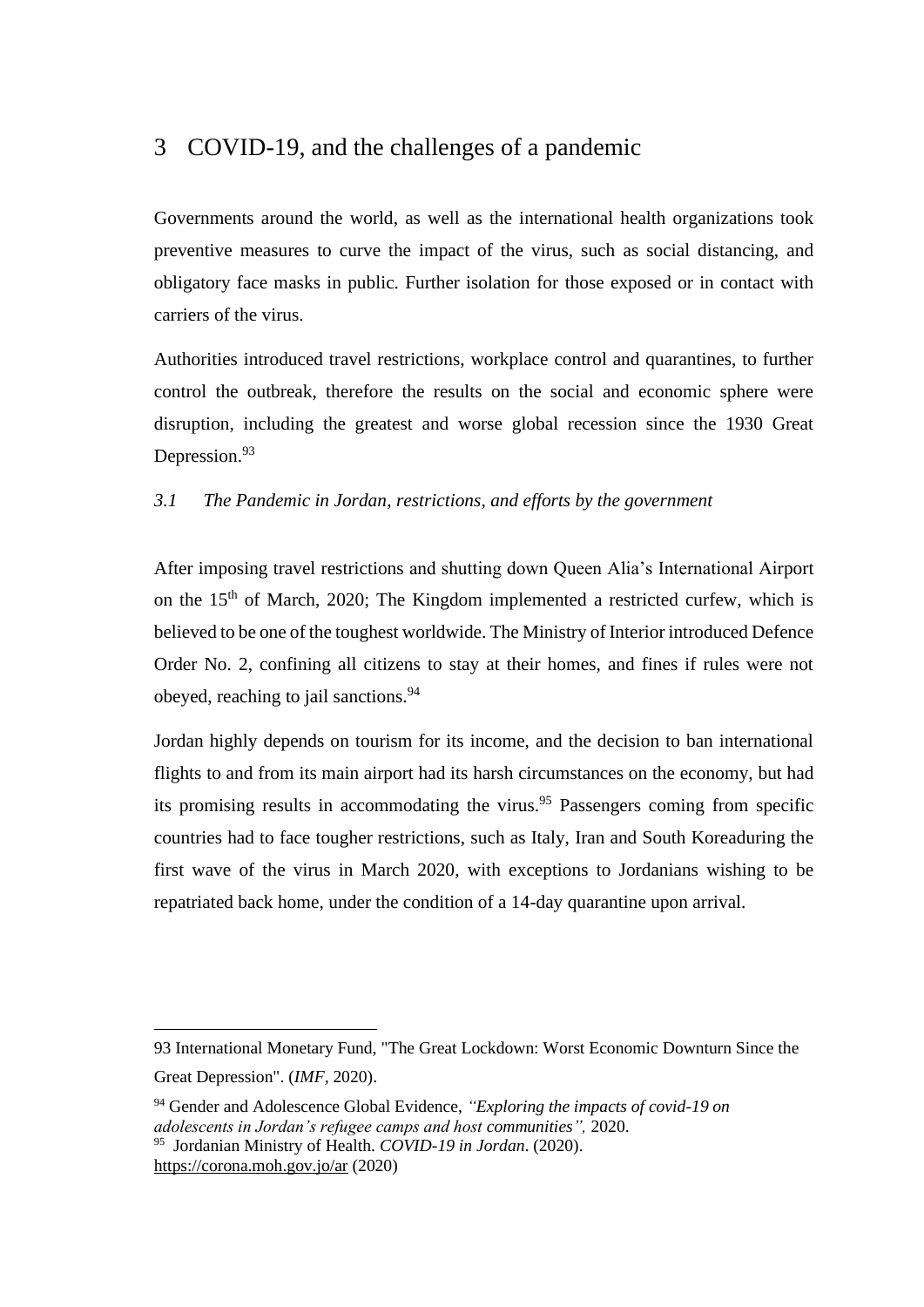Later on, the  $17<sup>th</sup>$  of March 2020, a total country lockdown was announced, with all sectors shut down, until further notice.<sup>96</sup>

The first five days of lockdown, being the toughest with no movement of citizens allowed, the government later eased restrictions allowing them to visit the nearest supermarkets for basic needs. However, Governmental institutions and enterprises were remained closed, as well as educational institutions. When compared to the neighbouring countries, it was obvious that Jordan had the toughest regulations, extremely limiting people's lives.

As in any other country during the Covid-19 pandemic, Jordan imposed a national lockdown starting March 2020, with travel restrictions, as well as lay-offs of employees and wages. All these events were in order for the government to mitigate the spread of the virus.<sup>97</sup>

The Pandemic caused significant economic and social devastation in the Kingdom. However, the negative impact on Jordan's economy is increased since this country was already on a weak growth, with high youth unemployment and millions of refugees.<sup>98</sup>

By mid-2020, Jordan faced a second and third wave of Covid-19, with the economy continuing to fall due to lockdown restrictions. Effects also contained in higher debt levels and unemployment. However, the fall-out on the kingdom's economic growth, when compared to neighbouring countries, remains modest. (The World Bank, 2021)

In order to estimate the economic impact, The International Food Policy Research Institute released a study on the Jordanian economy, stating that National GDP fell by 23 percent during the first seven months of lockdown starting March 2020. The sector hit the most was the service, with almost a 30 percent drop (IFPRI, 2020).

<http://www.pm.gov.jo/category/7603/?????.html> (, 2020)

<sup>96</sup> Prime Ministry of Jordan. *Official Reports*.

<sup>&</sup>lt;sup>97</sup> Relief Web, "*Impact of COVID-19 on Enterprises in Jordan: One year into the pandemic*", (UNDP, 2021). *https://reliefweb.int/report/jordan/impact-covid-19 enterprises-jordan-one-year-pandemic*

<sup>98</sup> The World Bank, "*Jordan, COVID-19 Pandemic weighs heavily on the Economy, as it does on the region." (World Bank, 2020) https://www.worldbank.org/en/news/pressrelease/2020/07/14/jordan-covid-19-pandemic-weighs-heavily-on-the-economy-as-it-does-onthe-region*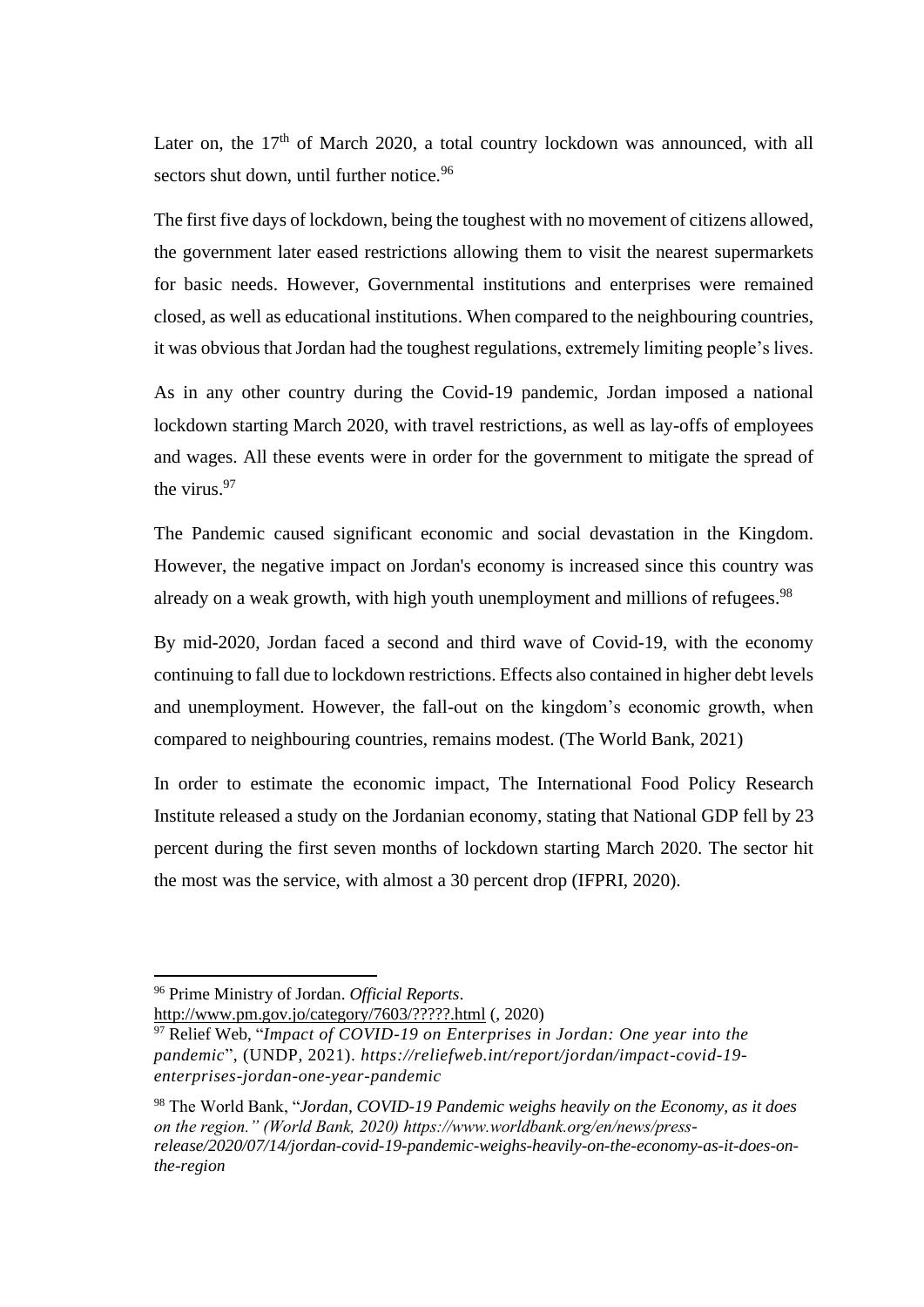However, the Government of Jordan (GoJ) has followed a strategic plan to encounter the health crisis in the Kingdom, regarding the socioeconomic impacts. Firstly, by launching two social protection program protecting vulnerable households, and secondly by assisting businesses with measures such as delayed taxes, and special load programs. In January 2021, the Kingdom introduced the Covid-19 vaccine program, including all Jordanian citizens and refugees. (World Bank, 2021).

Jordan assigned a coordinated team of specialists in the process of managing the pandemic, in order to lead the battle against the virus in the most effective way.<sup>99</sup> The crisis task force consists of professional personnel from different backgrounds and ministries.<sup>100</sup>

As a way to involve its citizens in the fights against COVID-19, the government made daily data about the number of cases, recoveries and fatalities available online, and on the daily news channels live from the Ministry of Health. Further, on the digital sphere, the government collaborated with Facebook to raise awareness about the virus, since the social media platform is the most accessed by Jordanians

On the social sphere, the Jordanian community is knows as being highly social, and many daily events occur such as handshaking, and other mandatory greeting forms, that were threatening of worsening the public health crisis in the country. Therefore, there were many implementations to limit all social contact to control the disease.<sup>101</sup>

In education, starting on the  $15<sup>th</sup>$  of March 2020, all academic institutions were shut down until further notice, with learning switching to the online platforms, depending on what each institution prefers for its students.<sup>102</sup>

<sup>99</sup> Prime Ministry of Jordan. *Official Reports*. (2020)

<sup>100</sup> National Center for Security and Crises Management. *COVID-19 in Jordan*. (2020).: <http://ncscm.gov.jo/index.php>

<sup>101</sup> Jordanian Ministry of Health. *COVID-19 in Jordan*. (2020).<https://corona.moh.gov.jo/ar> <sup>102</sup> Prime Ministry of Jordan. *Official Reports*,

<sup>(2020)</sup> <http://www.pm.gov.jo/category/7603/?????.html>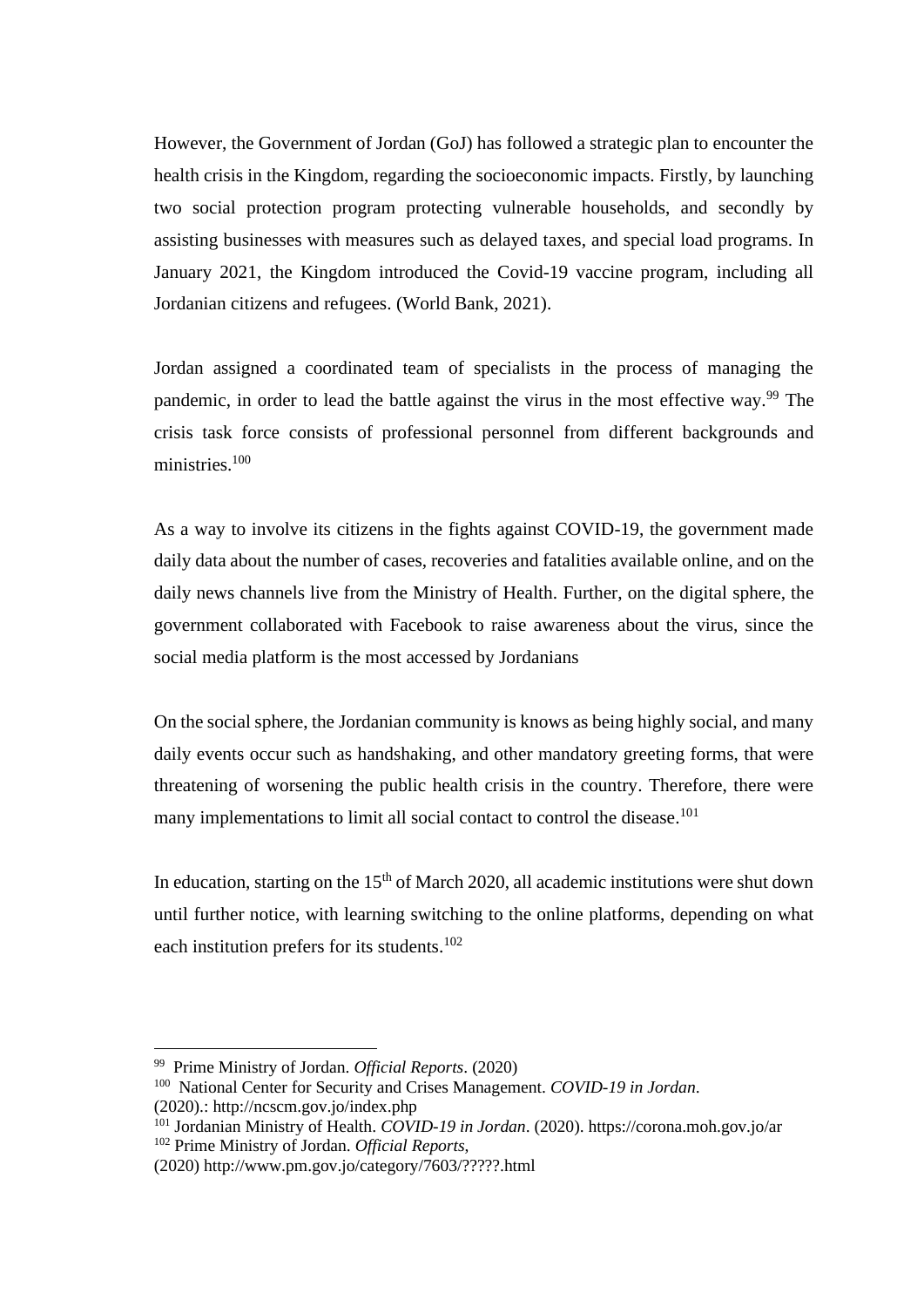The Ministry of Health, as part of managing the crisis and a reopening plan, followed a five-level evaluation of the pandemic. The goal, as stated by the MoE is "to methodically allow businesses, services, and activities to resume, while avoiding a resurgence of Covid- 19 that could overwhelm our healthcare system and erase the progress we've made so far" (Ministry of Health, 2020).

The levels consisted of (Critical Risk, High Risk, Medium Risk, Moderate Risk, and finally Low Risk "New Normal"). Every level lasted for a minimum of 1 to 2 weeks, depending on the infection rates, with every level having limited allowed activities to be practiced by citizens. A challenge resulting from extreme curfew restrictions and lockdowns, is mental health, which has been faced by both Jordanians and Syrian refugees. The society has faced an increasing psychological impact accompanied by the new Covid-19 lifestyle.<sup>103</sup>

Despite all difficulties, the Jordanian society showed commitment and resilience, with the majority of citizens implying updated curfew rules, and preventions to limit the spread of the virus.<sup>104</sup> A country as any other in the MENA region, Jordan and its response strategy had a lot of space in growth, especially it being a leading country in terms of strict lockdowns.<sup>105</sup>

However, if one thing the pandemic proved, it would be that governments around the world, as well as, public health sectors were not ready for such a challenge. There is a huge place for improvement in the health sector that needs to be taken, especially in the developing countries.<sup>106</sup>

Vaccine hesitation is defined as refusal or unacceptance of vaccination, despite the availability of it.<sup>107</sup> The phenomenon roots back to the history of epidemics, that have

<sup>103</sup> Commons, C. U. "*Understanding the Mental Health and Psychosocial Needs, and Service Utilization of Syrian Refugees and Jordanian Nationals: A Qualitative & Quantitative Analysis in the Kingdom of Jordan*." (International Medical Corps, 2017*).*

<sup>104</sup> Lawton, Graham. "*How do we leave lockdown*?" *New scientist (1971)* vol. 246,3277 (2020)

<sup>105</sup> World Health Organization. "Strengthening health-system emergency preparedness." *Toolkit for assessing health-system capacity for crisis management. Copenhagen: WHO Reginal Office for Europe* (2012).

<sup>106</sup> High Health Council. "*The National Strategy for Health Sector in Jordan 2016-2020." (2016).*

*<sup>107</sup> MacDonald, N.E.; SAGE "Working Group on Vaccine Hesitancy. Vaccine hesitancy: Definition, scope and determinants*." (2015)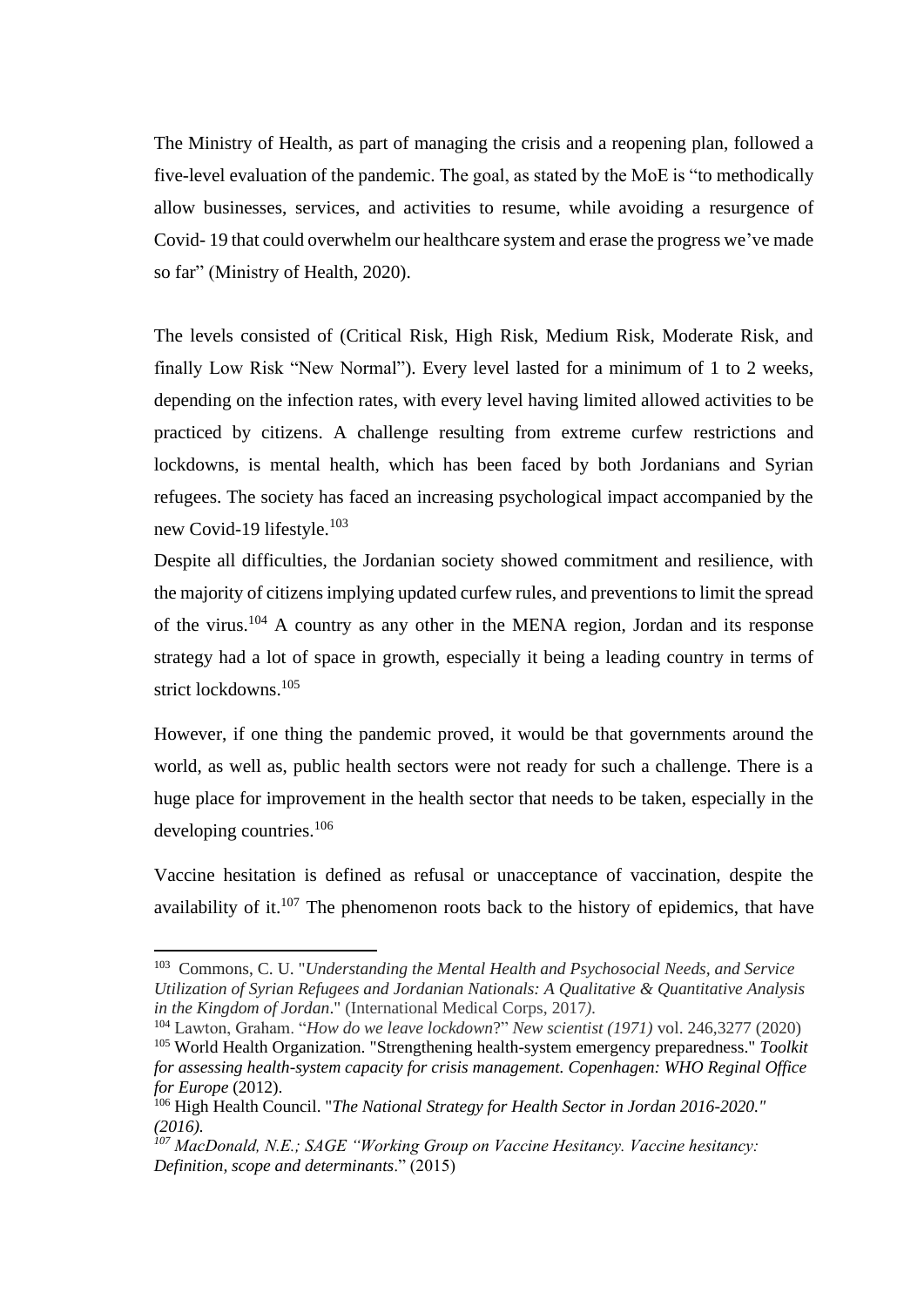lived with vaccinations.<sup>108</sup> The pandemic left many people with states of anxiety, fear and uncertainty, which is why conspiracies were born regarding the origin of the virus, and whether or not vaccines are safe.<sup>109</sup>

A study conducted by the Multidisciplinary Digital Publishing Institute, states that Jordanian society was reported amongst the high countries with vaccine hesitations in the region. Therefore, the prevention of the spread of the virus was under a threat. When asked the Jordanian society, there was a strong association of their decision with conspiracy theories regarding the origin of the virus, not being aware that their decisions might have imminent consequences on public health. $110$ 

## <span id="page-37-0"></span>*3.2 The Impact of COVID-19 on Refugee Education, and latest efforts by the government*

According to a report issued by UNHCR, the Coronavirus poses a serious threat on refugee education worldwide. The "Together for Refugee Education" report notes that half of refugee children are out of school and calls on the international community to act urgently and boldly to overcome the catastrophic effects of the Coronavirus (UNHCR, 2020).

The United Nations High Commissioner for Refugees, Filippo Grande, said: "Half of the world's refugee children were originally out of school. After all they have suffered, we cannot take away their future by depriving them of education today. " He added: "Despite the enormous challenges posed by the epidemic, and with increased international support for refugees and their host communities, we can expand innovative ways to protect the vital gains made in refugee education over the past years." (Filippo Grande, 2020)

The report by UNHCR stresses that while children worldwide were dramatically affected by the pandemic, it is of a higher impact on refugees and their education. The latest figures

<sup>108</sup> Poland GA, Jacobson RM. "*The age-old struggle against the antivaccination*." (N Engl J Med, 2011) 97-9

<sup>109</sup> Uscinski, J.E.; Enders, A.M.; "*Why do people believe COVID-19 conspiracy theories?*" (Harv. Kennedy Sch. Misinf. Rev, 2020).

<sup>110</sup> Roberton T, Weiss W; Jordan Health Access Study Team; Lebanon Health Access Study Team, Doocy S. "*Challenges in Estimating Vaccine Coverage in Refugee and Displaced Populations: Results from Household Surveys in Jordan and Lebanon*" (2017).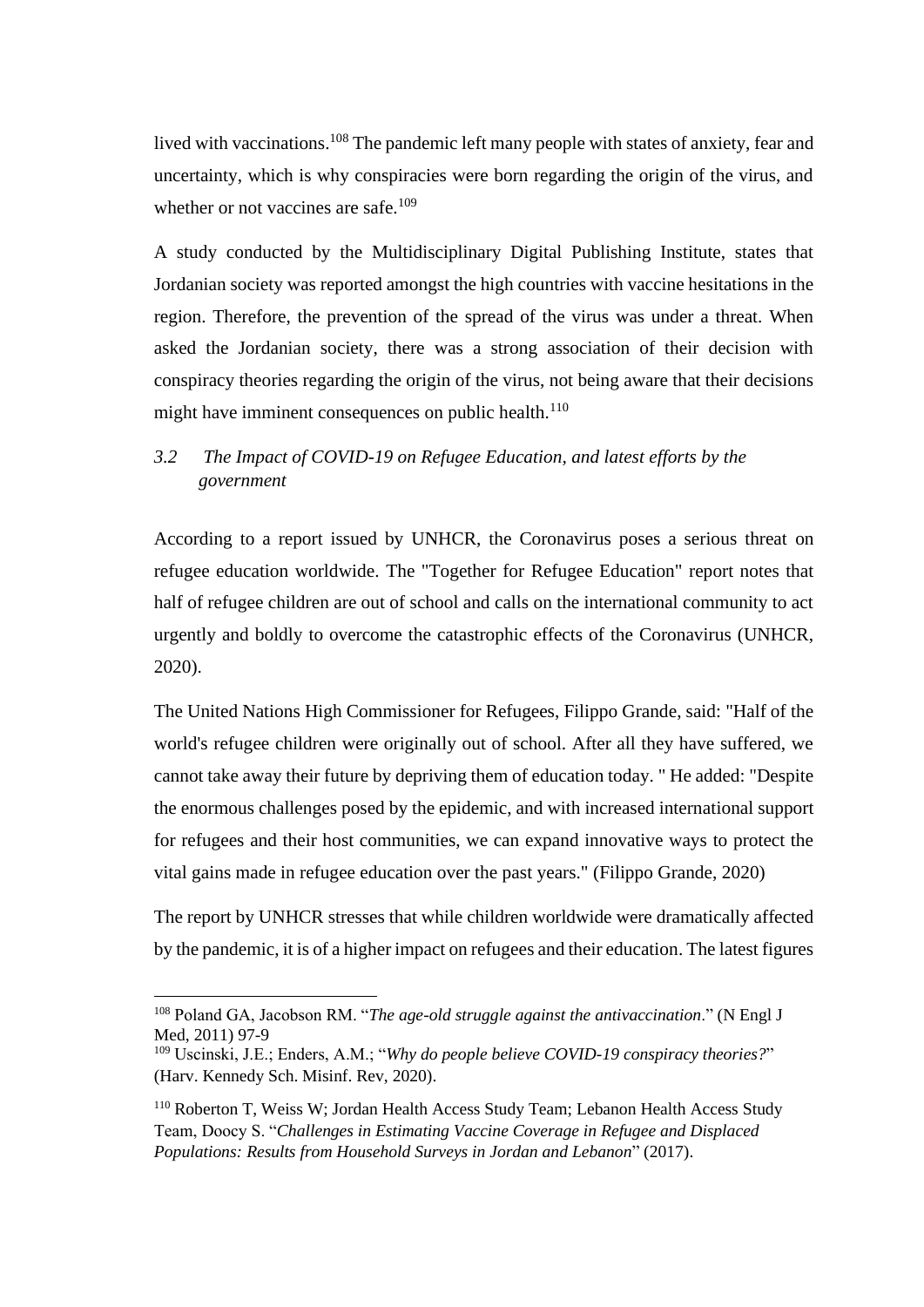by the United Nations show that 1.6 billion students globally have been suspended from the opportunity to learn, including millions of refugees.<sup>111</sup>

The challenges mentioned in chapter II, such as financial difficulties, uniforms and reading materials are still to be faced after the pandemic by refugees, but on a bigger scale. Many children still tend to drop out, as a way to support their families with the burden of expenses.

School, university, and technical and vocational training institute closures have also impacted refugee learners and students. Displaced and refugee students are particularly vulnerable during these difficult times, and there is a danger that gains toward greater enrolment may be lost. Furthermore, not all regions have the resources and technical infrastructure to roll out digital learning, which further stretches the gap between refugees and the right to learn. Further statistics by the UNHCR show that it was twice as likely for a refugee child to drop out of school before the pandemic, although it is expected to worsen with the current challenges.

The spread of the Coronavirus in Jordan was a major concern for all students in the country, namely after school and university attendance were suspended, and later led to curfew. Syrian refugees in Jordan have also suffered from school stoppages in camps and cities, with approximately 145,000 students in Jordanian schools, according to the spokesperson of the Jordanian Ministry of Education, in an interview with "Irfa'a Sawtak" institution in 2020.<sup>112</sup>

"Syrian students in camps and cities can use this online platform for free, from 6 a.m. to 4 p.m." (Walid Jalad, Ministry of Education). As efforts The Ministry of Education, the Jordanian sports channel has been transformed to broadcast television classes to high school students, as well as opening two new channels for students from grade 1 to 11, as an additional plan for students without smartphones, and internet connection.

<sup>111</sup> UNHCR, "*Coronavirus a dire threat to refugee education*", 2020 [https://www.unhcr.org/news/latest/2020/9/5f508f5b4/coronavirus-dire-threat-refugee](https://www.unhcr.org/news/latest/2020/9/5f508f5b4/coronavirus-dire-threat-refugee-education.html)[education.html](https://www.unhcr.org/news/latest/2020/9/5f508f5b4/coronavirus-dire-threat-refugee-education.html)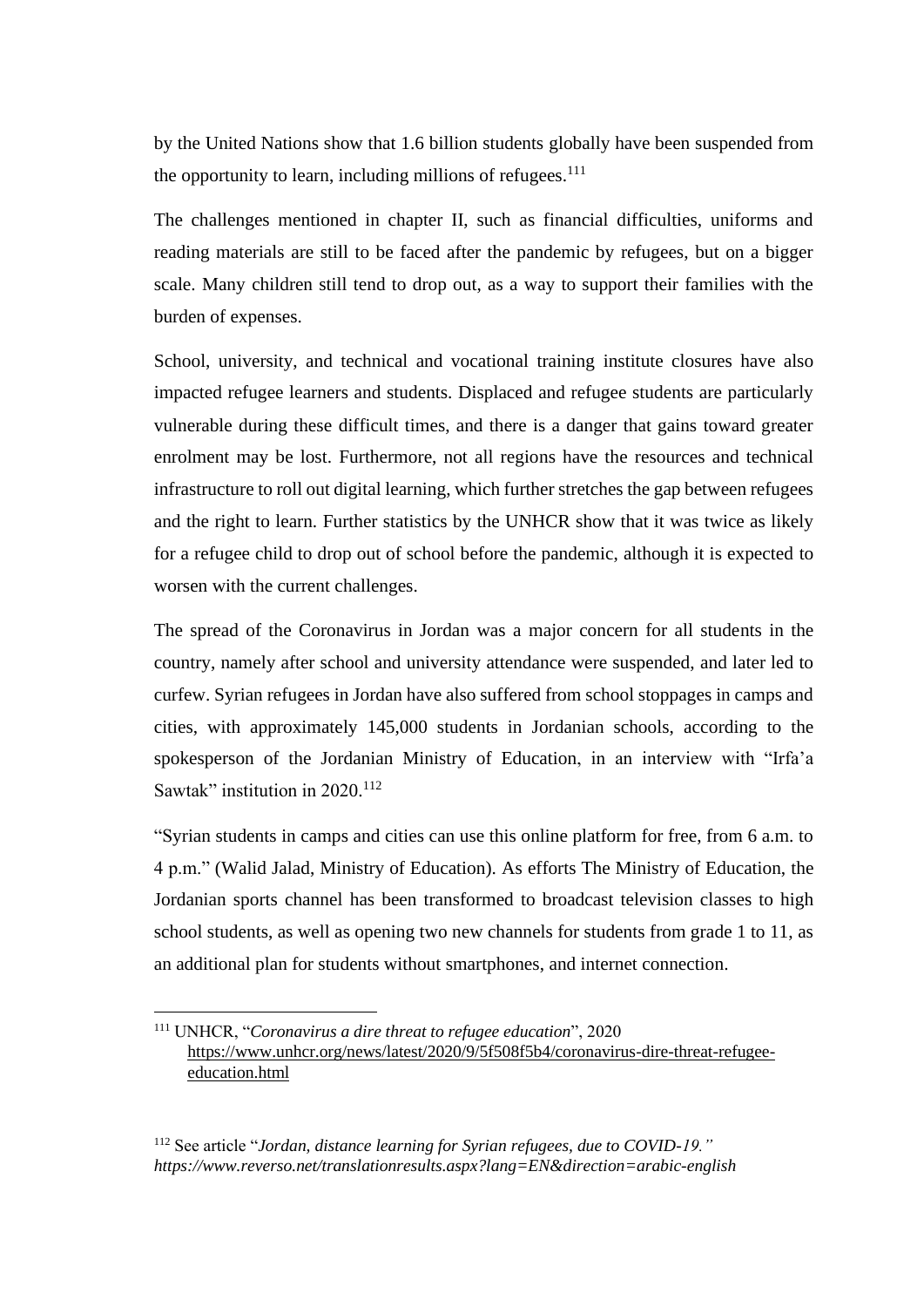To further tackle lack of electricity in refugee camps, the office of the United Nations High Commissioner for Refugees (UNHCR) has extended the hours of electricity to 8: 30-6: 00 p.m. and 8: 00-10: 00 p.m., so that students can study on television and the Internet. The Zaatari camp, after the pandemic, has 12 distance education centres close to the refugees, and three centres in the Al-Azraq camp.

However, it is important to ensure that providing these new learning platforms will not intensify inequities that existed before the pandemic. Many children still lack access to educational content, due to limitations of internet connection, as well as resources such as mobile phones and laptops. (UNHCR, 2021).

### <span id="page-39-0"></span>*3.3 The Case of Middle East Children's Institute (MECI):*

"The Middle East Children's Institute (MECI) is an internationally recognized NGO addressing the needs of children, young adults and women in war-torn and conflict areas in the Middle East. By creating safe havens for learning, healing and development, MECI empowers individuals most affected by conflict to become catalysts of positive change and agents for peace in their own communities." (MECI, 2021) The Institute worked with many different partners since its establishment in the United States in 2005, as a public charity. Two years later in 2007, MECI had launched innovative educational programs in the Palestinian occupied territory of the West Bank. In 2012 the institute was established as a public charity in Switzerland.

MECI reached Jordan in 2013, registering as an international NGO, in partnership with the Ministry of Education. The first project in Jordan started a year later, with 9 Jordanian schools partnering with UNESCO and UNICEF. Since 2013, MECI Jordan has worked in partnership with UNICEF to create and administer its non-Formal education program for Syrian refugee and underprivileged Jordanian youth. Later through a partnership with UNESCO.

In 2020, In response to the COVID-19 crisis, MECI had launched online learning for over 1500 students, using social media platforms. Their efforts were not only limited to education for vulnerable people, but also by organizing weekly food packages distributed to 300 families around the country.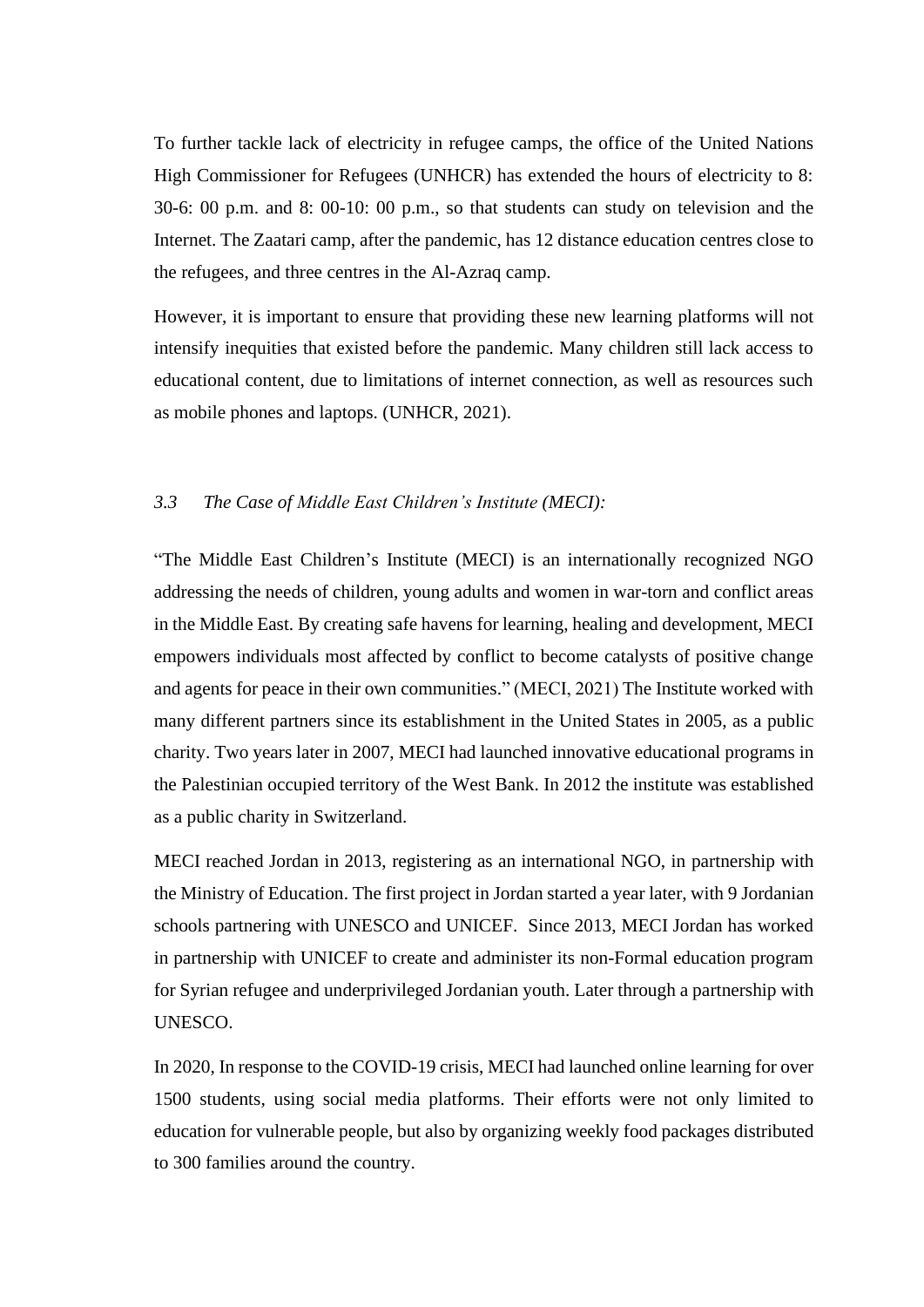Interview with Lina Farouqi, Regional Director of MECI:

Interviewee: Lina Farouqi Interviewer: Rakan Abu Zarour Date of Interview: 28-April-2021 Location of Interview: Amman, Jordan.

#### *Rakan: What are the main challenges you face in refugee education, on a daily basis?*

*Lina*: The problems mainly with enrolling in schools for refugees in Jordan, are that educational institutions don't check on which grade students have finished, but at their age. Let's say you're 10 years old and you've never been to school, they'll put you in fourth grade, so there is a gap of three years. You have skipped the first three years in school, but the school put you in fourth depending on your age instead of class and knowledge. The efforts by NGOs and the international community come by preparing these refugee students, whom skipped years of education, and prepare them for the right class they should be in.

One way of NGOs to attract students, which is the case of the Middle East Children's Institute (MECI), is relabeling grades as "Levels", so when a ten-year-old student is in Level 1, instead of Grade 1, age will no more be connected to grades, but levels. This renaming helped students feel more connected and wanting to learn. Children felt a burden when told they'd have to start from an early grade at school, but when the new phrase of Level was introduces, they felt more comfortable.

Most parents of these students come from villages and remote areas where education was not delivered to them the proper way, which makes it difficult for them to assist their children in education. Therefore, they wish to send their kids to schools, yet are not able to do so, since transportation is a burden on them. In our first year, we had a target of 900 students, however, following the new labeling strategy we were able to accommodate 1250, for three schools in the kingdom.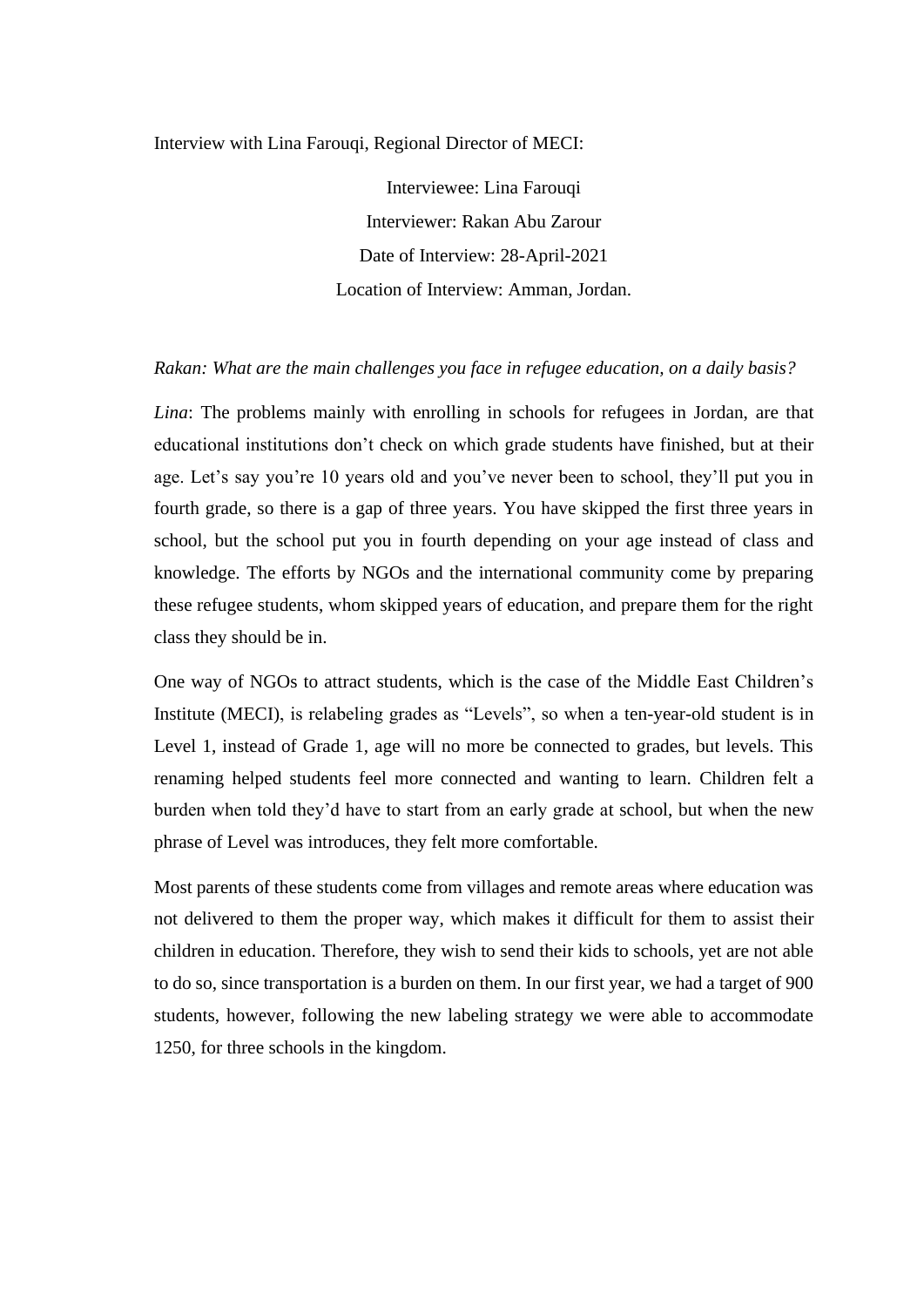#### *Rakan: How do you convince students and their parents about the new learning method?*

*Lina*: I speak to the parents and give them a personal example of me learning French, so they understand the labeling strategy in a better way. If I enroll in a language course as a beginner, the institution will definitely put me in grade 1, despite me being at this age. We should understand that the traditional way or labeling school levels will contradict with our strategy, which is why we chose to rename grades with levels.

To tell you frankly, on the personal perspective, I am not able to help my second-grade daughter in her education, unless I'm there in the class. Quality education did really denigrate comparing to the times when I was brought up.

*Rakan: How do you get students to schools, from villages and remote areas around the kingdom?*

*Lina*: First step is to choose a person that can connect us to families in villages and rural areas, and therefore new students. We go to these areas, visit schools, sometimes mosques, and ask for someone that is well known in this village, and willing to help in our mission.

We call them "Mobilizers", which are locals from these remote areas and villages, mostly people that are well known in their regions and have connections with most of the families. We later ask them to go around the houses and ask if there are any kids out of schools.

The first step of these mobilizers, is to take history of the family, by filling a form with the number of children, how many are currently enrolled and how many dropped out, which grades are they, and so on.

*Rakan: How did things change with COVID-19, and the transition to online education?*

*Lina*: "*It actually took me one week to decide and know what to do, It's Covid, it's closing down, the shock of everything and I had to take action*."

The first step we did, was creating groups on social media with the teachers of these schools depending on gender, with a staff member from my office, and I am on every single group of the schools, that's why my phone is never silent. This is a way of me checking all their work, and be updated and keep records.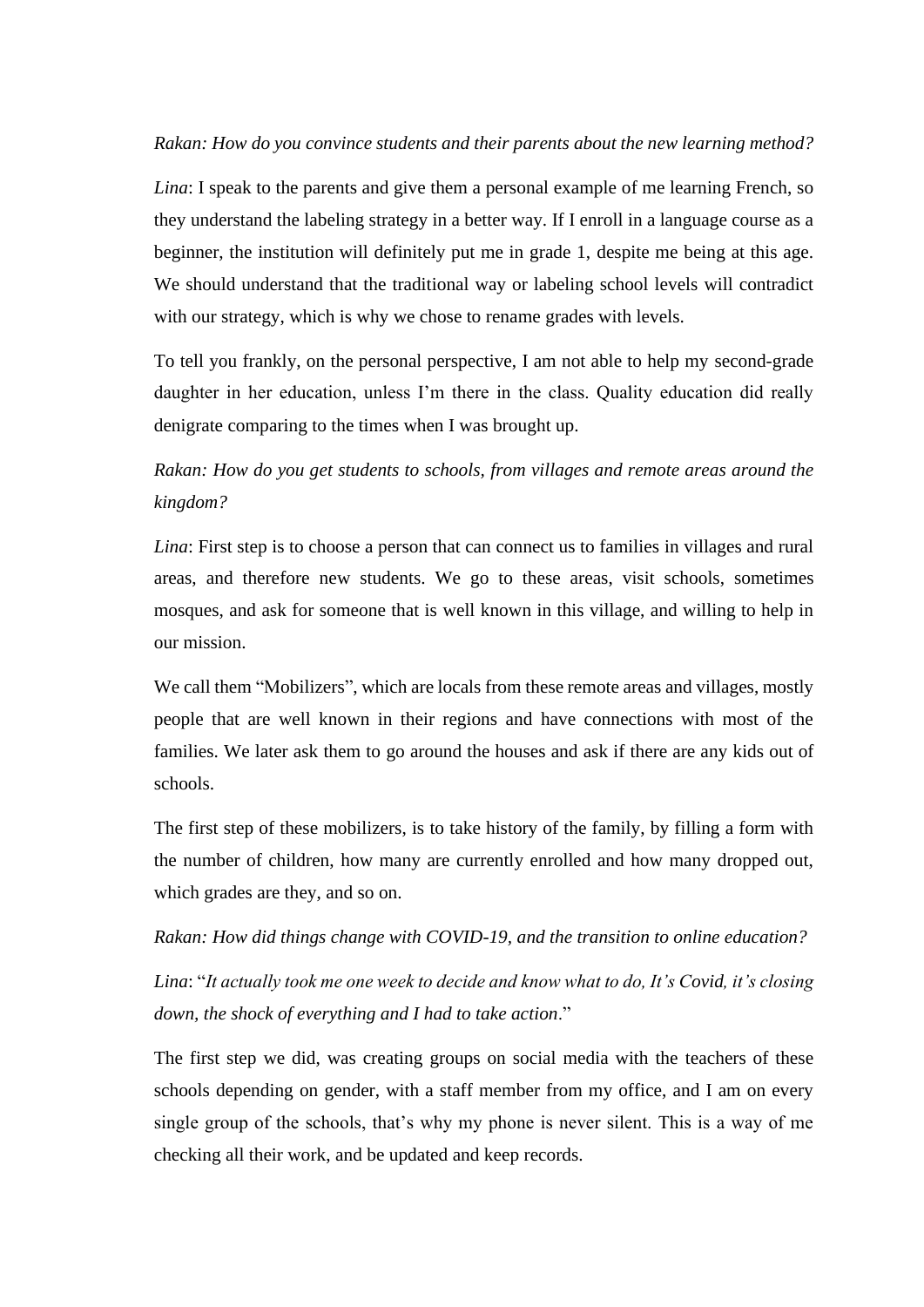The platforms we use are WhatsApp and Facebook, with all materials updated daily on both. I once, had a staff member asking me how do I keep up with all the different 45 schools, I simply told him I enter each online group randomly, and check their work, for example "Omar Bin Al Khattab" school hasn't been teaching in the last three days, and so on.

In order to tackle the obstacle of connection and making sure that internet will be available, we give internet cards to all students and their teachers on a monthly basis, fully charged with data. However, some students do not have access to neither a mobile device not a computer, what we do is that we print out all materials for a month in advance, consisting of all the different courses, and send them to our students in these rural and remote areas. We also have monthly tests for students online, and those in rural areas are delivered paper print outs of the tests by our mobilizers. Our online tests for students take part every mid of a month, preferably on a Monday, which gives teachers the time to prepper students for the exam.

## *Rakan: What are the organizations that fund your NGO, and how have the costs been affected by Covid?*

*Lina*: We started in 2013 with UNESCO, then later had a contribution with Malala Fund, and now we are with UNICEF. Regarding the finds and financial challenges, Covid for sure affected our budget and costed us around \$45,000 in the previous year, for supporting students and teachers with internet cards for example, thankfully UNICEF and the international community is supporting. Our programs with all our partners have the same program, as the current one with UNICEF.

# *Rakan: There are many online portals by the government such as "Edraak", does MECI work with any of them?*

*Lina*: No, our current program is the non-Formal Education Program, which is targeting dropout students, that passed over three years of not studying, and therefore cannot enroll in public schools since the government will not allow them to do so. We take these students, enroll them in our schools for a minimum of 24 months.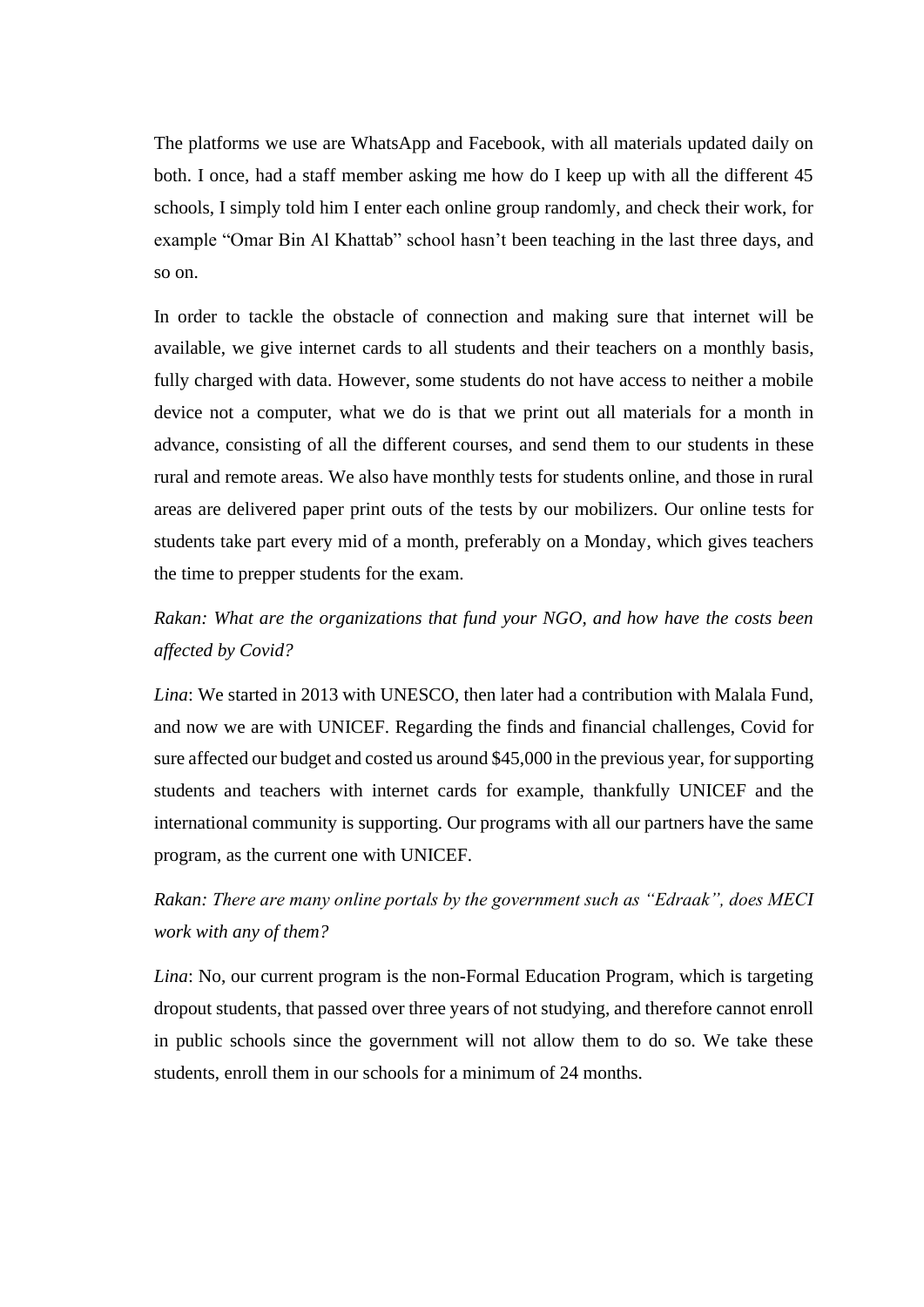In order for a student to graduate from our schools, they go through three cycles, 8 month each, where students go through a "Post Exam, and if they pass, they go to the next level, then to the third one with an exam in each.

#### *Rakan: How many schools does MECI cover, and where are the locations?*

*Lina*: We started with 30 schools then decreased to 24, as a cutting cost attempt by the government and international community. By the end of 2020 however, we added 25 more schools to our project, that were being run by Mercy Corps before, reaching to 49 schools around the country. We cover the kingdom form north to south, starting from Ramtha, Irbid, Ajloun, Zarqa'a, Balqa'a, Amman, Karak, Southern Valley, Tafila, Petra, to Ma'an and Aqaba. A total of ten governates out of 12.

## **CONCLUSION**

# <span id="page-43-0"></span>" *I believe that if we want our children to understand the world beyond their classroom, we must bring the world into their classrooms."-* Queen Rania of Jordan.

Concluding a paper about refugee education and their challenges, while they are still being lived is itself a challenge. Lina Farouqi mentioning stories of success of her students, despite the rising obstacles on a daily basis, and how proud do students feel when continuing their education, gives us hope.

I mentioned the value of education, and how it is a right to every child, wishing to deliver the utterly important role of the international community in helping refugee students reach their dreams, the only dreams that are achieved through learning.

Jordan, despite pressures from all four borders and being surrounded by warzones, has welcomed millions of refugees. The country is poor in resources but rich on the humanitarian perspective, and I wish to see more developed countries following Jordan's steps in this regard.

Treating the cause is always of more value than treating symptoms, and regarding refugee challenges, it is without a doubt that political agreements and end of conflicts will not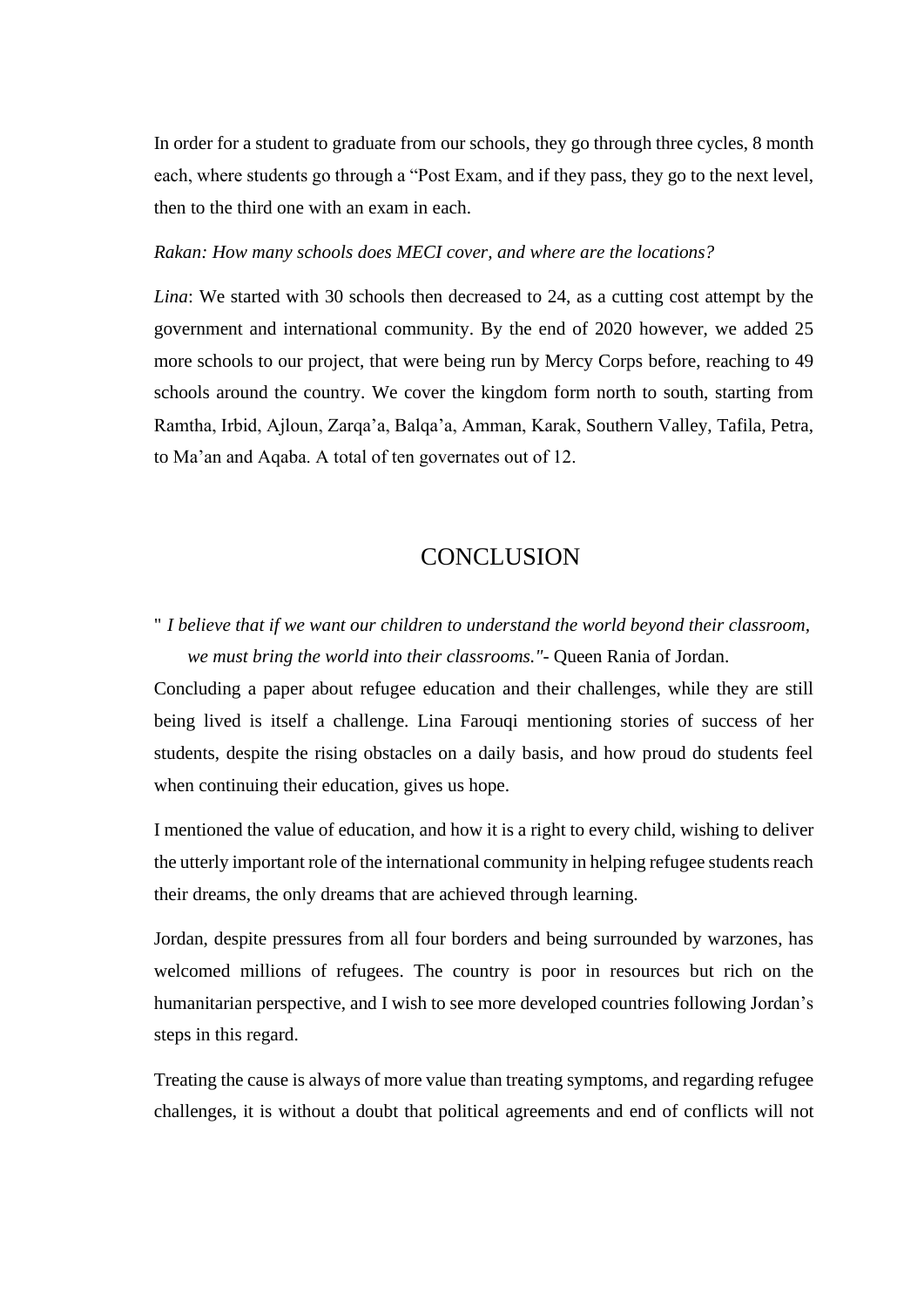only lead to less refugees, but limit them with time. Those vulnerable people whose lives have been dramatically affected by war and displacement.

I wish to see improvement in the educational system for refugees in Jordan, regarding public schools and the afternoon shifts, where teachers must grant their rights in order to deliver the best outcomes to students, such as vacations, health insurance and job security.

Further improvement is encouraged in the psychological support in refugee camps, where there rose complains about unprofessional doctors, not being able the treat anxieties and trauma, which are two of the main symptoms of displacement.

Much awareness is needed in the local community about Protection Against Sexual Abuse (PSEA). Such topics are looked at as taboo in Jordan and the neighboring countries, therefore people lack knowledge about it, and many fall as victims without realizing. The international community tried to engage the topic in Jordan through UNICEF, but attempts did not meet expectations in the civil society, such as MECI and other NGOs.

Lastly, the topic of the impact of SARS-Cov-2 on refugee education is relatively new, and there aren't enough data nor previous researches regarding it. Therefore, I wish, through my dissertation, to give it more attention and encouraging further research to be done, not only in Jordan or the Levant, but around the world.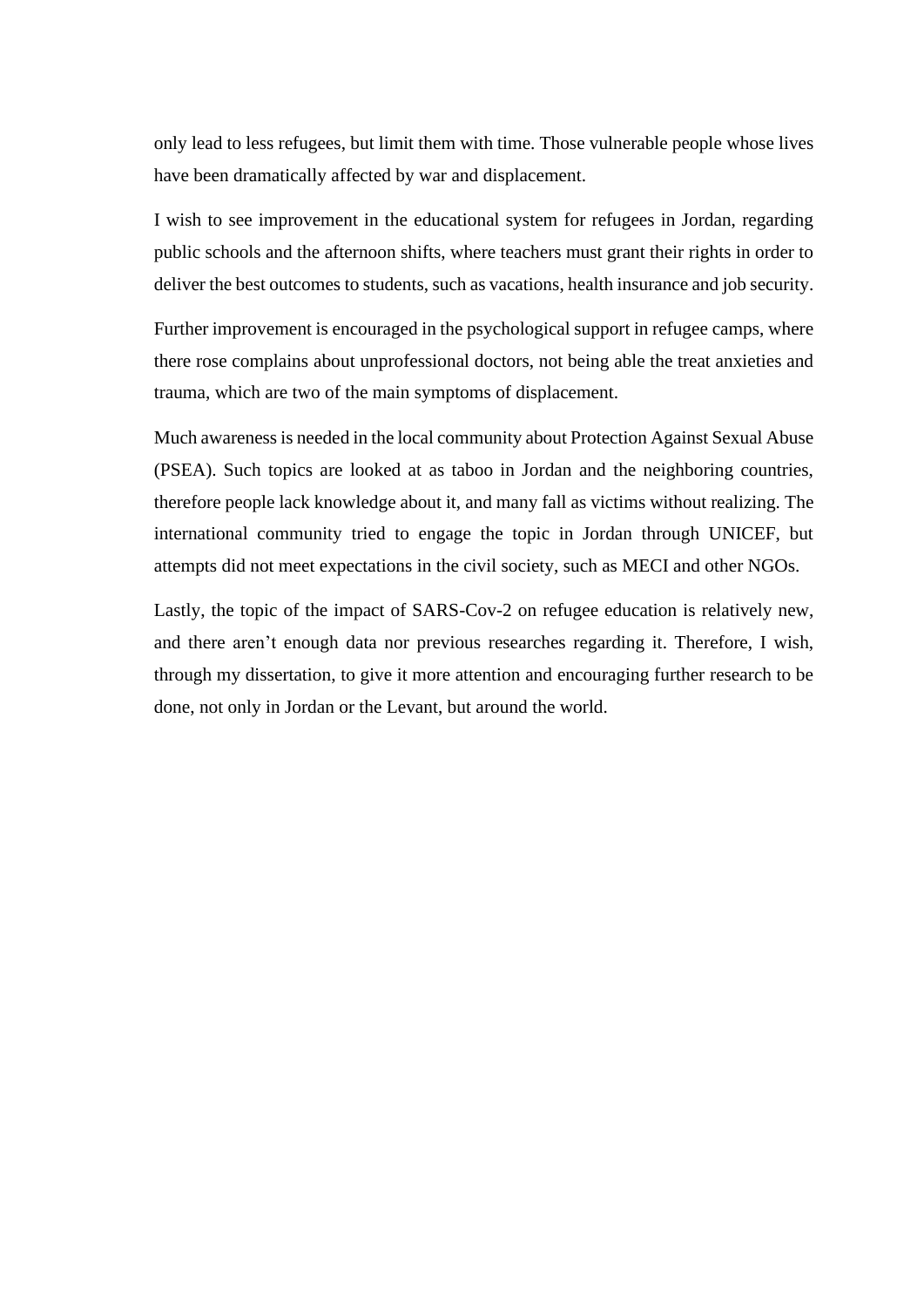#### Bibliography

- 1. (Austin, Tex.: University of Texas Press). Pp. 288. \$22.95 paper. *International Journal of Middle East Studies, 39*(3), 464-465. doi:10.1017/S0020743807070584
- 2. Abu Hamad, B.A., Jones, N., Samuels, F., Gercama, I., Presler-Marshall, E., Plank, G., . . . Sadji, J. "*A promise of tomorrow*: *The effects of UNHCR and UNICEF cash assistance on Syrian refugees in Jordan".* (2017) Retrieved from *[https://www.odi.org/publications/10978-promise-tomorrow-effects-unhcr](https://www.odi.org/publications/10978-promise-tomorrow-effects-unhcr-andunicef-cash-assistance-syrian-refugees-jordan)[andunicef-cash-assistance-syrian-refugees-jordan.](https://www.odi.org/publications/10978-promise-tomorrow-effects-unhcr-andunicef-cash-assistance-syrian-refugees-jordan)*
- 3. Al Khatib, B., & Lenner, K. (2015). Alternative voices on the Syrian refugee crisis in Jordan: An interview collection.
- 4. Al Khatib, B., & Lenner, K.. "*Alternative voices on the Syrian refugee crisis in Jordan: An interview collection"* (2015).
- 5. Allport, *Britain at Bay*, (London: Profile Books Limited, 1938) P. 66.
- 6. Anderson, Lisa. "The State in the Middle East and North Africa." *Comparative Politics* 20, no. 1 (1987): 1-18. Accessed July 22, 2021. doi:10.2307/421917.
- 7. Avi Shlaim, *Israel and Palestine*[, 1st ed. \(Tel Aviv, 2010\)](https://en.wikipedia.org/wiki/Hussein_of_Jordan#CITEREFShlaim2009) 153–159.
- 8. Barbelet, V., Hagen-Zanker, J., & Mansour-Ille, D. (2018). The Jordan Compact: Lessons learnt and implications for future refugee compacts. London, UK: Overseas Development Institute (ODI).
- 9. Being called 'humiliating' and 'resembling rather those of a contract between a workman and his employer', The Times, 2 April 1928.
- 10. Bernstein, Deborah S, *A Zionist immigration to the state of Palestine*. *Pioneers and Homemakers: Jewish Women in Pre-State Israel* State University of New York Press, Albany. (1992) p.4
- 11. Betty S. Anderson, (2005), *Nationalist Voices in Jordan*, University of Texas Press, PP. (15-20)
- 12. Betty S. Anderson, *Nationalist Voices in Jordan*, (University of Texas Press, 2005) 15-20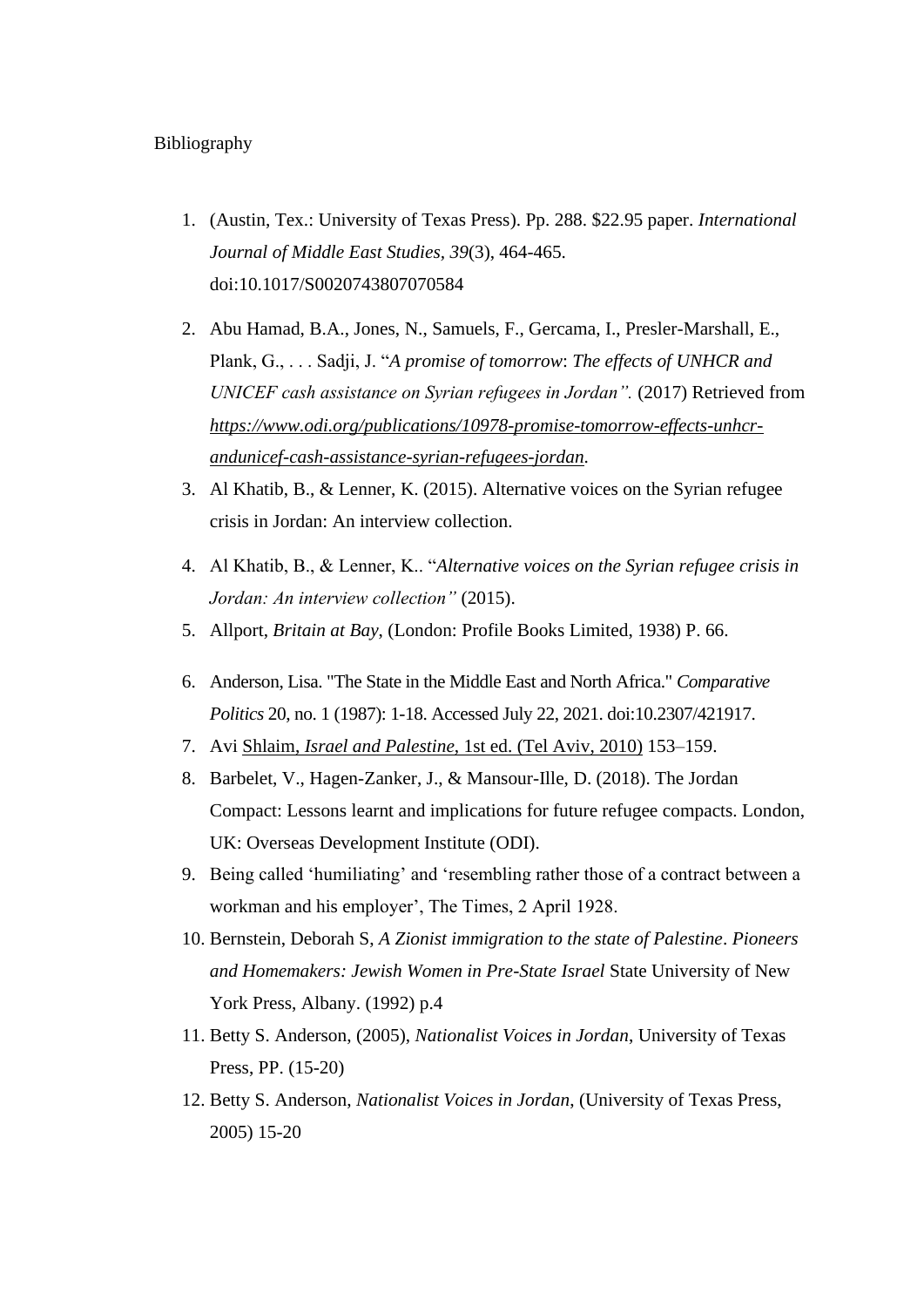- 13. Britannica, T. Editors of Encyclopaedia. "Six-Day War." *Encyclopedia Britannica*, June 8, 2021. [https://www.britannica.com/event/Six-Day-War.](https://www.britannica.com/event/Six-Day-War)
- 14. Britannica, The Editors of Encyclopaedia. "Six-Day War". *Encyclopedia Britannica*, 29 May. 2020, [https://www.britannica.com/event/Six-Day-War.](https://www.britannica.com/event/Six-Day-War.%20Accessed%2025%20April%202021)  [Accessed 25 April 2021.](https://www.britannica.com/event/Six-Day-War.%20Accessed%2025%20April%202021)
- 15. CARE Jordan United Nations. *Convention relating to the status of refugees*. (1951) Retrieved from http://www.unhcr.org/3b66c2aa10.html. "*Five years into exile*: *The challenges faced by Syrian refugees outside camps in Jordan and how they and their host communities are coping"*. (2015) Retrieved from [http://www.alnap.org/resource/20591.](http://www.alnap.org/resource/20591)
- 16. CARE Jordan. (2015). Five years into exile: The challenges faced by Syrian refugees outside camps in Jordan and how they and their host communities are coping. Retrieved from [http://www.alnap.org/resource/20591.](http://www.alnap.org/resource/20591)
- 17. Center of Disease Control and Prevention, "*2009 H1N1 Pandemic"*, (2009) *[2009 H1N1 Pandemic \(H1N1pdm09 virus\) | Pandemic Influenza \(Flu\) | CDC](https://www.cdc.gov/flu/pandemic-resources/2009-h1n1-pandemic.html)*
- 18. Chris Evans, "*Hussain of Jordan"*, The Telegraph. (February, 1999).
- 19. Corbett, Elena. *The Arab Studies Journal* 13/14, no. 2/1 (2005): 125-28. Accessed July 25, 2021[. http://www.jstor.org/stable/27933938.](http://www.jstor.org/stable/27933938)
- 20. Daly, M. W., ed. *The Cambridge History of Egypt*. Vol. 2. The Cambridge History of Egypt. Cambridge: Cambridge University Press, 1998. doi:10.1017/CHOL9780521472111.
- 21. Delprato, M. Morrice, L. and Al-Nahi, S., "*A Summary of Key Patterns in the Jordanian Education System by School Type, Gender and Region",* Centre for International Education and Development, University of Sussex, (2019).
- 22. Delprato, M. Morrice, L. and Al-Nahi, S., *A Summary of Key Patterns in the Jordanian Education System by School Type, Gender and Region*, Centre for International Education and Development, University of Sussex, 2019, http://sro.sussex.ac.uk/id/eprint/84065/3/A%20Summary%20of%20Key%20Patt ers%20in%20the%20Jordanian%20Education%20System.pdf, p. 8.
- 23. Development Tracker, UK Government "*Jordan Compact Education Programme - Transforming life chances of a generation of children through*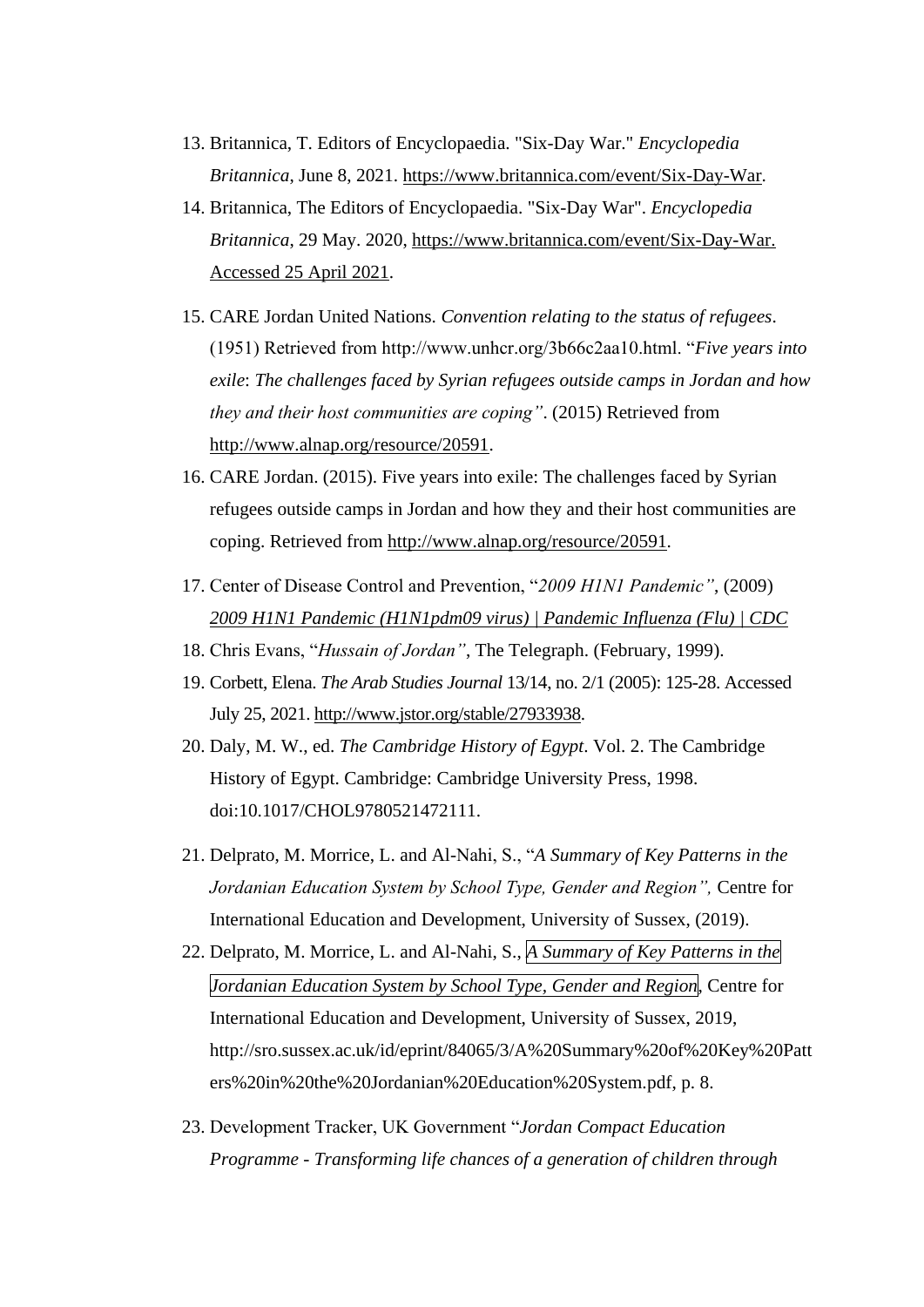*education*," Project GB-1-205200, (2020)

https://devtracker.dfid.gov.uk/projects/GB-1-205200 (accessed June 8, 2020).

- 24. DFID DevTracker, "Jordan Compact Education Programme Transforming life chances of a generation of children through education," Project GB-1-205200, https://devtracker.dfid.gov.uk/projects/GB-1-205200 (accessed June 8, 2020).
- 25. Dr. Nassir Eddin Al-Assad, press department, Royal Hashemite Court of Jordan http://www.kinghussein.gov.jo/his\_arabrevolt.html
- 26. Dryden-Peterson, S. (2003). Education of refugees in Uganda: Relationship between setting and access. Kampala, Uganda: Refugee Law Project.
- 27. Education Sector Working Group. (2015). Access to education for Syrian refugee children and youth in Jordan host communities: Joint education needs assessment. Retrieved from [https://data.unhcr.org/syrianrefugees/download.php?id=8570.](https://data.unhcr.org/syrianrefugees/download.php?id=8570)
- 28. Education Sector Working Group. (2015). Access to education for Syrian refugee children and youth in Jordan host communities: Joint education needs assessment. Retrieved from

https://data.unhcr.org/syrianrefugees/download.php?id=8570, on 07/07/2021.

- 29. Education Sector Working Group. "*Access to education for Syrian refugee children and youth in Jordan host communities: Joint education needs assessment*" (2015). Retrieved from [https://data.unhcr.org/syrianrefugees/download.php?id=8570.](https://data.unhcr.org/syrianrefugees/download.php?id=8570)
- 30. Eugene Rogan, Tariq Tell, *Village, Steppe and State: The Social Origins of Modern Jordan* (Cambridge: British Academic Press,1994), .37-47.
- 31. Eva Tobalina, Jerash ancient city of Rome, National Geographic, 2019 [https://www.nationalgeographic.com/history/magazine/2019/09-10/jerash](https://www.nationalgeographic.com/history/magazine/2019/09-10/jerash-ancient-city-of-jordan/)[ancient-city-of-jordan/](https://www.nationalgeographic.com/history/magazine/2019/09-10/jerash-ancient-city-of-jordan/)
- 32. For a wealth of descriptive material on how Amman has grown see Amman Municipality, Amman, 'asimah al-Urdun (Amman Municipality, Amman, 1985).
- 33. Friedman, Isaiah, *[Germany, Turkey, and Zionism 1897–1918](https://books.google.com/books?id=iv1DADhI6h4C)* (1997).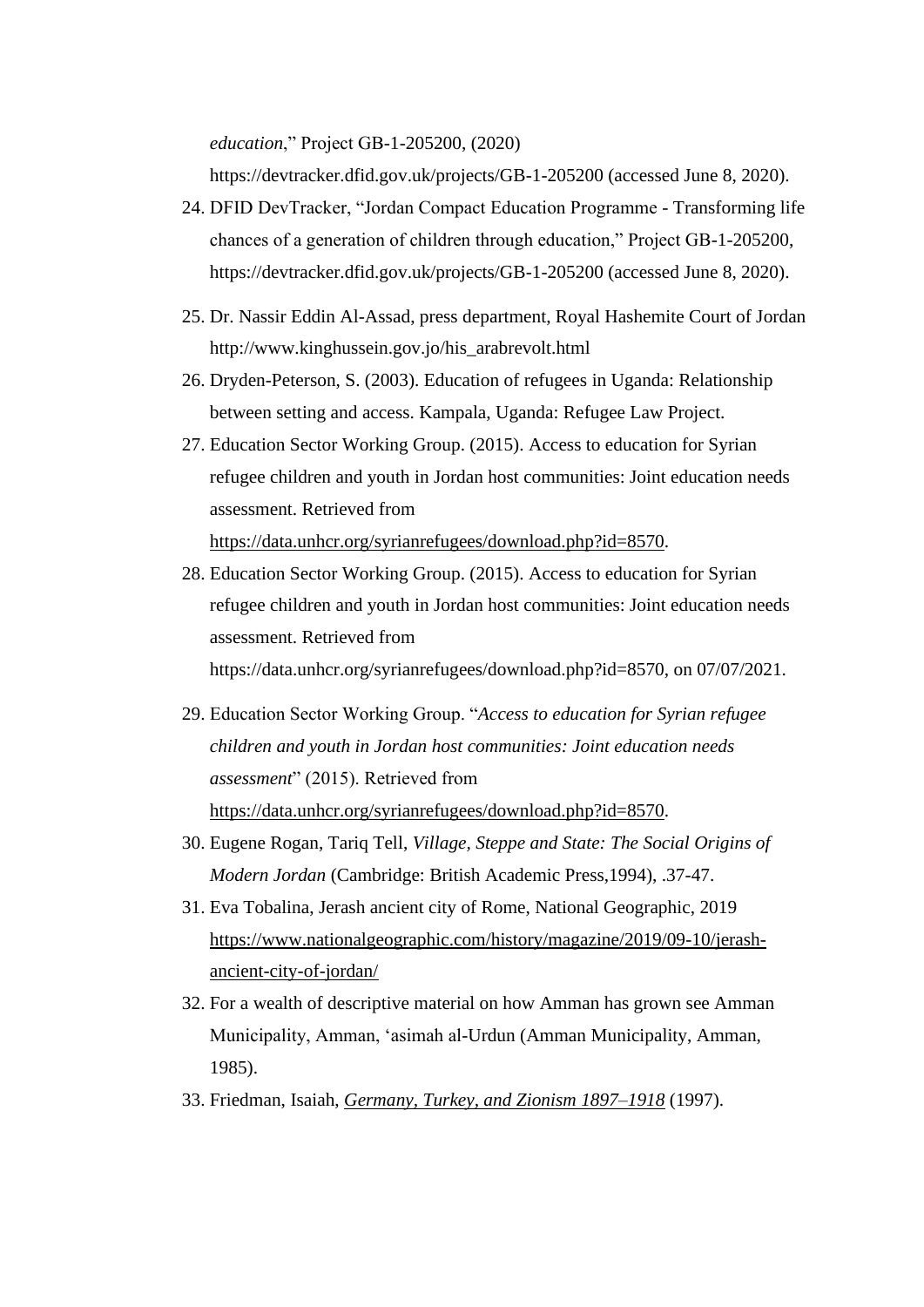- 34. Galbraith, P.W (2003) "*Refugees from war in Iraq, what happened in 1991, and what might happen in 2003"* <https://www.migrationpolicy.org/pubs/MPIPolicyBriefIraq.pdf>
- 35. Galbraith, P.W "*Refugees from war in Iraq, what happened in 1991, and what might happen in 2003"* (2003) <https://www.migrationpolicy.org/pubs/MPIPolicyBriefIraq.pdf>
- 36. Hazran, Yusri. "The Druzification of Arab Christians in Israel in The Wake of the "Arab Spring"." *Israel Studies* 24, no. 3 (2019): 75-100. Accessed July 22, 2021. doi:10.2979/israelstudies.24.3.04.
- 37. History of Jordan, keys to the kingdom, [http://www.kinghussein.gov.jo/his\\_arabrevolt.html](http://www.kinghussein.gov.jo/his_arabrevolt.html)
- 38. Howard, Harry N. "*Michael C. Hudson. Arab Politics: The Search for Legitimacy. Pp. Xi, 434. New Haven, CT: Yale University Press, 1977. \$22.50*." The ANNALS of the American Academy of Political and Social Science 441, no. 1 (January 1979): 205–205. [https://doi.org/10.1177/000271627944100123.](https://doi.org/10.1177/000271627944100123)
- 39. Hughes, M. (2009) [The Banality of Brutality: British Armed Forces and the](https://web.archive.org/web/20160221163210/http:/v-scheiner.brunel.ac.uk/bitstream/2438/7251/4/The%20banality%20of%20brutality.pdf)  [Repression of the Arab Revolt in Palestine, 1936–39,](https://web.archive.org/web/20160221163210/http:/v-scheiner.brunel.ac.uk/bitstream/2438/7251/4/The%20banality%20of%20brutality.pdf) *English Historical Review* Vol. CXXIV No. 507, pp. 314–354.
- 40. Hughes, Matthew. "Palestinian Collaboration with the British: The Peace Bands and the Arab Revolt in Palestine, 1936–9." Journal of Contemporary History 51, no. 2 (April 2016): 291–315. [https://doi.org/10.1177/0022009415572401.](https://doi.org/10.1177/0022009415572401)
- 41. Human Rights Watch "*We're Afraid for Their Future*" *Barriers to Education for Syrian Refugee Children in Jordan.* (2016) Retrieved from *[https://www.hrw.org/report/2016/08/16/were-afraid-their-future/barriers](https://www.hrw.org/report/2016/08/16/were-afraid-their-future/barriers-educationsyrian-refugee-children-jordan%20Last%20Accessed%2018.12.2018)[educationsyrian-refugee-children-jordan Last Accessed 18.12.2018](https://www.hrw.org/report/2016/08/16/were-afraid-their-future/barriers-educationsyrian-refugee-children-jordan%20Last%20Accessed%2018.12.2018)*
- 42. Ibid., p. 1; UNICEF Annual Report 2017: Jordan, https://www.unicef.org/about/annualreport/files/Jordan\_2017\_COAR.pdf; No Lost Generation blog post, https://www.nolostgeneration.org/page/i-came-hereand-i-felt-happy-my-dream-be-doctor-ibrahim-10-year-old-syrian-refugeeazraq-0.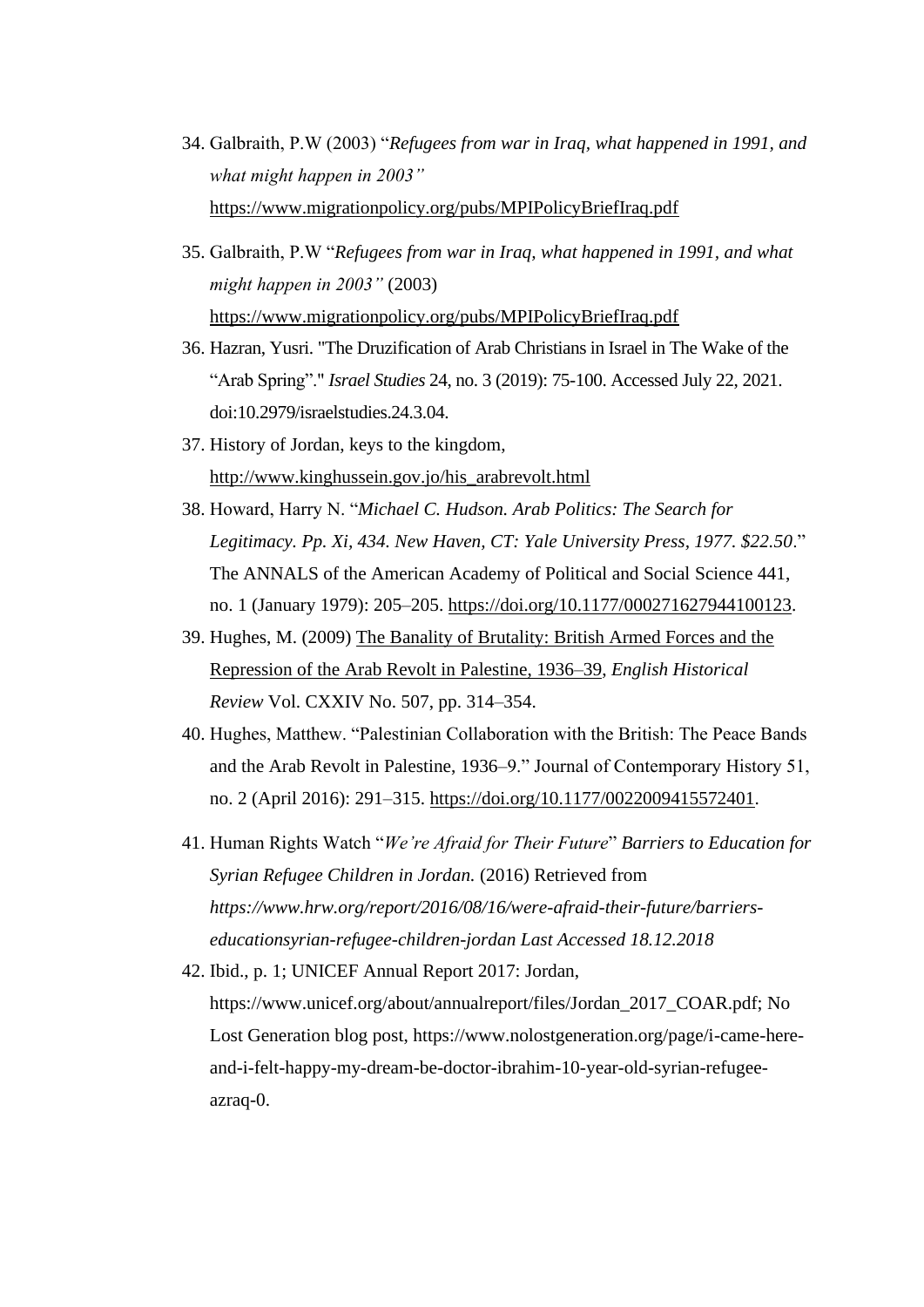- 43. International Monetary Fund, ["The Great Lockdown: Worst Economic](https://blogs.imf.org/2020/04/14/the-great-lockdown-worst-economic-downturn-since-the-great-depression/)  [Downturn Since the Great Depression".](https://blogs.imf.org/2020/04/14/the-great-lockdown-worst-economic-downturn-since-the-great-depression/) (*IMF,* 2020).
- 44. It was only published in the official Gazette No. 210 on 30 December 1928.
- 45. Jalbout, M. (2015). Opportunities for accelerating progress on education for Syrian children and youth in Jordan. London, UK: Theirworld.
- 46. Jalbout, M.*"Opportunities for accelerating progress on education for Syrian children and youth in Jordan*.", (London, UK, 2016).
- 47. Jordan Country Spotlight, Save the Children, 2016, https://resourcecentre.savethechildren.net/node/10036/pdf/jordan\_spotligh t.pdf?embed=1, p. 8.
- 48. *Jordan in the Middle East 1948-1988, The making of a pivotal state",* Joseph Nevo and Ilan Pappe. (1994).
- 49. Jordan profile, Qudra, (2021) [https://www.qudra-programme.org/en/qudra-](https://www.qudra-programme.org/en/qudra-1/countries/jordan/)[1/countries/jordan/](https://www.qudra-programme.org/en/qudra-1/countries/jordan/)
- 50. Jordan School Autonomy and Accountability SABER Country Report 2015, World Bank Group, http://wbgfiles.worldbank.org/documents/hdn/ed/saber/supportingdoc/CountryR eports/SAA/SABER\_SAA\_Jordan.pdf, p. 1.
- 51. Kabaga, Mustafa (2014), The Palestinian People: Seeking Sovereignty and State. Lynne Rienner Publishers, Incorporated, ISBN-978-1-58826-8820-2
- 52. Kamal S. Salibi, *The Modern History of Jordan*, (London: I.B. Tauris, 1998) 1-6
- 53. Kelidar, A. (1980). Michael C. Hudson, Arab Politics: The Search for Legitimacy (New Haven and London: Yale University Press, 1977). Pp. xiv 434. *International Journal of Middle East Studies, 11*(3), 425-426. doi:10.1017/S0020743800054763 Tessler, Mark (2009). *A History of the Israeli-Palestinian Conflict II*. Indiana University Press
- 54. Kelly Mathew (2017) "*The crime of Nationalism: Britain, Palestine and National Building on the Fringe of Empire. Oakland, California: University of California Press. ISBN: 978-0-520-29149-2*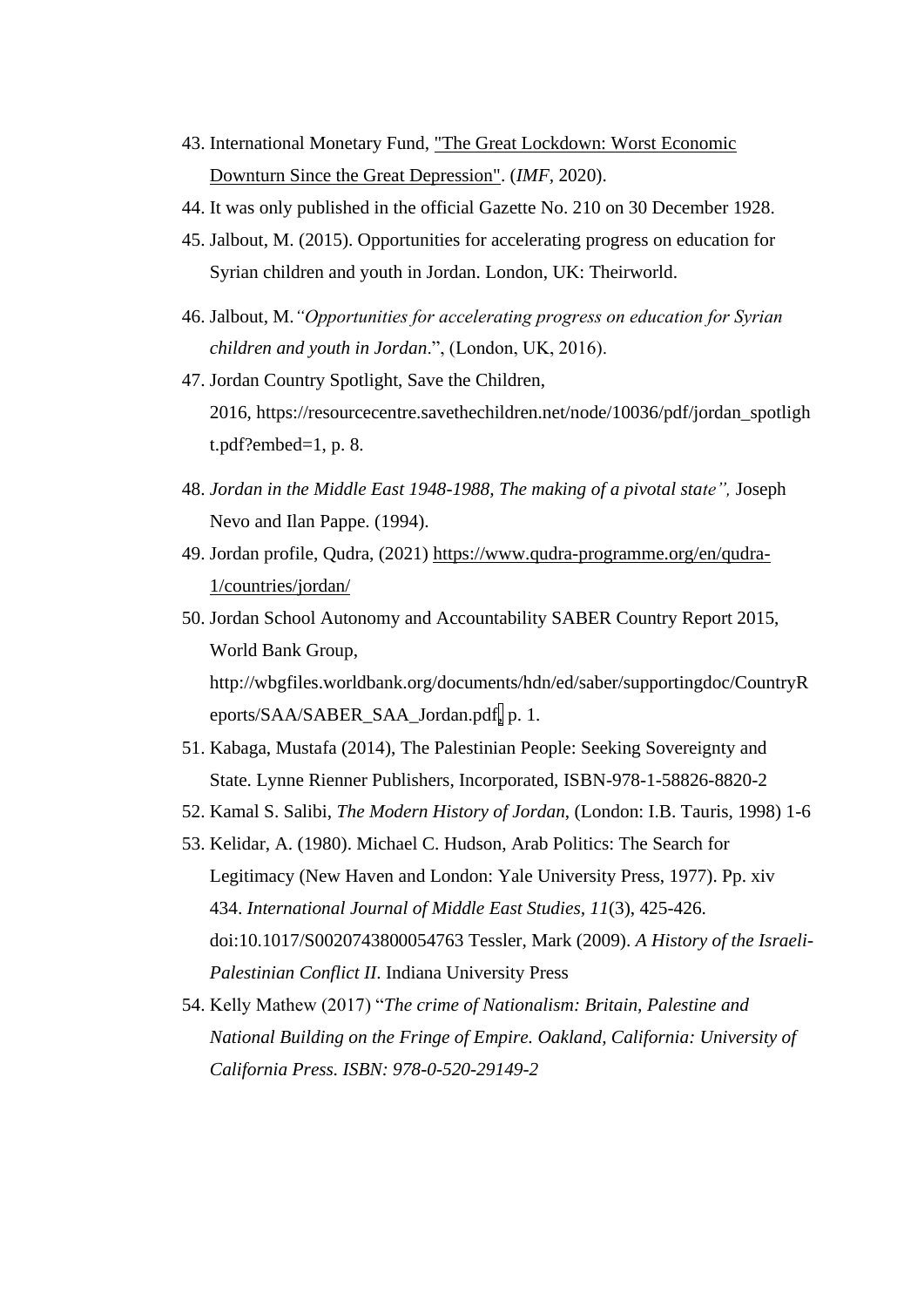- 55. Kelly, K. "A Different Type of Lighting Research A Qualitative Methodology." Lighting Research & Technology 49, no. 8 (December 2017): 933–42. [https://doi.org/10.1177/1477153516659901.](https://doi.org/10.1177/1477153516659901)
- 56. Kelly, Matthew (2017). *The Crime of Nationalism: Britain, Palestine, and Nation-Building on the Fringe of Empire*. Oakland, California: University of California Press. [ISBN](https://en.wikipedia.org/wiki/ISBN_(identifier)) [978-0-520-29149-2.](https://en.wikipedia.org/wiki/Special:BookSources/978-0-520-29149-2)
- 57. Kelly, Matthew Kraig. *The Crime of Nationalism: Britain, Palestine, and Nation-Building on the Fringe of Empire*. Oakland, California: University of California Press, 2017. Accessed July 22, 2021. [http://www.jstor.org/stable/10.1525/j.ctt1vjqpc4.](http://www.jstor.org/stable/10.1525/j.ctt1vjqpc4)
- 58. Kingston, P. (1996). The British Middle East Office and the politics of modernization in Jordan, 1951 to 1958. In *Britain and the Politics of Modernization in the Middle East, 1945–1958* (Cambridge Middle East Studies, pp. 123-153). Cambridge: Cambridge University Press. doi:10.1017/CBO9780511563539.007
- 59. Kingston, Paul W. T. *Britain and the Politics of Modernization in the Middle East, 1945–1958*. Cambridge Middle East Studies. Cambridge: Cambridge University Press, 1996. doi:10.1017/CBO9780511563539.
- 60. Law No. 20 for the Year 2017: Law on the Rights of Persons with Disabilities Act, [https://data2.unhcr.org/en/documents/download/66679.](https://data2.unhcr.org/en/documents/download/66679)
- 61. Lenner, K 2016 'Blasts from the past: Policy legacies and memories in the making of the Jordanian response to the Syrian refugee crisis' EUI Working Papers, Max Weber Red Number Series, no. 32, vol. 2016, European University Institute.
- 62. Lenner, K. (2016). Blasts from the past: Policy legacies and memories in the making of the Jordanian response to the Syrian refugee crisis. (EUI Working Papers, Max Weber Red Number Series; Vol. 2016, No. 32). European University Institute.
- 63. Lenner, K., & Schmelter, S. (2016). Syrian refugees in Jordan and Lebanon: Between refuge and ongoing deprivation. IEMed Mediterranean Yearbook, 122- 126.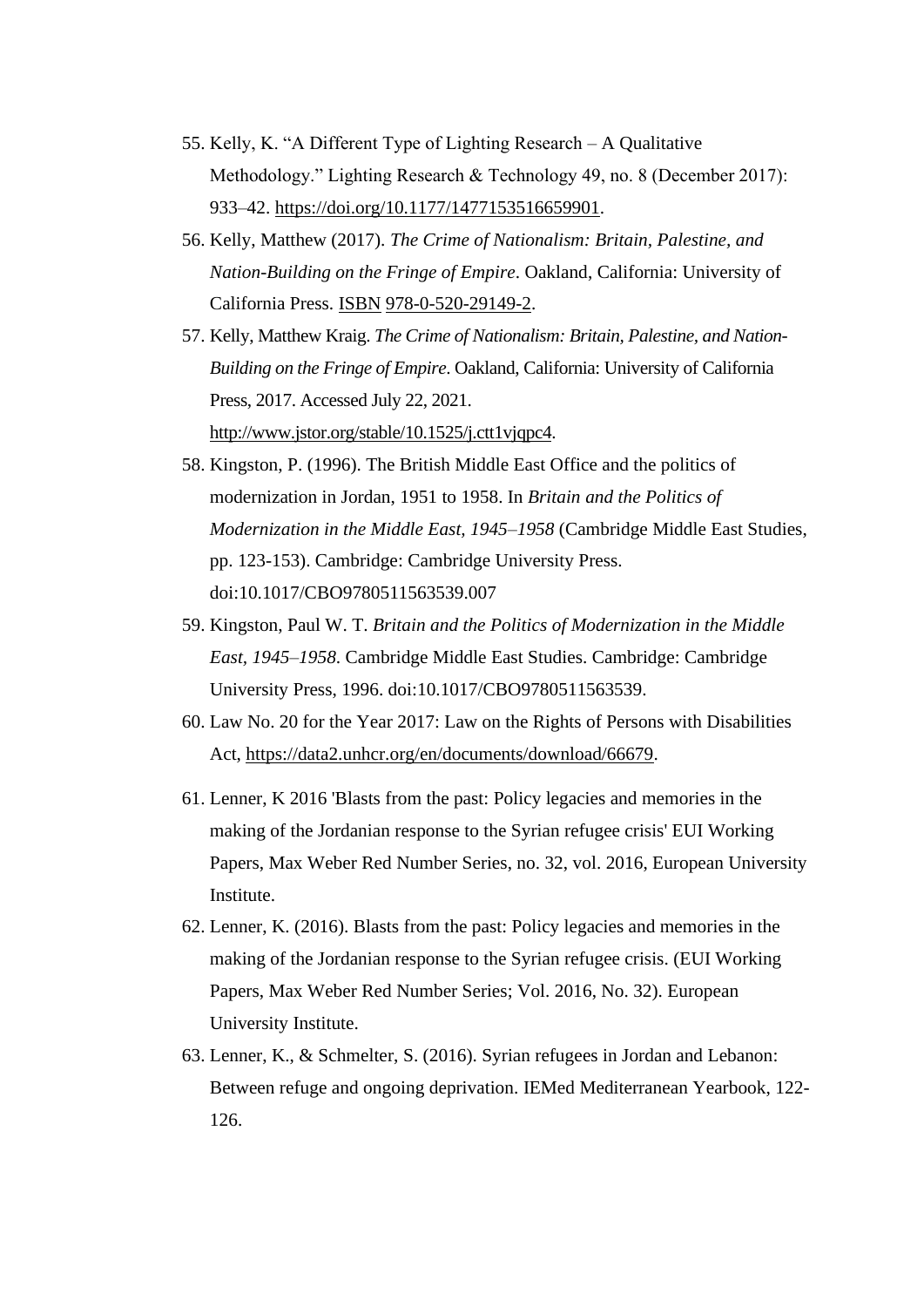- 64. Lenner, K., & Schmelter, S. *Syrian refugees in Jordan and Lebanon: Between refuge and ongoing deprivation.* (IEMed Mediterranean Yearbook 2016) 122- 126.
- 65. Loughry M, Eyber C. *Psychosocial Concepts in Humanitarian Work with Children: A Review of the Concepts and Related Literature.* (Washington DC: National Academies Press 2003).
- 66. Ma, Josephine *["Coronavirus: China's first confirmed Covid-19 case traced back](https://www.scmp.com/news/china/society/article/3074991/coronavirus-chinas-first-confirmed-covid-19-case-traced-back)  [to November 17](https://www.scmp.com/news/china/society/article/3074991/coronavirus-chinas-first-confirmed-covid-19-case-traced-back)*". [\(South China Morning Post,](https://en.wikipedia.org/wiki/South_China_Morning_Post) 2020).
- 67. Man Abu Nuwar, Fi sabil al-quds [On the Road to Jerusalem] (Amman, 1968); Hazza al-Majali, Mudhakkirati [My memoirs] (Amman, 1960); Mahmud al-Rusan, Maarik Bab al-Wad [The Battles of Bab al-Wad] (Amman, n.d. [1950?]).
- 68. Man Abu Nuwar, *Fi sabil al-quds [On the Road to Jerusalem]*) *Amman: Jordanian Military Forces, 1968)* 44-79
- 69. Mason, V. (2011). The Im/mobilities of Iraqi refugees in Jordan: Pan-Arabism, "hospitality" and the figure of the "refugee." Mobilities, 6(3), 353–373.
- 70. Mason, V. *The Immobility's of Iraqi refugees in Jordan: Pan-Arabism, "hospitality" and the figure of the "refugee." Mobilities*. (2011), 353–373.
- 71. Massad, J. (2001). Colonial effects: The making of national identity in Jordan. New York, NY: Columbia University Press.
- 72. Mathew F. Jacobs, *World War I: A War (and Peace?) for the Middle East, 2014,* Diplomacy history 38, no. 4 (2014): *776-784*
- 73. Mathew F. Jacobs, *World War I: A War (and Peace?) for the Middle East, 2014,* Diplomacy history 38, no. 4 (2014): *776-784*
- 74. *Memorandum of Understanding between the Government of Jordan and UNHCR*", (1998).
- 75. Ministry of Education, *Education Strategic Plan 2018-2022*, (2018) (UNICEF interview in October 2019 in Amman).
- 76. Ministry of Education, Education Strategic Plan 2018-2022, http://www.unesco.org/new/fileadmin/MULTIMEDIA/FIELD/Amman/pdf/ESP \_English.pdf, p. 149; The King waived tuition fees for all students, once international donors had pledged to cover tuition fees for Syrian refugees in the country. (UNICEF interview in October 2019 in Amman).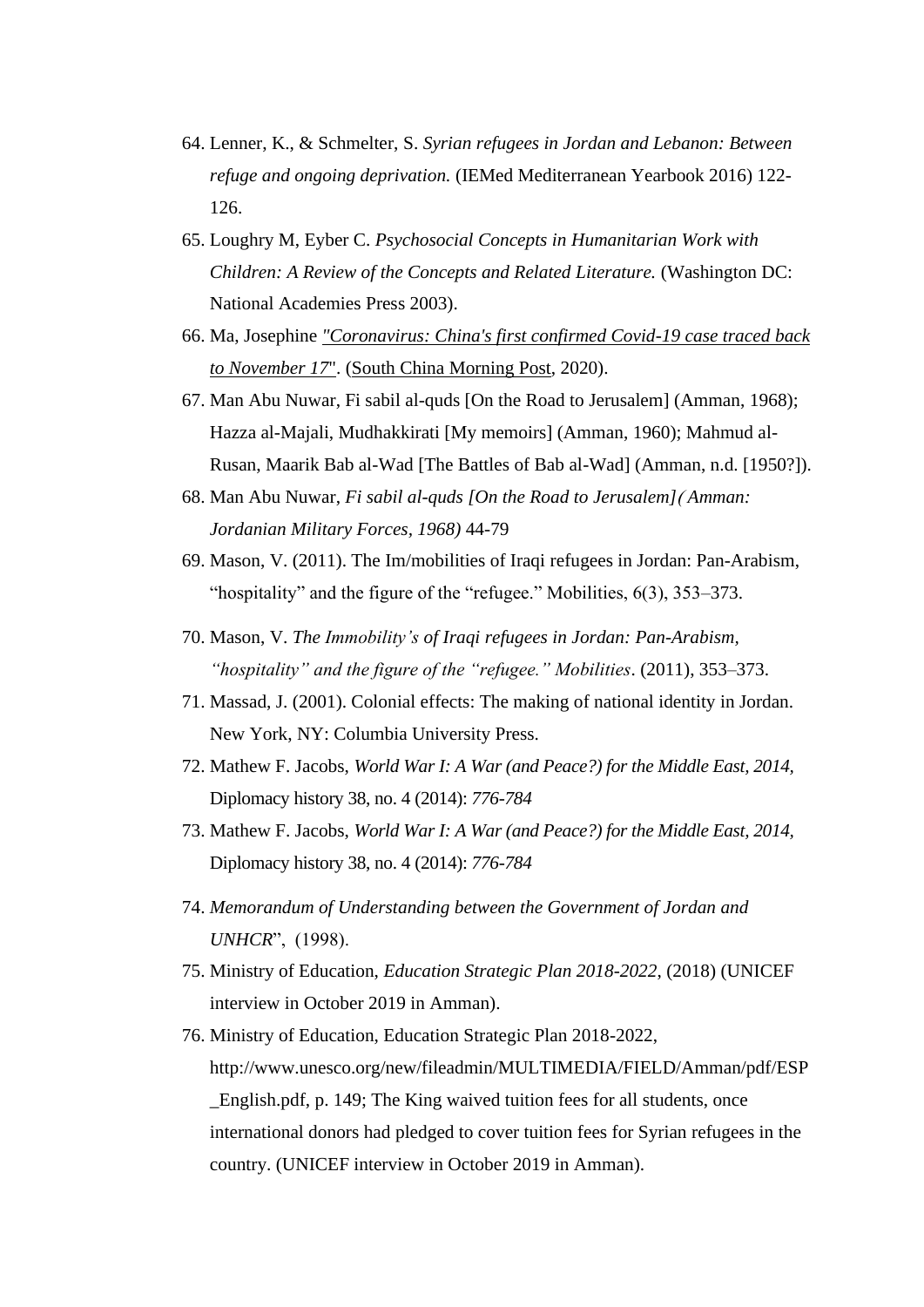- 77. Minkin, Shana. *The Arab Studies Journal* 9/10, no. 2/1 (2001): 142-45. Accessed July 25, 2021[. http://www.jstor.org/stable/27933817](http://www.jstor.org/stable/27933817)
- 78. Neff, Donald (1995). "The Palestinians and Zionism: 1897–1948". *Middle East Policy*. 4 (1): 156–174.
- 79. Neff, Donald *the Palestinians and Zionism: 1897–1948*. *Middle East Policy*. 4 (1) 1995: 156–174.
- 80. Norwegian Refugee Council, "*Evaluation of NRC's Host Community Education Programme in Jordan"* (2018), 2.
- 81. Omri, Mohamed-Salah. "*A Revolution of Dignity and poetry*" (2015).
- 82. Prime Ministry of Jordan. *Official Reports*. (2020). <http://www.pm.gov.jo/category/7603/?????.html>
- 83. Quilliam, Neil. *Middle East Journal* 58, no. 4 (2004): 692-94. Accessed July 25, 2021. [http://www.jstor.org/stable/4330080.](http://www.jstor.org/stable/4330080)
- 84. Relief Web, "Education Quarterly Dashboard, Q4 2019 (Oct Dec 2019)," Inter-Sector Working Group Jordan, (2019) p. 2.
- 85. Relief Web, "*Impact of COVID-19 on Enterprises in Jordan: One year into the pandemic*", (UNDP, 2021). *[https://reliefweb.int/report/jordan/impact](https://reliefweb.int/report/jordan/impact-covid-19-enterprises-jordan-one-year-pandemic)[covid-19-enterprises-jordan-one-year-pandemic](https://reliefweb.int/report/jordan/impact-covid-19-enterprises-jordan-one-year-pandemic)*
- 86. Report by HMG to Council of the League of Nations on 'Palestine and Transjordan, 1928' (HMSO, London, 1929), p. 99.
- 87. Report by HMG to Council of the League of Nations on 'Palestine and Transjordan, 1928' (HMSO, London, 1929), p. 99.
- 88. Retrieved from "*Syrians Education in Jordan, Stability and Challenges"* Syria Television website site. [https://www.irfaasawtak.com/idps-and](https://www.irfaasawtak.com/idps-and-refugees/2020/03/25)[refugees/2020/03/25](https://www.irfaasawtak.com/idps-and-refugees/2020/03/25)
- 89. Robins, P. (2004). A history of Jordan. Cambridge, UK: Cambridge University Press. Roggeman, K., & Shukri, M. (2010). Active-learning pedagogies as a reform initiative: The case of Jordan. Retrieved from
- 90. Robins, P. (2019). *A History of Jordan* (2nd ed.). Cambridge: Cambridge University Press. doi:10.1017/9781108605373
- 91. Robins, Philip. *A History of Jordan*. 2nd ed. Cambridge: Cambridge University Press, 2019. doi:10.1017/9781108605373.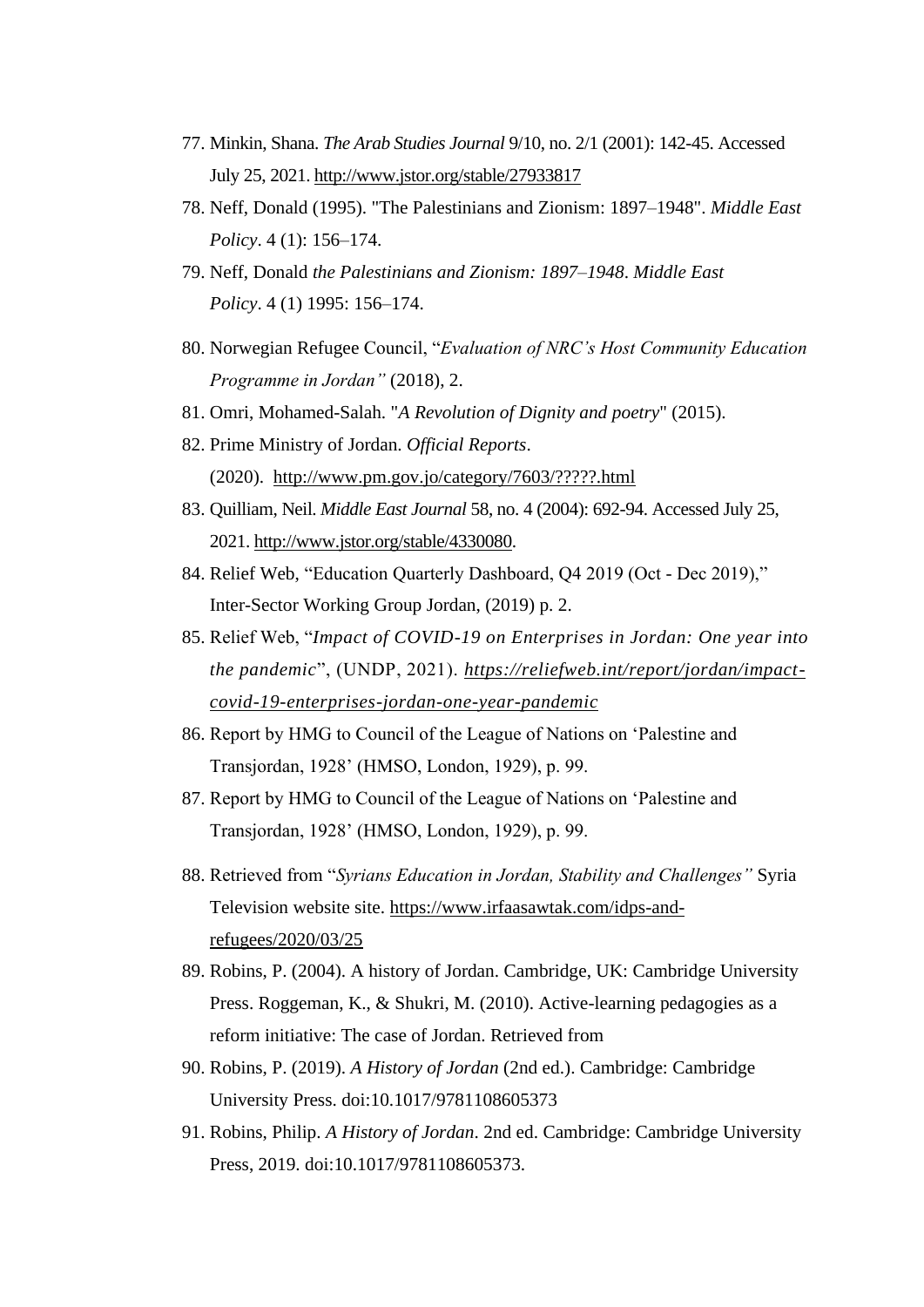- 92. Robins, Philip. *A History of Jordan*. 2nd ed. Cambridge: Cambridge University Press, 2019. doi:10.1017/9781108605373.
- 93. Save the Children, Jordan Country Spotlight, (2016), https://resourcecentre.savethechildren.net/node/10036/pdf/jordanspotlight.pdf?e mbed= $1$ , p. 8.
- 94. Shelly Culberston, Louay Constant, Education *of Syrian Refugee Children, Managing the crisis in Turkey, Lebanon, and Jordan.* (2015).
- 95. Shelly Culberston, Louay Constant, 2015, *Education of Syrian Refugee Children, Managing the crisis in Turkey, Lebanon, and Jordan.*
- 96. [Shlaim, Avi](https://en.wikipedia.org/wiki/Avi_Shlaim) (2009). *[Lion of Jordan: The Life of King Hussein in War and](https://books.google.com/books?id=JtrCoUf7wCsC)  [Peace](https://books.google.com/books?id=JtrCoUf7wCsC)*. Vintage Books. [ISBN](https://en.wikipedia.org/wiki/ISBN_(identifier)) [9781400078288.](https://en.wikipedia.org/wiki/Special:BookSources/9781400078288)
- 97. Soltan, Gamal A. G. "*State Building, Modernization and Political Islam: The Search for Political Community(s) in the Middle East*." Revista CIDOB D'Afers Internacionals, no. 37 (1997): 29-38. Accessed July 22, 2021. [http://www.jstor.org/stable/40585642.](http://www.jstor.org/stable/40585642)
- 98. Syria Regional Response Plan January to December 2013, p. 163, https://www.unhcr.org/51b0a6469.html), \$86.3 million in 2014 (2014 Syria Regional Response Plan Strategic Overview, p. 40.
- 99. Tessler, Mark. *A History of the Israeli-Palestinian Conflict*. Bloomington; Indianapolis: Indiana University Press, 2009. Accessed July 22, 2021. [http://www.jstor.org/stable/j.ctt1d10hf6.](http://www.jstor.org/stable/j.ctt1d10hf6)
- 100. The Government of Jordan, "*The Jordan Compact: A New Holistic Approach between the Hashemite Kingdom of Jordan and the International Community to deal with the Syrian Refugee Crisis"* (Relief Web, 2019).
- 101. The Guardian, "*WFP Revives Food Vouchers for Syrian Refugees*" (December 10, 2014) https://www.theguardian.com/globaldevelopment/2014/dec/10/world-food-programme-vouchers-syrian-refugees.
- 102. The United Nations Children's Fund UNICEF Jordan, *About Us*, *[https://www.unicef.org/jordan/about-us.](https://www.unicef.org/jordan/about-us)*
- 103. The United Nations Educational, Scientific and Cultural Organization, UNESCO, *International Standard Classification on Education, ISCED*, (2011)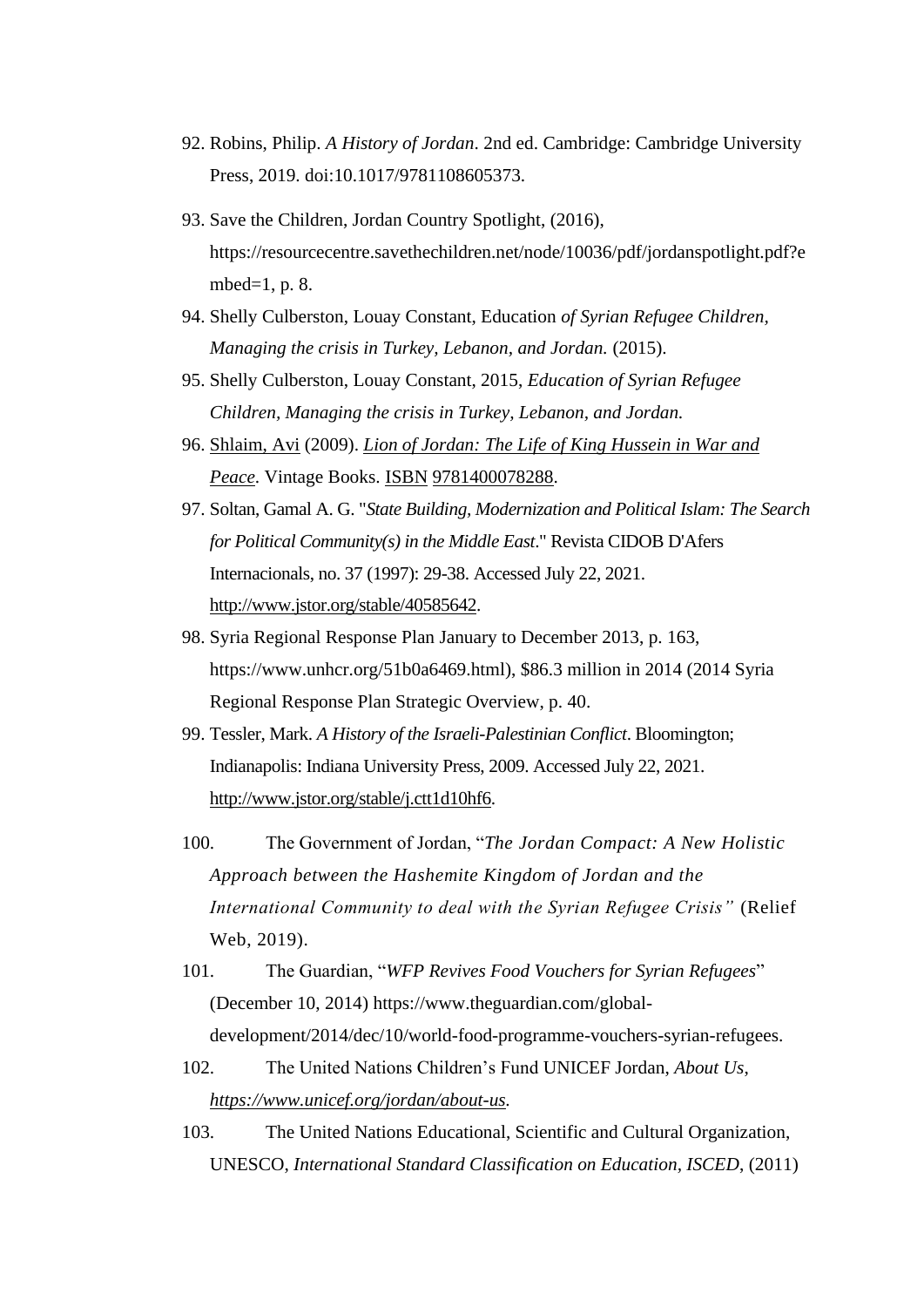- 104. The World Bank, "*Jordan, COVID-19 Pandemic weighs heavily on the Economy, , as it does on the region." (World Bank, 2020) [https://www.worldbank.org/en/news/press-release/2020/07/14/jordan-covid-19](https://www.worldbank.org/en/news/press-release/2020/07/14/jordan-covid-19-pandemic-weighs-heavily-on-the-economy-as-it-does-on-the-region) [pandemic-weighs-heavily-on-the-economy-as-it-does-on-the-region](https://www.worldbank.org/en/news/press-release/2020/07/14/jordan-covid-19-pandemic-weighs-heavily-on-the-economy-as-it-does-on-the-region)*
- 105. The World Food Programme, "WFP Revives Food Vouchers for Syrian Refugees," *The Guardian*, December 10, 2014, [https://www.theguardian.com/global-development/2014/dec/10/world-food](https://www.theguardian.com/global-development/2014/dec/10/world-food-programme-vouchers-syrian-refugees)[programme-vouchers-syrian-refugees.](https://www.theguardian.com/global-development/2014/dec/10/world-food-programme-vouchers-syrian-refugees)
- 106. TVET Country Profile: Jordan, June 2019, [https://unevoc.unesco.org/wtdb/worldtvetdatabase\\_jor\\_en.pdf](https://unevoc.unesco.org/wtdb/worldtvetdatabase_jor_en.pdf)
- 107. UNESCO, *International Standard Classification of Education ISCED 2011*, [http://uis.unesco.org/sites/default/files/documents/international-standard](http://uis.unesco.org/sites/default/files/documents/international-standard-classification-of-education-isced-2011-en.pdf)[classification-of-education-isced-2011-en.pdf.](http://uis.unesco.org/sites/default/files/documents/international-standard-classification-of-education-isced-2011-en.pdf)
- 108. *UNHCR Country Operations Profile – Jordan*. (2015)
- 109. Unheard Voices: *What Syrian Refugees Need to Return Home, Policy Framework for Refugees in Jordan and Lebanon*, (April 16, 2018), *https://carnegie-mec.org/2018/04/16/policy-framework-for-refugees-in-lebanonand-jordan-pub-76058; Hamad, Jones, and Samuels et al., A Promise of Tomorrow, p. 4.*
- 110. United Nations Children's Fund (UNICEF) Jordan. (2013). "*Syrian refugee children in Jordan: Assessments desk review on the situation of Syrian refugee children living in Jordan*". Retrieved from [https://www.alnap.org/system/files/content/resource/files/main/180](https://www.alnap.org/system/files/content/resource/files/main/180-syrianrefugee-children-in-jordan-desk-review.pdf) [syrianrefugee-children-in-jordan-desk-review.pdf.](https://www.alnap.org/system/files/content/resource/files/main/180-syrianrefugee-children-in-jordan-desk-review.pdf)
- 111. United Nations Children's Fund (UNICEF) Jordan. (2013). Syrian refugee children in Jordan: Assessments desk review on the situation of Syrian refugee children living in Jordan. Retrieved from <https://www.alnap.org/system/files/content/resource/files/main/180-syrian> refugee-children-in-jordan-desk-review.pdf.
- 112. United Nations Children's Fund (UNICEF). (2010). The situation of Palestinian children in The Occupied Palestinian Territory, Jordan, Syria, and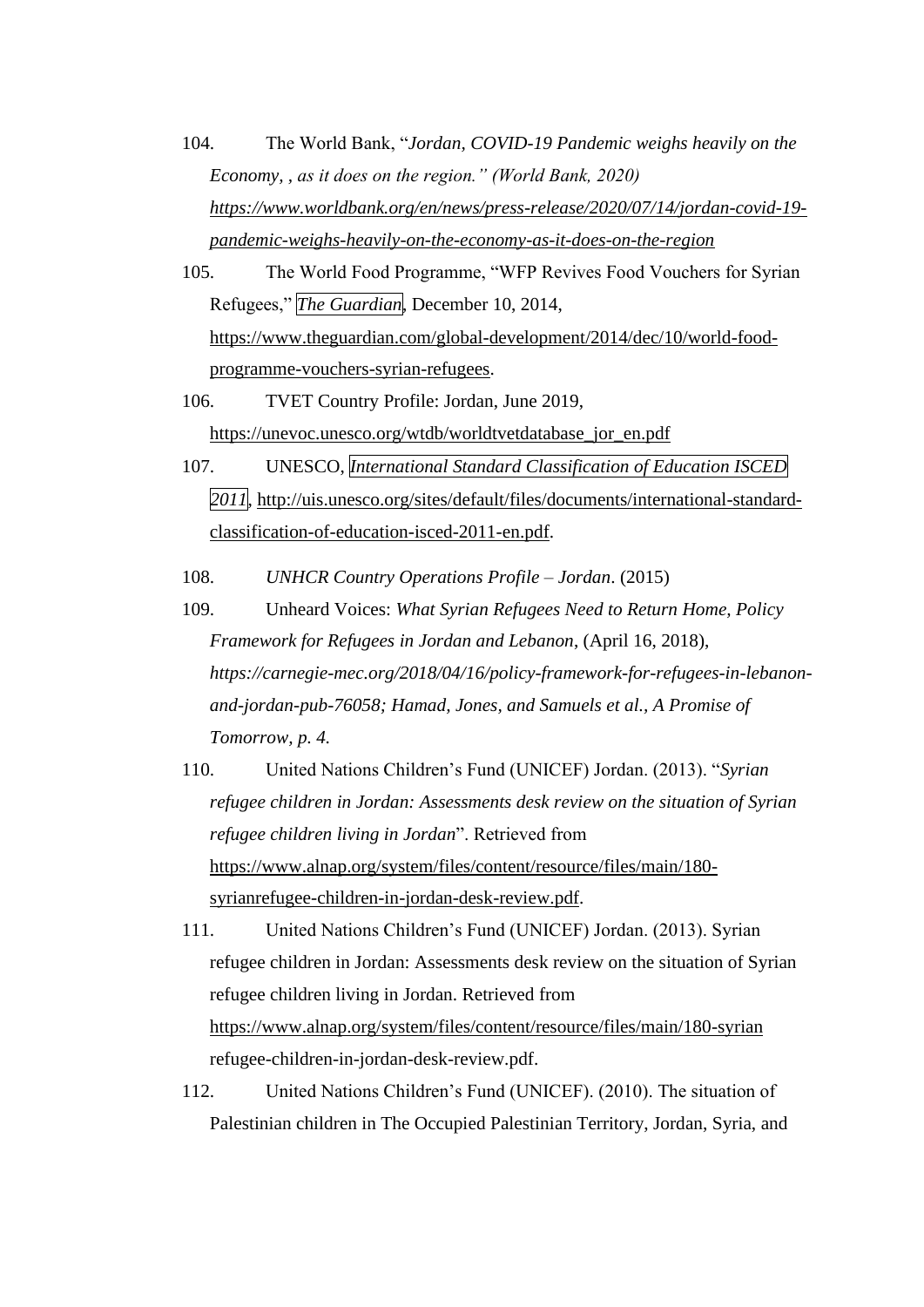Lebanon: An assessment based on the Convention on the Rights of the Child. Retrieved from [https://www.unicef.org/oPt/PALESTINIAN\\_SITAN-final.pdf.](https://www.unicef.org/oPt/PALESTINIAN_SITAN-final.pdf)

- 113. United Nations Children's Fund (UNICEF). "*The situation of Palestinian children in The Occupied Palestinian Territory, Jordan, Syria, and Lebanon."*  (2010)
- 114. United Nations Development Program (UNDP) & United Nations High Commissioner for Refugees (UNHCR). (2015). Regional refugee and resilience plan 2015- 2016, in response to the Syria crisis: Regional strategic overview. Retrieved from<http://www.3rpsyriacrisis.org/>
- 115. United Nations Development Program (UNDP) & United Nations High Commissioner for Refugees (UNHCR). (2015). Regional refugee and resilience plan 2015- 2016, in response to the Syria crisis: Regional strategic overview. Retrieved from [http://www.3rpsyriacrisis.org/wp-content/uploads/2015/01/3RP-](http://www.3rpsyriacrisis.org/wp-content/uploads/2015/01/3RP-Report)[Report](http://www.3rpsyriacrisis.org/wp-content/uploads/2015/01/3RP-Report) Overview.pdf
- 116. United Nations Development Program (UNDP) & United Nations High Commissioner for Refugees (UNHCR). *. Regional refugee and resilience plan 2015- 2016, in response to the Syria crisis: Regional strategic overview. (2015)*  Retrieved from *[http://www.3rpsyriacrisis.org/wp-content/uploads/2015/01/3RP-](http://www.3rpsyriacrisis.org/wp-content/uploads/2015/01/3RP-ReportOverview.pdf)[ReportOverview.pdf](http://www.3rpsyriacrisis.org/wp-content/uploads/2015/01/3RP-ReportOverview.pdf)*
- 117. United Nations High Commissioner For Refugees (UNHCR) "*Refugees Education, A Global Review"* (2011) 40-55
- 118. United Nations High Commissioner for Refugees (UNHCR). (2017a). Global trends: Forced displacement in 2016. Retrieved from [https://www.unhcr.org/5943e8a34.pdf.](https://www.unhcr.org/5943e8a34.pdf)
- 119. United Nations High Commissioner for Refugees (UNHCR). (2019). Fact sheet: Jordan. Retrieved from http://reporting.unhcr.org/sites/default/files/UNHCR%20Jordan%20Fact%20Sh e et%20-%20January%202019.pdf
- 120. United Nations High Commissioner for Refugees (UNHCR). "*UNHCR marks 30 years of protecting refugees in Jordan"* (2020)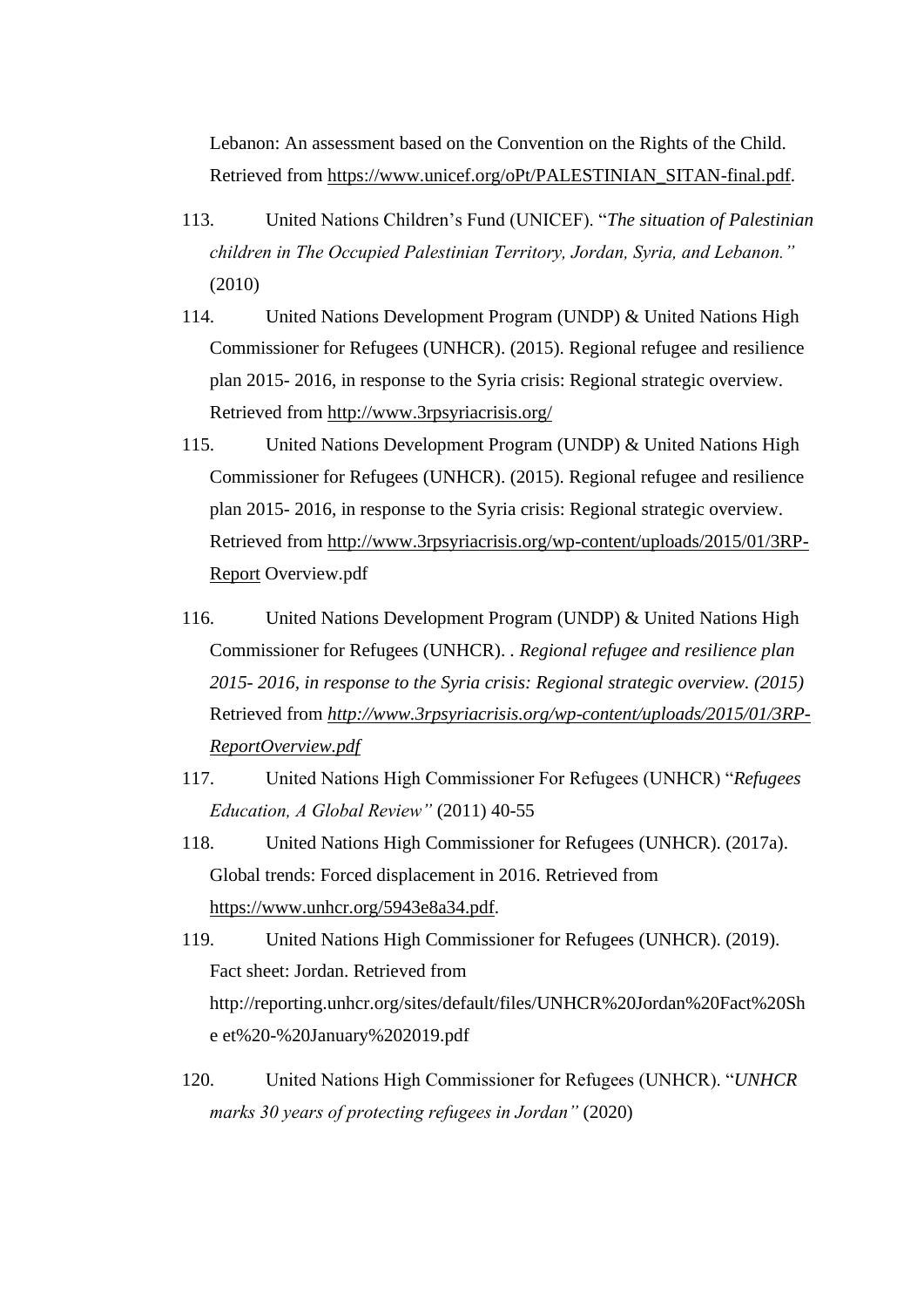[https://www.unhcr.org/jo/14293-unhcr-marks-30-years-of-protecting-refugees](https://www.unhcr.org/jo/14293-unhcr-marks-30-years-of-protecting-refugees-in-jordan.html)[in-jordan.html](https://www.unhcr.org/jo/14293-unhcr-marks-30-years-of-protecting-refugees-in-jordan.html)

- 121. United Nations High Commissioner for Refugees (UNHCR). *Fact sheet: Jordan.* (2010)
- 122. United Nations High Commissioner for Refugees (UNHCR). *Fact sheet: Jordan*. (2019).
- 123. United Nations High Commissioner for Refugees UNHCR *"636,040 registered Syrian refugees as of March 16, 2016".*
- 124. United Nations High Commissioner for Refugees UNHCR, *Regional Refugees and resilience plan 2015-2016.*
- 125. United Nations High Commissioner for Refugees, UNHCR, "*Syria Regional Response Plan January to December 2013*", https://www.unhcr.org/51b0a6469.html), \$86.3 million in 2014 (2014 Syria Regional Response Plan Strategic Overview, p. 40. (2013).
- 126. United Nations High Commissioner for Refugees, UNICEF "*Annual Report 2017: Jordan"*, (2017) https://www.unicef.org/about/annualreport/files/Jordan\_2017\_COAR.pdf; No Lost Generation blog post, [https://www.nolostgeneration.org/page/i-came-here](https://www.nolostgeneration.org/page/i-came-here-and-i-felt-happy-my-dream-be-doctor-ibrahim-10-year-old-syrian-refugee-azraq-0)[and-i-felt-happy-my-dream-be-doctor-ibrahim-10-year-old-syrian-refugee](https://www.nolostgeneration.org/page/i-came-here-and-i-felt-happy-my-dream-be-doctor-ibrahim-10-year-old-syrian-refugee-azraq-0)[azraq-0](https://www.nolostgeneration.org/page/i-came-here-and-i-felt-happy-my-dream-be-doctor-ibrahim-10-year-old-syrian-refugee-azraq-0)
- 127. United Nations Human Rights, "Committee on the Rights of Persons with Disabilities considers the initial report of Jordan," (2017), https://www.ohchr.org/EN/NewsEvents/Pages/DisplayNews.aspx?NewsID=214 60&LangID=E; UN Convention on the Rights of Persons with Disabilities.
- 128. United Nations, Office of The Secretary \-General's Envoy on Youth, *New study finds child marriage rising among most vulnerable Syrian refugees.*  [https://www.unfpa.org/news/new-study-finds-child-marriage-rising-among](https://www.unfpa.org/news/new-study-finds-child-marriage-rising-among-most-vulnerable-syrian-refugees)[most-vulnerable-syrian-refugees#](https://www.unfpa.org/news/new-study-finds-child-marriage-rising-among-most-vulnerable-syrian-refugees)
- 129. United Nations, Office of The Secretary General's Envoy on Youth, "*New study finds child marriage rising among most vulnerable Syrian refugees."* (2017).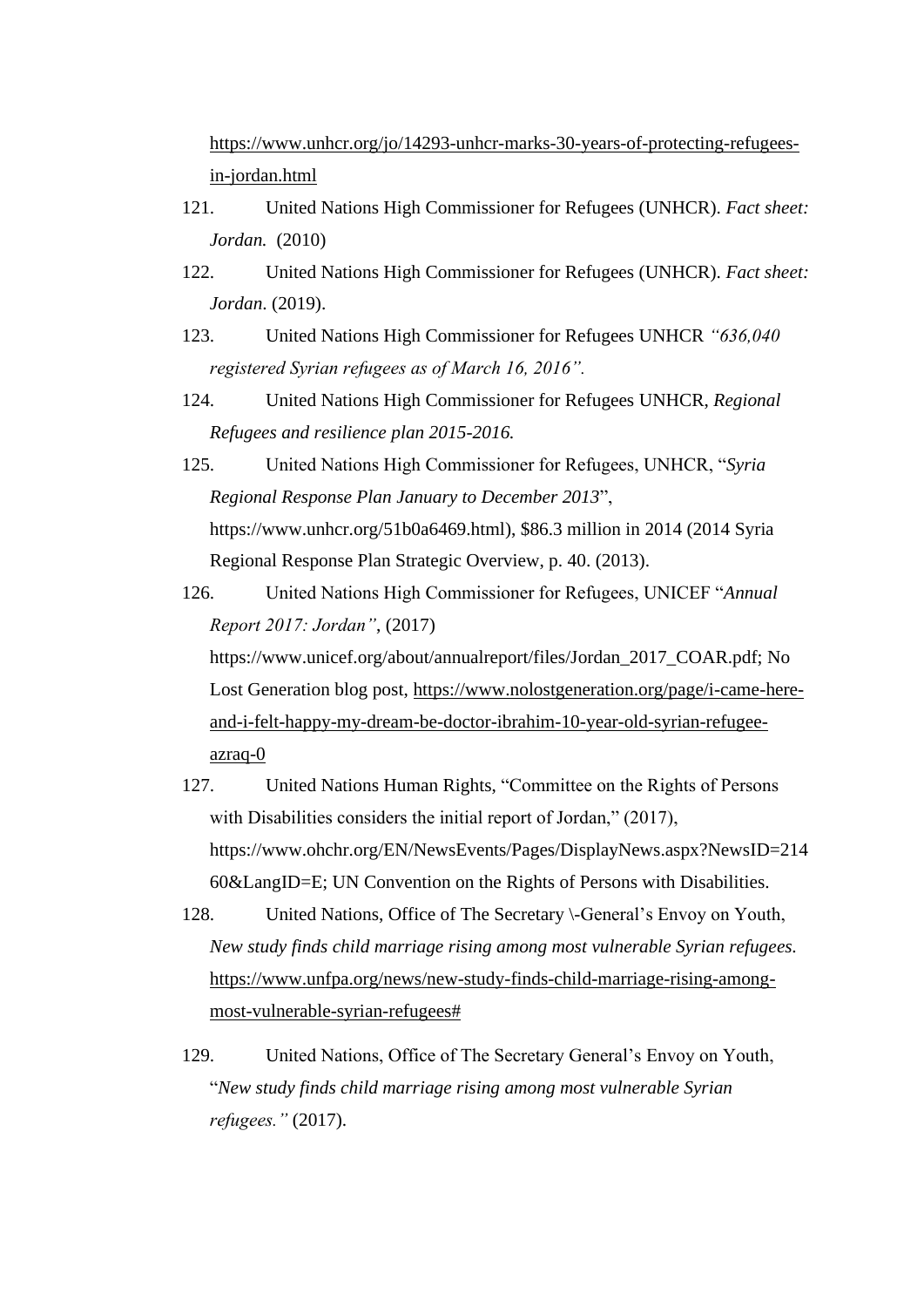- 130. United Nations. (1951). Convention relating to the status of refugees. Retrieved from [http://www.unhcr.org/3b66c2aa10.html.](http://www.unhcr.org/3b66c2aa10.html)
- 131. United Nations. *Convention relating to the status of refugees*. (1951) Retrieved from<http://www.unhcr.org/3b66c2aa10.html>
- 132. University of Minnesota, Human Rights Library, "*International Covenant on Economic, Social and Cultural Rights*", (1966).
- 133. University of Sussex, "*The Education of Syrian Refugees in Jordan: Summary of Demand-Side Constrains and Interventions*." (2019).
- 134. USAID Agency Financial Report, "*Empowering Communities on Their Development* Journey", Foreign Aid Explorer, "Jordan," (2018). https://explorer.usaid.gov/cd/JOR?fiscal\_year=2018&implementing\_agency\_id= 1&measure=Obligations (accessed June 8, 2020).
- 135. USAID Foreign Aid Explorer, "Jordan," Fiscal year 2018, https://explorer.usaid.gov/cd/JOR?fiscal\_year=2018&implementing\_agency\_id= 1&measure=Obligations (accessed June 8, 2020).
- 136. Walmsley, AG 2001, Fatimid, Ayyubid and Mamluk Jordan and the Crusader Interlude¿. in B MacDonald, R Adams & P Bienkowski (eds), *The Archaeology of Jordan.* vol. 1, Sheffield Academic Press, Sheffield, pp. 515- 559.
- 137. Winter, M. (1998). Ottoman Egypt, 1525–1609. In M. Daly (Ed.), *The Cambridge History of Egypt* (The Cambridge History of Egypt, pp. 1-33). Cambridge: Cambridge University Press. doi: 10.1017/CHOL9780521472111.002Eugeune Rogan, Tariq Tell (1994). Village, Steppe and State: The Social Origins of Modern Jordan. British Academic Press. pp. (37-47)
- 138. World Bank Group, "*Jordan School Autonomy and Accountability SABER Country Report"* (2015).
- 139. World Health Organization "WHO-convened global study if origins of SARS-CoV-2: China Part". (World Health Organization, 2021)
- 140. Youth Employment in the Mediterranean, "*Country Profile: Jordan"*, (2019) [https://unevoc.unesco.org/wtdb/worldtvetdatabase\\_jor\\_en.pdf](https://unevoc.unesco.org/wtdb/worldtvetdatabase_jor_en.pdf)